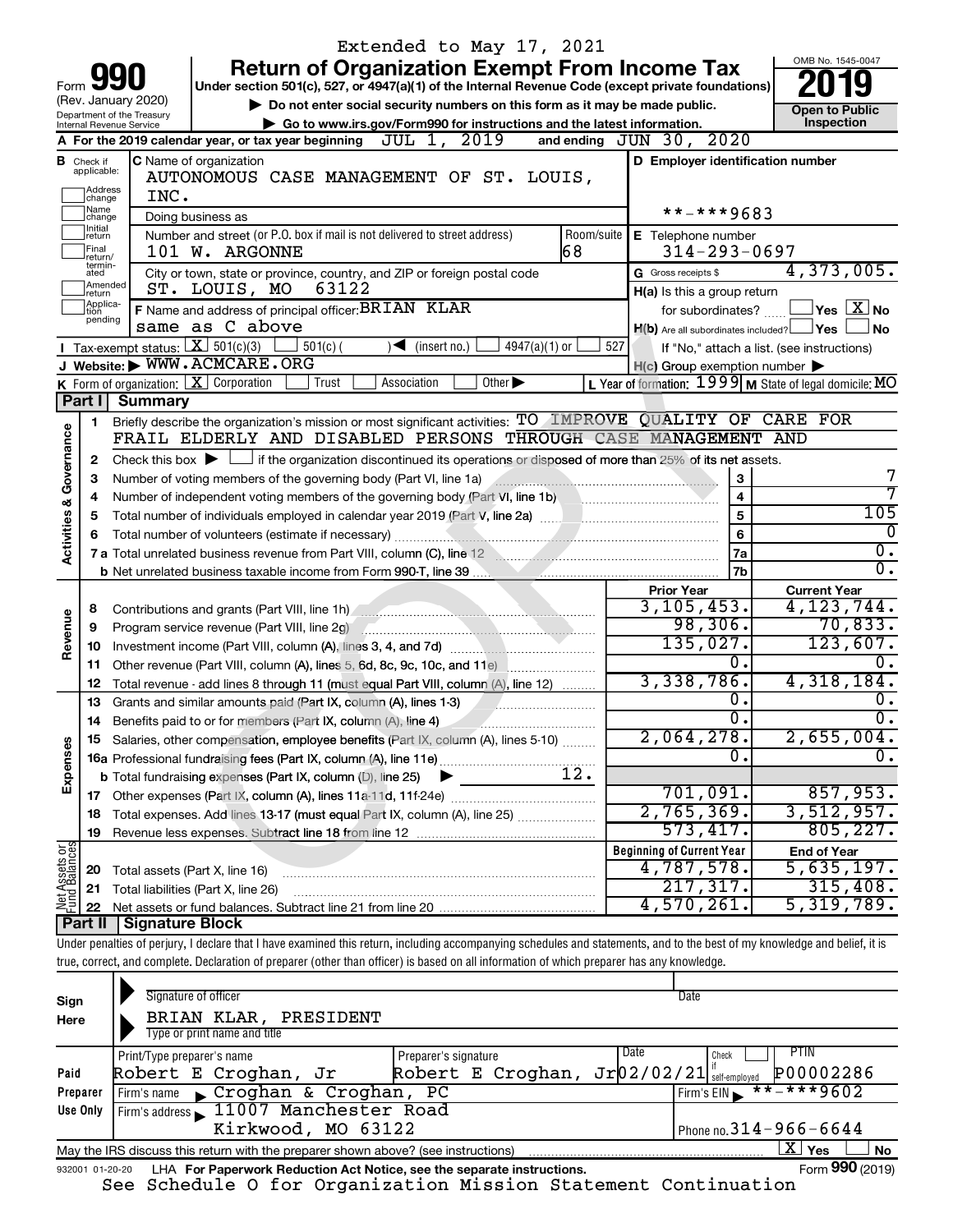|                | AUTONOMOUS CASE MANAGEMENT OF ST. LOUIS,<br>**-***9683                                                                                                          |
|----------------|-----------------------------------------------------------------------------------------------------------------------------------------------------------------|
|                | INC.<br>Page 2<br>Form 990 (2019)<br><b>Part III Statement of Program Service Accomplishments</b>                                                               |
|                |                                                                                                                                                                 |
| 1              | Briefly describe the organization's mission:                                                                                                                    |
|                | TO IMPROVE THE QUALITY OF LIFE OF FRAIL ELDERLY AND DISABLED PERSONS                                                                                            |
|                | LIVING IN THE COMMUNITY, REGARDLESS OF THEIR ABILITY TO PAY.                                                                                                    |
|                |                                                                                                                                                                 |
|                |                                                                                                                                                                 |
| $\overline{2}$ | Did the organization undertake any significant program services during the year which were not listed on the                                                    |
|                | $\Box$ Yes $[\overline{\mathrm{X}}]$ No<br>prior Form 990 or 990-EZ?                                                                                            |
|                | If "Yes," describe these new services on Schedule O.                                                                                                            |
| 3              | $\boxed{\phantom{1}}$ Yes $\boxed{\text{X}}$ No<br>Did the organization cease conducting, or make significant changes in how it conducts, any program services? |
|                | If "Yes," describe these changes on Schedule O.                                                                                                                 |
| 4              | Describe the organization's program service accomplishments for each of its three largest program services, as measured by expenses.                            |
|                | Section 501(c)(3) and 501(c)(4) organizations are required to report the amount of grants and allocations to others, the total expenses, and                    |
| 4a             | revenue, if any, for each program service reported.<br>62,419.<br>3, 147, 034. including grants of \$<br>) (Revenue \$<br>) (Expenses \$<br>(Code:              |
|                | CASE MANAGEMENT SERVICES PROVIDES VISITS, ASSESSMENTS, REFERRALS, AND                                                                                           |
|                | SUPPORT SERVICES FOR APPROXIMATELY 1,500 ELDERLY ADULTS AND HANDICAPPED                                                                                         |
|                | INDIVIDUALS IN THEIR HOMES, NURSING HOMES, AND HOSPITALS.                                                                                                       |
|                |                                                                                                                                                                 |
|                |                                                                                                                                                                 |
|                |                                                                                                                                                                 |
|                |                                                                                                                                                                 |
|                |                                                                                                                                                                 |
|                |                                                                                                                                                                 |
|                |                                                                                                                                                                 |
|                |                                                                                                                                                                 |
| 4b             | (Expenses \$<br>) (Revenue \$                                                                                                                                   |
|                | $\left(\text{Code:}\right)$<br>including grants of \$                                                                                                           |
|                |                                                                                                                                                                 |
|                |                                                                                                                                                                 |
|                |                                                                                                                                                                 |
|                |                                                                                                                                                                 |
|                |                                                                                                                                                                 |
|                |                                                                                                                                                                 |
|                |                                                                                                                                                                 |
|                |                                                                                                                                                                 |
|                |                                                                                                                                                                 |
|                |                                                                                                                                                                 |
| 4с             | ) (Expenses \$<br>) (Revenue \$<br>(Code:<br>including grants of \$                                                                                             |
|                |                                                                                                                                                                 |
|                |                                                                                                                                                                 |
|                |                                                                                                                                                                 |
|                |                                                                                                                                                                 |
|                |                                                                                                                                                                 |
|                |                                                                                                                                                                 |
|                |                                                                                                                                                                 |
|                |                                                                                                                                                                 |
|                |                                                                                                                                                                 |
|                |                                                                                                                                                                 |
|                |                                                                                                                                                                 |
| 4d             | Other program services (Describe on Schedule O.)                                                                                                                |
|                | (Expenses \$<br>(Revenue \$<br>including grants of \$                                                                                                           |
|                | 3,147,034.<br>4e Total program service expenses                                                                                                                 |
|                | <u>nnn</u>                                                                                                                                                      |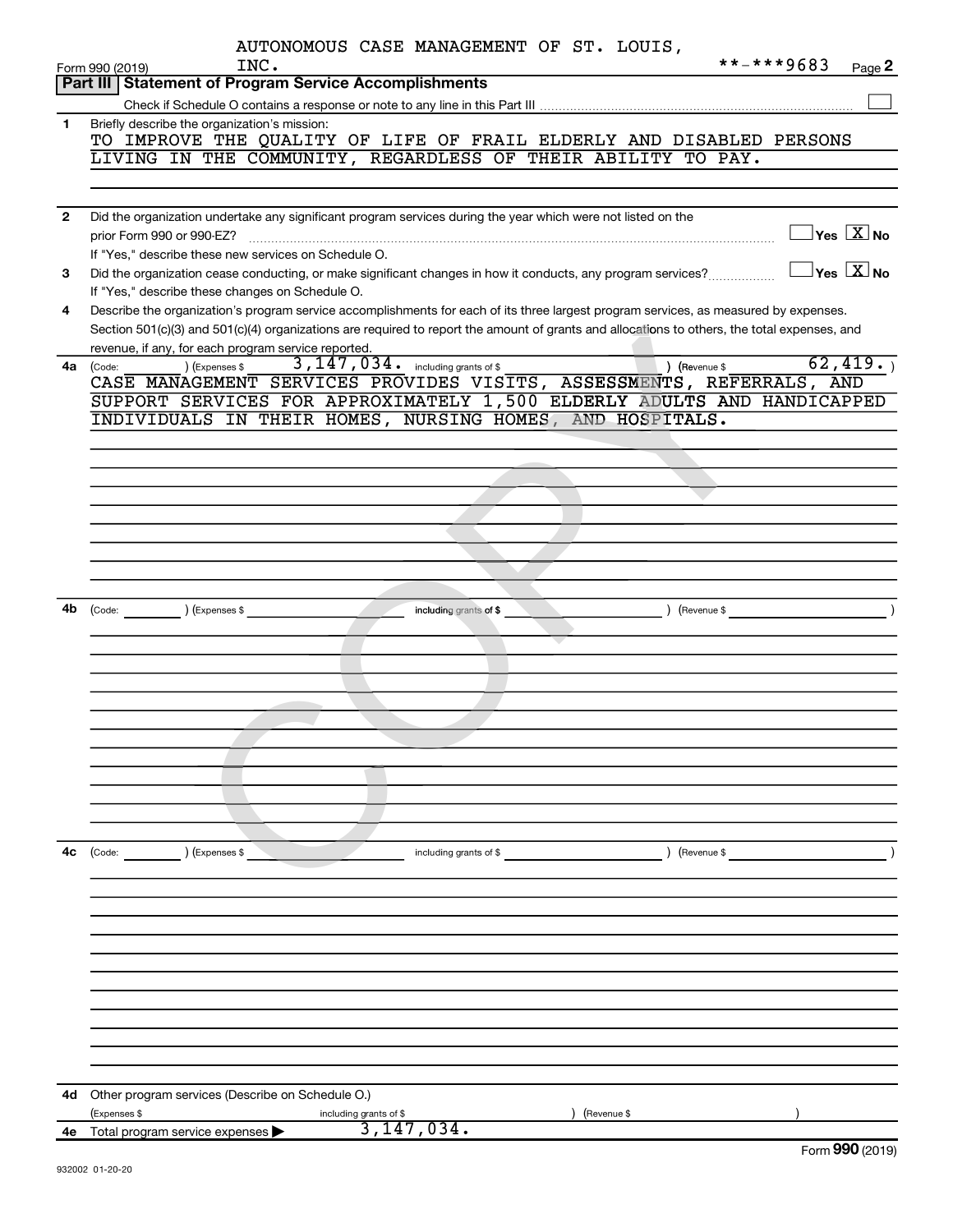|    | Part IV   Checklist of Required Schedules                                                                                                                                                                                      |                         |                       |                              |
|----|--------------------------------------------------------------------------------------------------------------------------------------------------------------------------------------------------------------------------------|-------------------------|-----------------------|------------------------------|
|    |                                                                                                                                                                                                                                |                         | Yes                   | No                           |
| 1. | Is the organization described in section 501(c)(3) or $4947(a)(1)$ (other than a private foundation)?                                                                                                                          |                         |                       |                              |
|    | If "Yes," complete Schedule A                                                                                                                                                                                                  | 1                       | X                     |                              |
| 2  |                                                                                                                                                                                                                                | $\overline{2}$          | $\overline{\text{x}}$ |                              |
| 3  | Did the organization engage in direct or indirect political campaign activities on behalf of or in opposition to candidates for                                                                                                |                         |                       |                              |
|    |                                                                                                                                                                                                                                | 3                       |                       | x                            |
| 4  | Section 501(c)(3) organizations. Did the organization engage in lobbying activities, or have a section 501(h) election in effect                                                                                               |                         |                       |                              |
|    |                                                                                                                                                                                                                                | $\overline{\mathbf{4}}$ |                       | x                            |
| 5  | Is the organization a section 501(c)(4), 501(c)(5), or 501(c)(6) organization that receives membership dues, assessments, or                                                                                                   |                         |                       |                              |
|    |                                                                                                                                                                                                                                | 5                       |                       | x                            |
| 6  | Did the organization maintain any donor advised funds or any similar funds or accounts for which donors have the right to                                                                                                      |                         |                       |                              |
|    | provide advice on the distribution or investment of amounts in such funds or accounts? If "Yes," complete Schedule D, Part I                                                                                                   | 6                       |                       | x                            |
| 7  | Did the organization receive or hold a conservation easement, including easements to preserve open space,                                                                                                                      |                         |                       |                              |
|    | the environment, historic land areas, or historic structures? If "Yes," complete Schedule D, Part II                                                                                                                           | $\overline{7}$          |                       | x                            |
| 8  | Did the organization maintain collections of works of art, historical treasures, or other similar assets? If "Yes," complete                                                                                                   |                         |                       |                              |
|    |                                                                                                                                                                                                                                | 8                       |                       | x                            |
| 9  | Did the organization report an amount in Part X, line 21, for escrow or custodial account liability, serve as a custodian for                                                                                                  |                         |                       |                              |
|    | amounts not listed in Part X; or provide credit counseling, debt management, credit repair, or debt negotiation services?                                                                                                      |                         |                       |                              |
|    |                                                                                                                                                                                                                                | 9                       |                       | x                            |
| 10 | Did the organization, directly or through a related organization, hold assets in donor-restricted endowments                                                                                                                   |                         |                       | X                            |
| 11 | If the organization's answer to any of the following questions is "Yes," then complete Schedule D, Parts VI, VII, VIII, IX, or X                                                                                               | 10                      |                       |                              |
|    | as applicable.                                                                                                                                                                                                                 |                         |                       |                              |
|    | a Did the organization report an amount for land, buildings, and equipment in Part X, line 10? If "Yes," complete Schedule D,                                                                                                  |                         |                       |                              |
|    | Part VI                                                                                                                                                                                                                        | 11a                     | х                     |                              |
|    | <b>b</b> Did the organization report an amount for investments - other securities in Part X, line 12, that is 5% or more of its total                                                                                          |                         |                       |                              |
|    |                                                                                                                                                                                                                                | 11b                     |                       | x                            |
|    | c Did the organization report an amount for investments - program related in Part X, line 13, that is 5% or more of its total                                                                                                  |                         |                       |                              |
|    |                                                                                                                                                                                                                                | 11c                     |                       | x                            |
|    | d Did the organization report an amount for other assets in Part X, line 15, that is 5% or more of its total assets reported in                                                                                                |                         |                       |                              |
|    |                                                                                                                                                                                                                                | 11d                     |                       | x                            |
|    | e Did the organization report an amount for other liabilities in Part X, line 25? If "Yes," complete Schedule D, Part X                                                                                                        | 11e                     |                       | $\overline{\mathtt{x}}$      |
| f. | Did the organization's separate or consolidated financial statements for the tax year include a footnote that addresses                                                                                                        |                         |                       |                              |
|    | the organization's liability for uncertain tax positions under FIN 48 (ASC 740)? If "Yes," complete Schedule D, Part X                                                                                                         | 11f                     |                       | x                            |
|    | 12a Did the organization obtain separate, independent audited financial statements for the tax year? If "Yes," complete                                                                                                        |                         |                       |                              |
|    |                                                                                                                                                                                                                                | 12a                     | х                     |                              |
|    | b Was the organization included in consolidated, independent audited financial statements for the tax year?                                                                                                                    |                         |                       |                              |
|    | If "Yes," and if the organization answered "No" to line 12a, then completing Schedule D, Parts XI and XII is optional                                                                                                          | 12b                     | х                     |                              |
| 13 | Is the organization a school described in section 170(b)(1)(A)(ii)? If "Yes," complete Schedule E manufaction and school described in section 170(b)(1)(A)(ii)? If "Yes," complete Schedule E                                  | 13                      |                       | X<br>$\overline{\mathbf{X}}$ |
|    | 14a Did the organization maintain an office, employees, or agents outside of the United States?                                                                                                                                | 14a                     |                       |                              |
|    | <b>b</b> Did the organization have aggregate revenues or expenses of more than \$10,000 from grantmaking, fundraising, business,                                                                                               |                         |                       |                              |
|    | investment, and program service activities outside the United States, or aggregate foreign investments valued at \$100,000                                                                                                     | 14b                     |                       | x                            |
| 15 | Did the organization report on Part IX, column (A), line 3, more than \$5,000 of grants or other assistance to or for any                                                                                                      |                         |                       |                              |
|    |                                                                                                                                                                                                                                | 15                      |                       | x                            |
| 16 | Did the organization report on Part IX, column (A), line 3, more than \$5,000 of aggregate grants or other assistance to                                                                                                       |                         |                       |                              |
|    | or for foreign individuals? If "Yes," complete Schedule F, Parts III and IV [11] mannon and the mannon management of the set of the set of the set of the set of the set of the set of the Schedule F, Parts III and IV [11] m | 16                      |                       | x                            |
| 17 | Did the organization report a total of more than \$15,000 of expenses for professional fundraising services on Part IX,                                                                                                        |                         |                       |                              |
|    |                                                                                                                                                                                                                                | 17                      |                       | x                            |
| 18 | Did the organization report more than \$15,000 total of fundraising event gross income and contributions on Part VIII, lines                                                                                                   |                         |                       |                              |
|    |                                                                                                                                                                                                                                | 18                      |                       | x                            |
| 19 | Did the organization report more than \$15,000 of gross income from gaming activities on Part VIII, line 9a? If "Yes,"                                                                                                         |                         |                       |                              |
|    |                                                                                                                                                                                                                                | 19                      |                       | x                            |
|    |                                                                                                                                                                                                                                | 20a                     |                       | $\overline{\textbf{X}}$      |
|    |                                                                                                                                                                                                                                | 20 <sub>b</sub>         |                       |                              |
| 21 | Did the organization report more than \$5,000 of grants or other assistance to any domestic organization or                                                                                                                    |                         |                       |                              |
|    |                                                                                                                                                                                                                                | 21                      |                       | x                            |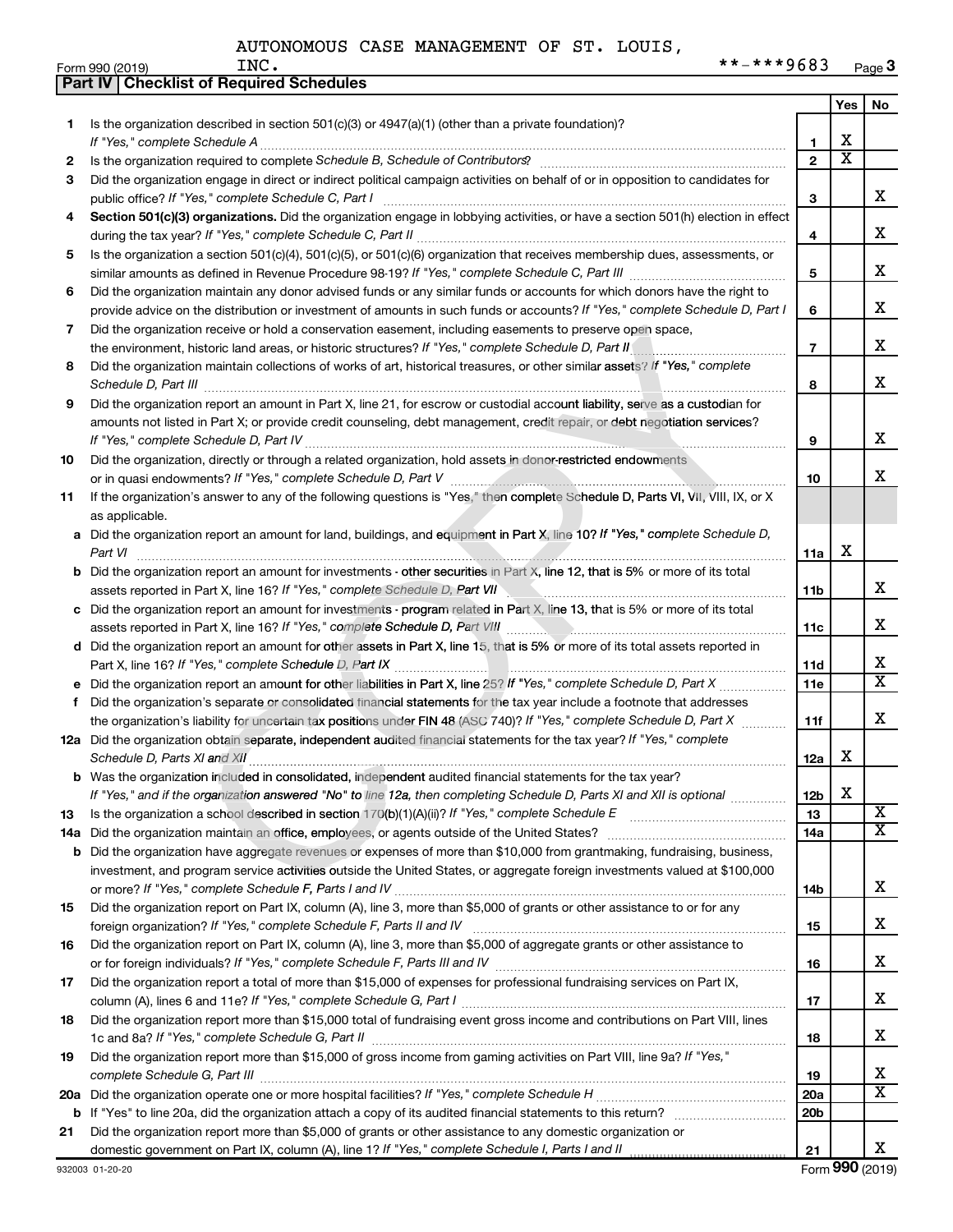|               | <b>Part IV   Checklist of Required Schedules (continued)</b>                                                                        |                 |     |                            |
|---------------|-------------------------------------------------------------------------------------------------------------------------------------|-----------------|-----|----------------------------|
|               |                                                                                                                                     |                 | Yes | No                         |
| 22            | Did the organization report more than \$5,000 of grants or other assistance to or for domestic individuals on                       |                 |     |                            |
|               |                                                                                                                                     | 22              |     | x                          |
| 23            | Did the organization answer "Yes" to Part VII, Section A, line 3, 4, or 5 about compensation of the organization's current          |                 |     |                            |
|               | and former officers, directors, trustees, key employees, and highest compensated employees? If "Yes," complete                      |                 |     |                            |
|               | Schedule J <b>www.communications.communications.com</b>                                                                             | 23              | х   |                            |
|               | 24a Did the organization have a tax-exempt bond issue with an outstanding principal amount of more than \$100,000 as of the         |                 |     |                            |
|               | last day of the year, that was issued after December 31, 2002? If "Yes," answer lines 24b through 24d and complete                  |                 |     |                            |
|               |                                                                                                                                     | 24a             |     | x                          |
|               |                                                                                                                                     | 24 <sub>b</sub> |     |                            |
|               | c Did the organization maintain an escrow account other than a refunding escrow at any time during the year to defease              |                 |     |                            |
|               |                                                                                                                                     | 24c             |     |                            |
|               | d Did the organization act as an "on behalf of" issuer for bonds outstanding at any time during the year?                           | 24d             |     |                            |
|               | 25a Section 501(c)(3), 501(c)(4), and 501(c)(29) organizations. Did the organization engage in an excess benefit                    |                 |     |                            |
|               |                                                                                                                                     | 25a             |     | x                          |
|               | <b>b</b> Is the organization aware that it engaged in an excess benefit transaction with a disqualified person in a prior year, and |                 |     |                            |
|               | that the transaction has not been reported on any of the organization's prior Forms 990 or 990-EZ? If "Yes," complete               |                 |     |                            |
|               | Schedule L, Part I                                                                                                                  | 25b             |     | x                          |
| 26            | Did the organization report any amount on Part X, line 5 or 22, for receivables from or payables to any current                     |                 |     |                            |
|               | or former officer, director, trustee, key employee, creator or founder, substantial contributor, or 35%                             |                 |     |                            |
|               | controlled entity or family member of any of these persons? If "Yes," complete Schedule L, Part II                                  | 26              |     | X                          |
| 27            | Did the organization provide a grant or other assistance to any current or former officer, director, trustee, key employee,         |                 |     |                            |
|               | creator or founder, substantial contributor or employee thereof, a grant selection committee member, or to a 35% controlled         |                 |     |                            |
|               | entity (including an employee thereof) or family member of any of these persons? If "Yes," complete Schedule L, Part III.           | 27              |     | х                          |
| 28            | Was the organization a party to a business transaction with one of the following parties (see Schedule L, Part IV                   |                 |     |                            |
|               | instructions, for applicable filing thresholds, conditions, and exceptions):                                                        |                 |     |                            |
|               | a A current or former officer, director, trustee, key employee, creator or founder, or substantial contributor? If                  |                 |     |                            |
|               |                                                                                                                                     | 28a             |     | x                          |
|               |                                                                                                                                     | 28 <sub>b</sub> |     | $\overline{\mathtt{x}}$    |
|               | c A 35% controlled entity of one or more individuals and/or organizations described in lines 28a or 28b?!f                          |                 |     |                            |
|               |                                                                                                                                     | 28c             |     | х<br>$\overline{\text{X}}$ |
| 29            |                                                                                                                                     | 29              |     |                            |
| 30            | Did the organization receive contributions of art, historical treasures, or other similar assets, or qualified conservation         |                 |     | x                          |
|               | contributions? If "Yes," complete Schedule M                                                                                        | 30              |     | $\overline{\mathtt{x}}$    |
| 31            | Did the organization liquidate, terminate, or dissolve and cease operations? If "Yes," complete Schedule N, Part I                  | 31              |     |                            |
| 32            | Did the organization sell, exchange, dispose of, or transfer more than 25% of its net assets? If "Yes," complete                    |                 |     |                            |
| 33            | Did the organization own 100% of an entity disregarded as separate from the organization under Regulations                          | 32              |     | ▵                          |
|               |                                                                                                                                     | 33              | х   |                            |
| 34            | Was the organization related to any tax-exempt or taxable entity? If "Yes," complete Schedule R, Part II, III, or IV, and           |                 |     |                            |
|               | Part V, line 1                                                                                                                      | 34              |     | x                          |
|               | 35a Did the organization have a controlled entity within the meaning of section 512(b)(13)?                                         | 35a             |     | $\overline{\texttt{x}}$    |
|               | b If "Yes" to line 35a, did the organization receive any payment from or engage in any transaction with a controlled entity         |                 |     |                            |
|               |                                                                                                                                     | 35 <sub>b</sub> |     |                            |
| 36            | Section 501(c)(3) organizations. Did the organization make any transfers to an exempt non-charitable related organization?          |                 |     |                            |
|               |                                                                                                                                     | 36              |     | x                          |
| 37            | Did the organization conduct more than 5% of its activities through an entity that is not a related organization                    |                 |     |                            |
|               | and that is treated as a partnership for federal income tax purposes? If "Yes," complete Schedule R, Part VI mummum                 | 37              |     | x                          |
| 38            | Did the organization complete Schedule O and provide explanations in Schedule O for Part VI, lines 11b and 19?                      |                 |     |                            |
|               |                                                                                                                                     | 38              | х   |                            |
| <b>Part V</b> | <b>Statements Regarding Other IRS Filings and Tax Compliance</b>                                                                    |                 |     |                            |
|               |                                                                                                                                     |                 |     |                            |
|               |                                                                                                                                     |                 | Yes | No                         |
|               | 16<br>1a                                                                                                                            |                 |     |                            |
|               | <b>b</b> Enter the number of Forms W-2G included in line 1a. Enter -0- if not applicable<br>1b                                      |                 |     |                            |
|               | c Did the organization comply with backup withholding rules for reportable payments to vendors and reportable gaming                |                 |     |                            |
|               |                                                                                                                                     | 1c              | х   |                            |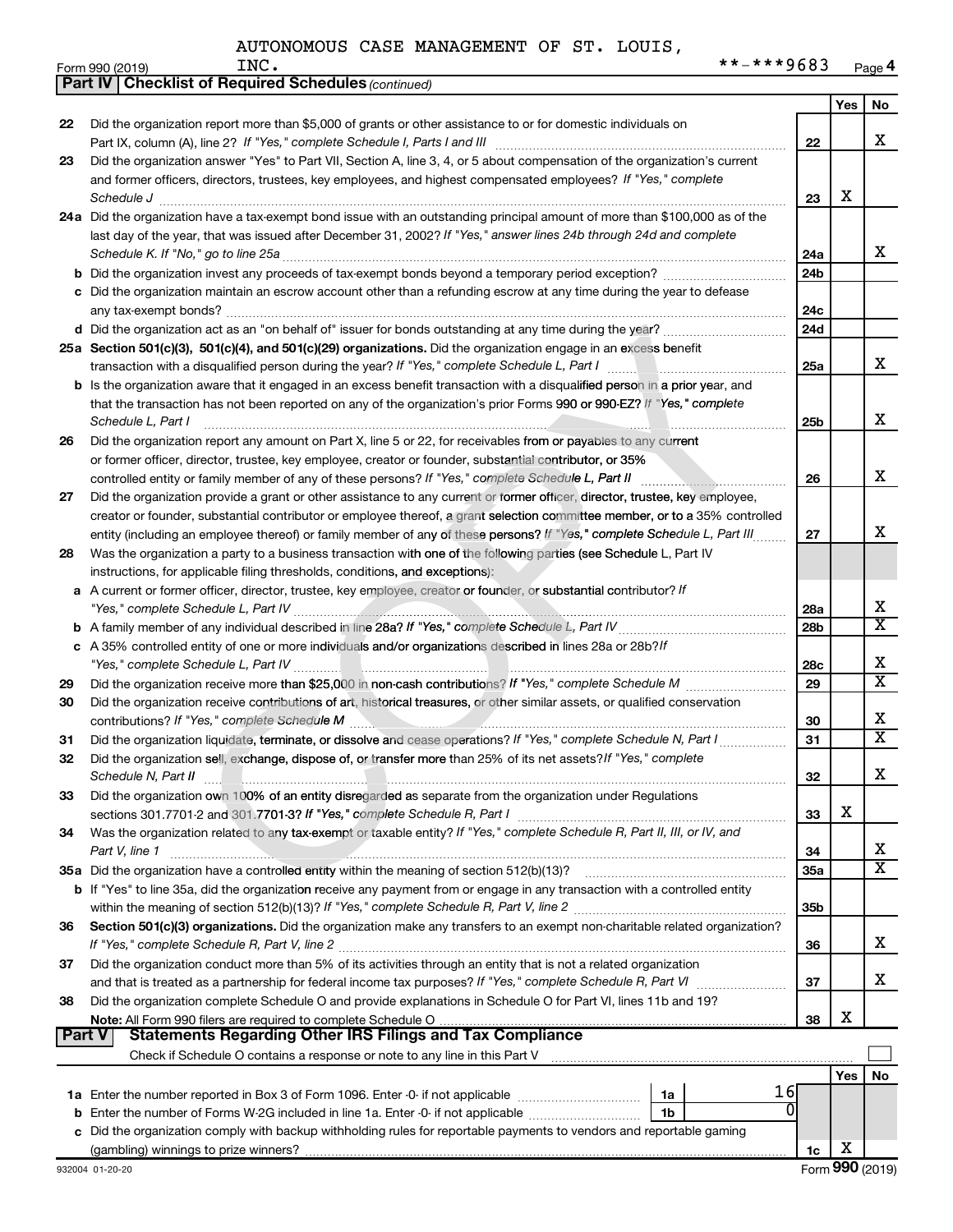|  |  | AUTONOMOUS CASE MANAGEMENT OF ST. LOUIS, |  |  |  |  |
|--|--|------------------------------------------|--|--|--|--|
|--|--|------------------------------------------|--|--|--|--|

|        | **-***9683<br>INC.<br>Form 990 (2019)                                                                                                           |                |     | Page 5                  |  |  |  |
|--------|-------------------------------------------------------------------------------------------------------------------------------------------------|----------------|-----|-------------------------|--|--|--|
| Part V | Statements Regarding Other IRS Filings and Tax Compliance (continued)                                                                           |                |     |                         |  |  |  |
|        |                                                                                                                                                 |                | Yes | No                      |  |  |  |
|        | 2a Enter the number of employees reported on Form W-3, Transmittal of Wage and Tax Statements,                                                  |                |     |                         |  |  |  |
|        | 105<br>filed for the calendar year ending with or within the year covered by this return<br>2a                                                  |                |     |                         |  |  |  |
|        |                                                                                                                                                 | 2 <sub>b</sub> | х   |                         |  |  |  |
|        |                                                                                                                                                 |                |     |                         |  |  |  |
|        | 3a Did the organization have unrelated business gross income of \$1,000 or more during the year?                                                | 3a             |     | X.                      |  |  |  |
|        |                                                                                                                                                 | 3b             |     |                         |  |  |  |
|        | 4a At any time during the calendar year, did the organization have an interest in, or a signature or other authority over, a                    |                |     |                         |  |  |  |
|        | financial account in a foreign country (such as a bank account, securities account, or other financial account)?                                | 4a             |     | х                       |  |  |  |
|        | <b>b</b> If "Yes," enter the name of the foreign country $\blacktriangleright$                                                                  |                |     |                         |  |  |  |
|        | See instructions for filing requirements for FinCEN Form 114, Report of Foreign Bank and Financial Accounts (FBAR).                             |                |     |                         |  |  |  |
|        |                                                                                                                                                 | 5a             |     | x                       |  |  |  |
| b      |                                                                                                                                                 | 5b             |     | $\overline{\texttt{x}}$ |  |  |  |
|        |                                                                                                                                                 | 5c             |     |                         |  |  |  |
|        | 6a Does the organization have annual gross receipts that are normally greater than \$100,000, and did the organization solicit                  |                |     |                         |  |  |  |
|        |                                                                                                                                                 | 6a             |     | х                       |  |  |  |
|        | b If "Yes," did the organization include with every solicitation an express statement that such contributions or gifts                          |                |     |                         |  |  |  |
|        | were not tax deductible?                                                                                                                        | 6b             |     |                         |  |  |  |
| 7      | Organizations that may receive deductible contributions under section 170(c).                                                                   |                |     |                         |  |  |  |
| а      | Did the organization receive a payment in excess of \$75 made partly as a contribution and partly for goods and services provided to the payor? | 7a             |     | X.                      |  |  |  |
| b      |                                                                                                                                                 | 7b             |     |                         |  |  |  |
|        | c Did the organization sell, exchange, or otherwise dispose of tangible personal property for which it was required                             |                |     |                         |  |  |  |
|        |                                                                                                                                                 | 7c             |     | x                       |  |  |  |
|        | 7d<br>d If "Yes," indicate the number of Forms 8282 filed during the year manufactured in the second of the second summand of the Second St.    |                |     |                         |  |  |  |
| е      |                                                                                                                                                 | 7е             |     | x                       |  |  |  |
| Ť.     |                                                                                                                                                 | 7f             |     | $\overline{\mathbf{x}}$ |  |  |  |
| g      | If the organization received a contribution of qualified intellectual property, did the organization file Form 8899 as required?                |                |     |                         |  |  |  |
|        | h If the organization received a contribution of cars, boats, airplanes, or other vehicles, did the organization file a Form 1098-C?            | 7h             |     |                         |  |  |  |
| 8      | Sponsoring organizations maintaining donor advised funds. Did a donor advised fund maintained by the                                            |                |     |                         |  |  |  |
|        |                                                                                                                                                 | 8              |     |                         |  |  |  |
| 9      | Sponsoring organizations maintaining donor advised funds.                                                                                       |                |     |                         |  |  |  |
| а      |                                                                                                                                                 | 9а             |     |                         |  |  |  |
| b      | Did the sponsoring organization make a distribution to a donor, donor advisor, or related person?                                               | 9b             |     |                         |  |  |  |
| 10     | Section 501(c)(7) organizations. Enter:                                                                                                         |                |     |                         |  |  |  |
|        | 10a                                                                                                                                             |                |     |                         |  |  |  |
| b      | Gross receipts, included on Form 990, Part VIII, line 12, for public use of club facilities<br>10b                                              |                |     |                         |  |  |  |
| 11     | Section 501(c)(12) organizations. Enter:                                                                                                        |                |     |                         |  |  |  |
| а      | 11a                                                                                                                                             |                |     |                         |  |  |  |
| b      | Gross income from other sources (Do not net amounts due or paid to other sources against                                                        |                |     |                         |  |  |  |
|        | amounts due or received from them.)<br>11b                                                                                                      |                |     |                         |  |  |  |
|        | 12a Section 4947(a)(1) non-exempt charitable trusts. Is the organization filing Form 990 in lieu of Form 1041?                                  | 12a            |     |                         |  |  |  |
| b      | If "Yes," enter the amount of tax-exempt interest received or accrued during the year<br>12b                                                    |                |     |                         |  |  |  |
| 13     | Section 501(c)(29) qualified nonprofit health insurance issuers.                                                                                |                |     |                         |  |  |  |
|        | <b>a</b> Is the organization licensed to issue qualified health plans in more than one state?                                                   | 13a            |     |                         |  |  |  |
|        | Note: See the instructions for additional information the organization must report on Schedule O.                                               |                |     |                         |  |  |  |
|        | <b>b</b> Enter the amount of reserves the organization is required to maintain by the states in which the                                       |                |     |                         |  |  |  |
|        | 13b                                                                                                                                             |                |     |                         |  |  |  |
| с      | 13с                                                                                                                                             |                |     |                         |  |  |  |
| 14a    | Did the organization receive any payments for indoor tanning services during the tax year?                                                      | 14a            |     | х                       |  |  |  |
| b      | If "Yes," has it filed a Form 720 to report these payments? If "No," provide an explanation on Schedule O                                       | 14b            |     |                         |  |  |  |
| 15     | Is the organization subject to the section 4960 tax on payment(s) of more than \$1,000,000 in remuneration or                                   |                |     |                         |  |  |  |
|        | excess parachute payment(s) during the year?                                                                                                    | 15             |     | x                       |  |  |  |
|        | If "Yes," see instructions and file Form 4720, Schedule N.                                                                                      |                |     |                         |  |  |  |
| 16     | Is the organization an educational institution subject to the section 4968 excise tax on net investment income?                                 | 16             |     | x                       |  |  |  |
|        | If "Yes," complete Form 4720, Schedule O.                                                                                                       |                |     |                         |  |  |  |

Form (2019) **990**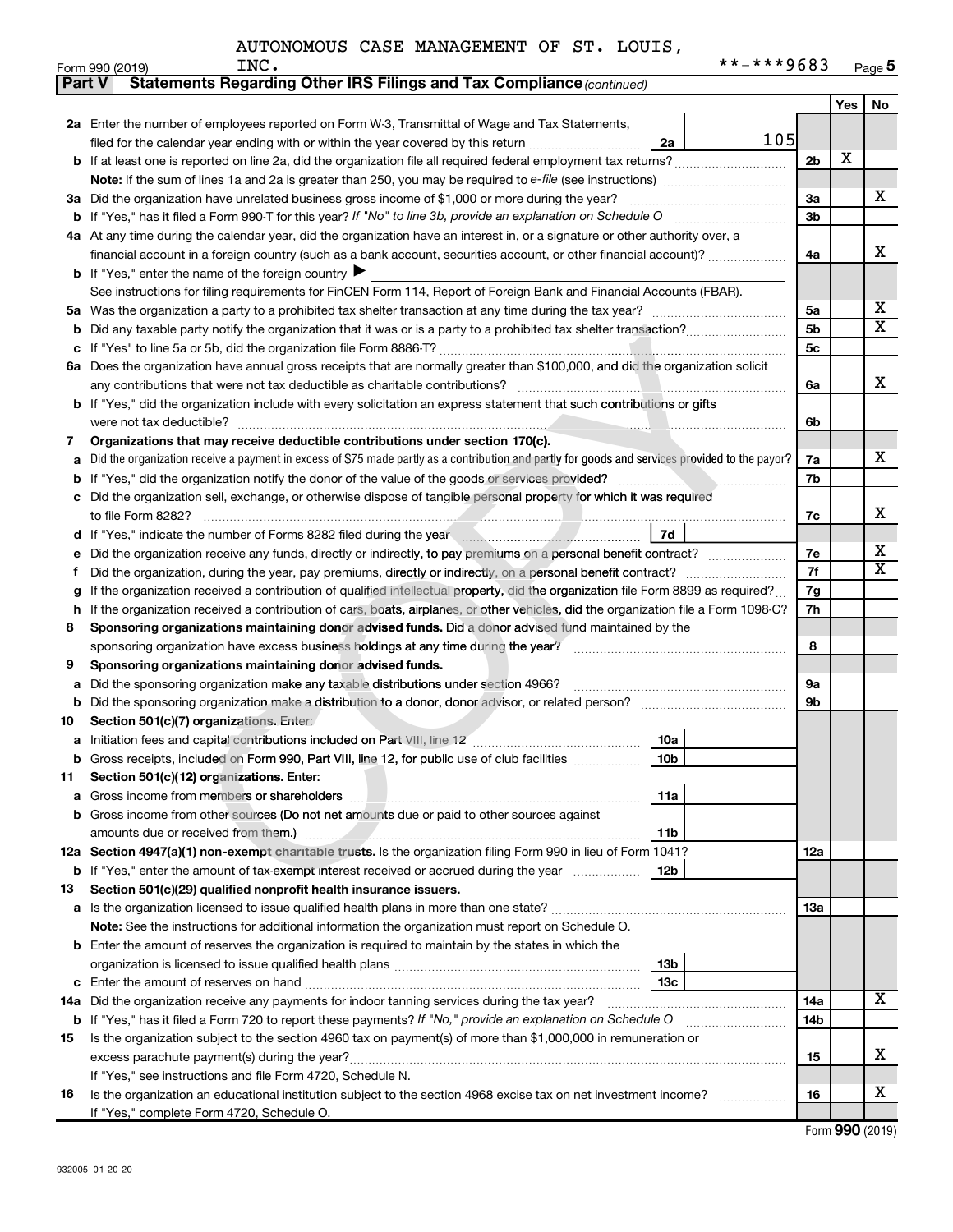|    | AUTONOMOUS CASE MANAGEMENT OF ST. LOUIS,                                                                                                         |                         |                         |                         |
|----|--------------------------------------------------------------------------------------------------------------------------------------------------|-------------------------|-------------------------|-------------------------|
|    | **-***9683<br>INC.<br>Form 990 (2019)                                                                                                            |                         |                         | Page $6$                |
|    | Governance, Management, and Disclosure For each "Yes" response to lines 2 through 7b below, and for a "No" response<br>Part VI                   |                         |                         |                         |
|    | to line 8a, 8b, or 10b below, describe the circumstances, processes, or changes on Schedule O. See instructions.                                 |                         |                         |                         |
|    |                                                                                                                                                  |                         |                         | $\overline{\mathbf{x}}$ |
|    | <b>Section A. Governing Body and Management</b>                                                                                                  |                         |                         |                         |
|    |                                                                                                                                                  |                         | Yes                     | No                      |
|    | <b>1a</b> Enter the number of voting members of the governing body at the end of the tax year<br>1a                                              |                         |                         |                         |
|    | If there are material differences in voting rights among members of the governing body, or if the governing                                      |                         |                         |                         |
|    | body delegated broad authority to an executive committee or similar committee, explain on Schedule O.                                            |                         |                         |                         |
| b  | Enter the number of voting members included on line 1a, above, who are independent<br>1b                                                         |                         |                         |                         |
| 2  | Did any officer, director, trustee, or key employee have a family relationship or a business relationship with any other                         |                         |                         |                         |
|    | officer, director, trustee, or key employee?                                                                                                     | $\mathbf{2}$            |                         | x                       |
| 3  | Did the organization delegate control over management duties customarily performed by or under the direct supervision                            |                         |                         |                         |
|    |                                                                                                                                                  | 3                       |                         | х                       |
| 4  | Did the organization make any significant changes to its governing documents since the prior Form 990 was filed?                                 | $\overline{\mathbf{4}}$ |                         | $\overline{\textbf{x}}$ |
| 5  |                                                                                                                                                  | 5                       |                         | $\overline{\textbf{X}}$ |
| 6  |                                                                                                                                                  | 6                       |                         | $\overline{\mathtt{x}}$ |
|    | 7a Did the organization have members, stockholders, or other persons who had the power to elect or appoint one or                                |                         |                         |                         |
|    |                                                                                                                                                  | 7a                      |                         | x                       |
|    | <b>b</b> Are any governance decisions of the organization reserved to (or subject to approval by) members, stockholders, or                      |                         |                         |                         |
|    | persons other than the governing body?                                                                                                           | 7b                      |                         | x                       |
| 8  | Did the organization contemporaneously document the meetings held or written actions undertaken during the year by the following:                |                         |                         |                         |
|    | The governing body?                                                                                                                              | 8а                      | х                       |                         |
| a  |                                                                                                                                                  |                         | х                       |                         |
| b  | Each committee with authority to act on behalf of the governing body?<br>Fach committee with authority to act on behalf of the governing body?   | 8b                      |                         |                         |
| 9  | Is there any officer, director, trustee, or key employee listed in Part VII, Section A, who cannot be reached at the                             |                         |                         | x                       |
|    |                                                                                                                                                  | 9                       |                         |                         |
|    | Section B. Policies (This Section B requests information about policies not required by the Internal Revenue Code.)                              |                         |                         |                         |
|    |                                                                                                                                                  |                         | Yes                     | No<br>x                 |
|    |                                                                                                                                                  | 10a                     |                         |                         |
|    | b If "Yes," did the organization have written policies and procedures governing the activities of such chapters, affiliates,                     |                         |                         |                         |
|    |                                                                                                                                                  | 10 <sub>b</sub>         | $\overline{\mathbf{x}}$ |                         |
|    | 11a Has the organization provided a complete copy of this Form 990 to all members of its governing body before filing the form?                  | 11a                     |                         |                         |
|    | <b>b</b> Describe in Schedule O the process, if any, used by the organization to review this Form 990.                                           |                         |                         |                         |
|    | 12a Did the organization have a written conflict of interest policy? If "No," go to line 13                                                      | 12a                     | х                       |                         |
|    | <b>b</b> Were officers, directors, or trustees, and key employees required to disclose annually interests that could give rise to conflicts?     | 12 <sub>b</sub>         | $\overline{\textbf{x}}$ |                         |
|    | c Did the organization regularly and consistently monitor and enforce compliance with the policy? If "Yes," describe                             |                         |                         |                         |
|    | in Schedule O how this was done                                                                                                                  | 12c                     | Χ                       |                         |
| 13 | Did the organization have a written whistleblower policy?                                                                                        | 13                      | $\overline{\texttt{x}}$ |                         |
| 14 |                                                                                                                                                  | 14                      | X                       |                         |
| 15 | Did the process for determining compensation of the following persons include a review and approval by independent                               |                         |                         |                         |
|    | persons, comparability data, and contemporaneous substantiation of the deliberation and decision?                                                |                         |                         |                         |
| a  |                                                                                                                                                  | 15a                     | х                       |                         |
|    |                                                                                                                                                  | 15 <sub>b</sub>         | x                       |                         |
|    | If "Yes" to line 15a or 15b, describe the process in Schedule O (see instructions).                                                              |                         |                         |                         |
|    | 16a Did the organization invest in, contribute assets to, or participate in a joint venture or similar arrangement with a                        |                         |                         |                         |
|    | taxable entity during the year?                                                                                                                  | 16a                     |                         | х                       |
|    | b If "Yes," did the organization follow a written policy or procedure requiring the organization to evaluate its participation                   |                         |                         |                         |
|    | in joint venture arrangements under applicable federal tax law, and take steps to safeguard the organization's                                   |                         |                         |                         |
|    | exempt status with respect to such arrangements?                                                                                                 | 16b                     |                         |                         |
|    | <b>Section C. Disclosure</b>                                                                                                                     |                         |                         |                         |
| 17 | List the states with which a copy of this Form 990 is required to be filed $\blacktriangleright$ IL                                              |                         |                         |                         |
| 18 | Section 6104 requires an organization to make its Forms 1023 (1024 or 1024-A, if applicable), 990, and 990-T (Section 501(c)(3)s only) available |                         |                         |                         |
|    | for public inspection. Indicate how you made these available. Check all that apply.                                                              |                         |                         |                         |
|    | $\lfloor \underline{X} \rfloor$ Upon request<br>Another's website<br>Other (explain on Schedule O)<br>Own website                                |                         |                         |                         |
| 19 | Describe on Schedule O whether (and if so, how) the organization made its governing documents, conflict of interest policy, and financial        |                         |                         |                         |
|    | statements available to the public during the tax year.                                                                                          |                         |                         |                         |
| 20 | State the name, address, and telephone number of the person who possesses the organization's books and records                                   |                         |                         |                         |
|    | JULIE HESS, EXECUTIVE DIRECTOR - 314-293-0697                                                                                                    |                         |                         |                         |
|    | 101 W. ARGONNE, NO. 68, ST. LOUIS, MO 63122                                                                                                      |                         |                         |                         |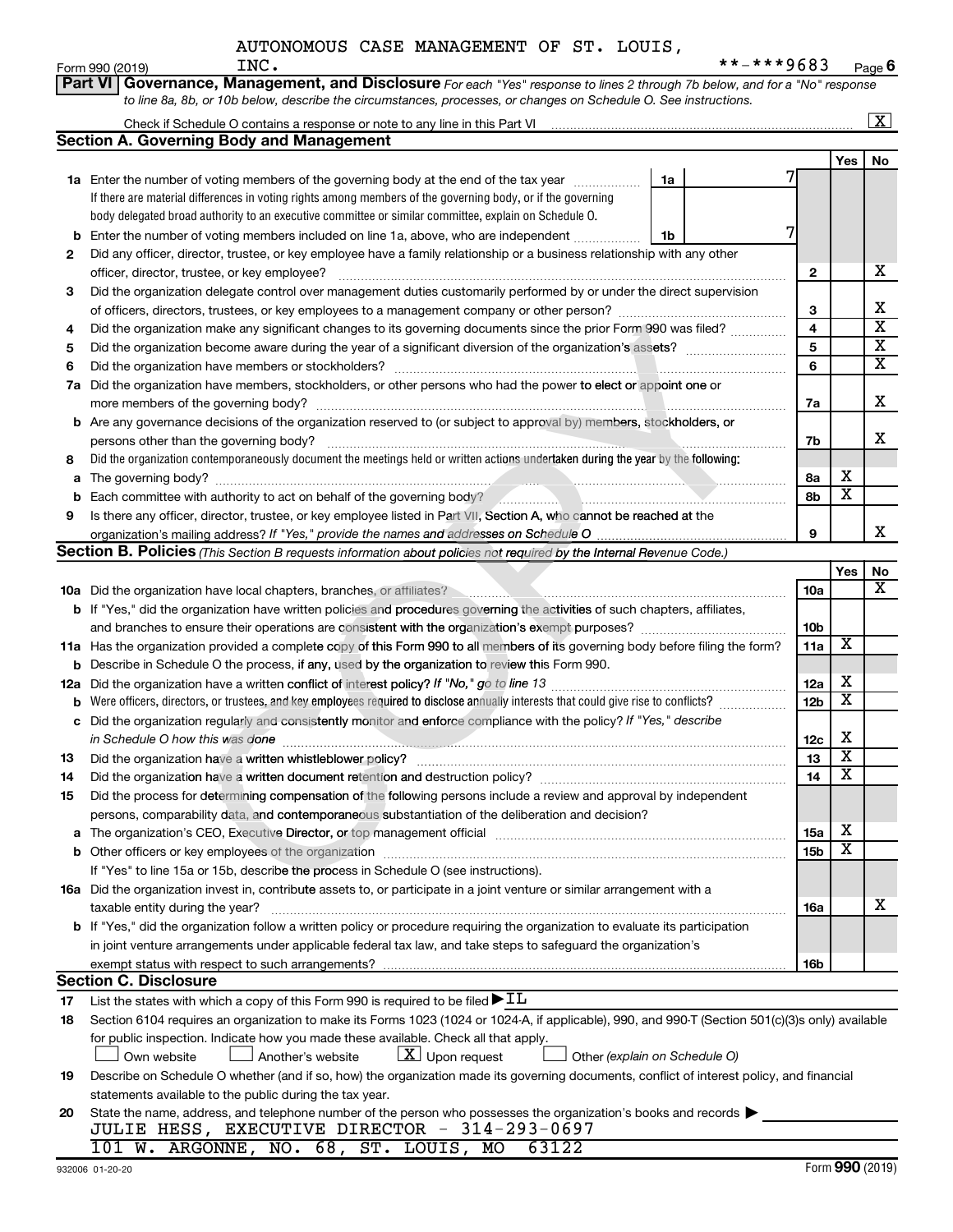$\begin{array}{c} \hline \end{array}$ 

|  |                                               |  |  | Part VII Compensation of Officers, Directors, Trustees, Key Employees, Highest Compensated |  |
|--|-----------------------------------------------|--|--|--------------------------------------------------------------------------------------------|--|
|  | <b>Employees, and Independent Contractors</b> |  |  |                                                                                            |  |

Check if Schedule O contains a response or note to any line in this Part VII

**Section A. Officers, Directors, Trustees, Key Employees, and Highest Compensated Employees**

**1a**  Complete this table for all persons required to be listed. Report compensation for the calendar year ending with or within the organization's tax year.  $\bullet$  List all of the organization's current officers, directors, trustees (whether individuals or organizations), regardless of amount of compensation.

Enter -0- in columns (D), (E), and (F) if no compensation was paid.

**•** List all of the organization's current key employees, if any. See instructions for definition of "key employee."

**Examber 1** List the organization's five *current* highest compensated employees (other than an officer, director, trustee, or key employee) who received reportable compensation (Box 5 of Form W-2 and/or Box 7 of Form 1099-MISC) of more than \$100,000 from the organization and any related organizations.

 $\bullet$  List all of the organization's former officers, key employees, and highest compensated employees who received more than \$100,000 of reportable compensation from the organization and any related organizations.

**•** List all of the organization's former directors or trustees that received, in the capacity as a former director or trustee of the organization, more than \$10,000 of reportable compensation from the organization and any related organizations.

See instructions for the order in which to list the persons above.

| Check this box if neither the organization nor any related organization compensated any current officer, director, or trustee. |                                                                      |                                |                                                                                                             |             |              |                                           |  |                                        |                                            |                                                                          |
|--------------------------------------------------------------------------------------------------------------------------------|----------------------------------------------------------------------|--------------------------------|-------------------------------------------------------------------------------------------------------------|-------------|--------------|-------------------------------------------|--|----------------------------------------|--------------------------------------------|--------------------------------------------------------------------------|
| (A)                                                                                                                            | (B)                                                                  | (C)                            |                                                                                                             |             |              |                                           |  | (D)                                    | (E)                                        | (F)                                                                      |
| Name and title                                                                                                                 | Average<br>hours per<br>week                                         |                                | Position<br>(do not check more than one<br>box, unless person is both an<br>officer and a director/trustee) |             |              |                                           |  | Reportable<br>compensation<br>from     | Reportable<br>compensation<br>from related | Estimated<br>amount of<br>other                                          |
|                                                                                                                                | (list any<br>hours for<br>related<br>organizations<br>below<br>line) | Individual trustee or director | Institutional trustee                                                                                       | Officer     | Key employee | Highest compensated<br>employee<br>Former |  | the<br>organization<br>(W-2/1099-MISC) | organizations<br>(W-2/1099-MISC)           | compensation<br>from the<br>organization<br>and related<br>organizations |
| (1) BRIAN KLAR                                                                                                                 | 1.00                                                                 |                                |                                                                                                             |             |              |                                           |  |                                        |                                            |                                                                          |
| PRESIDENT                                                                                                                      |                                                                      | $\mathbf X$                    |                                                                                                             | $\mathbf X$ |              |                                           |  | $\pmb{0}$                              | $\mathbf 0$                                | 0.                                                                       |
| (2) HEDVA BARENHOLTZ-LEVY                                                                                                      | 1.00                                                                 |                                |                                                                                                             |             |              |                                           |  |                                        |                                            |                                                                          |
| VICE-PRESIDENT                                                                                                                 |                                                                      | $\mathbf X$                    |                                                                                                             | $\mathbf X$ |              |                                           |  | $\mathbf 0$                            | $\mathbf 0$                                | $\mathbf 0$ .                                                            |
| (3) JOE VALENTI                                                                                                                | 1.00                                                                 |                                |                                                                                                             |             |              |                                           |  |                                        |                                            |                                                                          |
| TREASURER                                                                                                                      |                                                                      | $\mathbf X$                    |                                                                                                             | $\mathbf X$ |              |                                           |  | $\mathbf 0$                            | $\mathbf 0$                                | $\mathbf 0$ .                                                            |
| (4) SUSAN FLETCHER                                                                                                             | 1.00                                                                 |                                |                                                                                                             |             |              |                                           |  |                                        |                                            |                                                                          |
| <b>SECRETARY</b>                                                                                                               |                                                                      | $\mathbf X$                    |                                                                                                             | $\mathbf x$ |              |                                           |  | $\mathbf 0$                            | 0.                                         | $\mathbf 0$ .                                                            |
| (5) HAROLD SALMON                                                                                                              | 1.00                                                                 |                                |                                                                                                             |             |              |                                           |  |                                        |                                            |                                                                          |
| BOARD MEMBER                                                                                                                   |                                                                      | $\mathbf x$                    |                                                                                                             |             |              |                                           |  | $\mathbf 0$                            | 0.                                         | 0.                                                                       |
| $(6)$ ADRIAN DI BISCEGLIE                                                                                                      | 1.00                                                                 |                                |                                                                                                             |             |              |                                           |  |                                        |                                            |                                                                          |
| <b>BOARD MEMBER</b>                                                                                                            |                                                                      | $\rm X$                        |                                                                                                             |             |              |                                           |  | $\mathbf 0$                            | 0.                                         | 0.                                                                       |
| (7) MIKE NICKEL                                                                                                                | 1,00                                                                 |                                |                                                                                                             |             |              |                                           |  |                                        |                                            |                                                                          |
| <b>BOARD MEMBER</b>                                                                                                            |                                                                      | $\mathbf x$                    |                                                                                                             |             |              |                                           |  | $\mathbf 0$ .                          | 0.                                         | 0.                                                                       |
| (8) JULIE T HESS                                                                                                               | 60.00                                                                |                                |                                                                                                             |             |              |                                           |  |                                        |                                            |                                                                          |
| EXECUTIVE DIRECTOR                                                                                                             |                                                                      |                                |                                                                                                             | X           |              |                                           |  |                                        | $\mathbf 0$                                |                                                                          |
|                                                                                                                                |                                                                      |                                |                                                                                                             |             |              |                                           |  |                                        |                                            |                                                                          |
|                                                                                                                                |                                                                      |                                |                                                                                                             |             |              |                                           |  |                                        |                                            |                                                                          |
|                                                                                                                                |                                                                      |                                |                                                                                                             |             |              |                                           |  |                                        |                                            |                                                                          |
|                                                                                                                                |                                                                      |                                |                                                                                                             |             |              |                                           |  |                                        |                                            |                                                                          |
|                                                                                                                                |                                                                      |                                |                                                                                                             |             |              |                                           |  |                                        |                                            |                                                                          |
|                                                                                                                                |                                                                      |                                |                                                                                                             |             |              |                                           |  |                                        |                                            |                                                                          |
|                                                                                                                                |                                                                      |                                |                                                                                                             |             |              |                                           |  |                                        |                                            |                                                                          |
|                                                                                                                                |                                                                      |                                |                                                                                                             |             |              |                                           |  |                                        |                                            |                                                                          |
|                                                                                                                                |                                                                      |                                |                                                                                                             |             |              |                                           |  |                                        |                                            |                                                                          |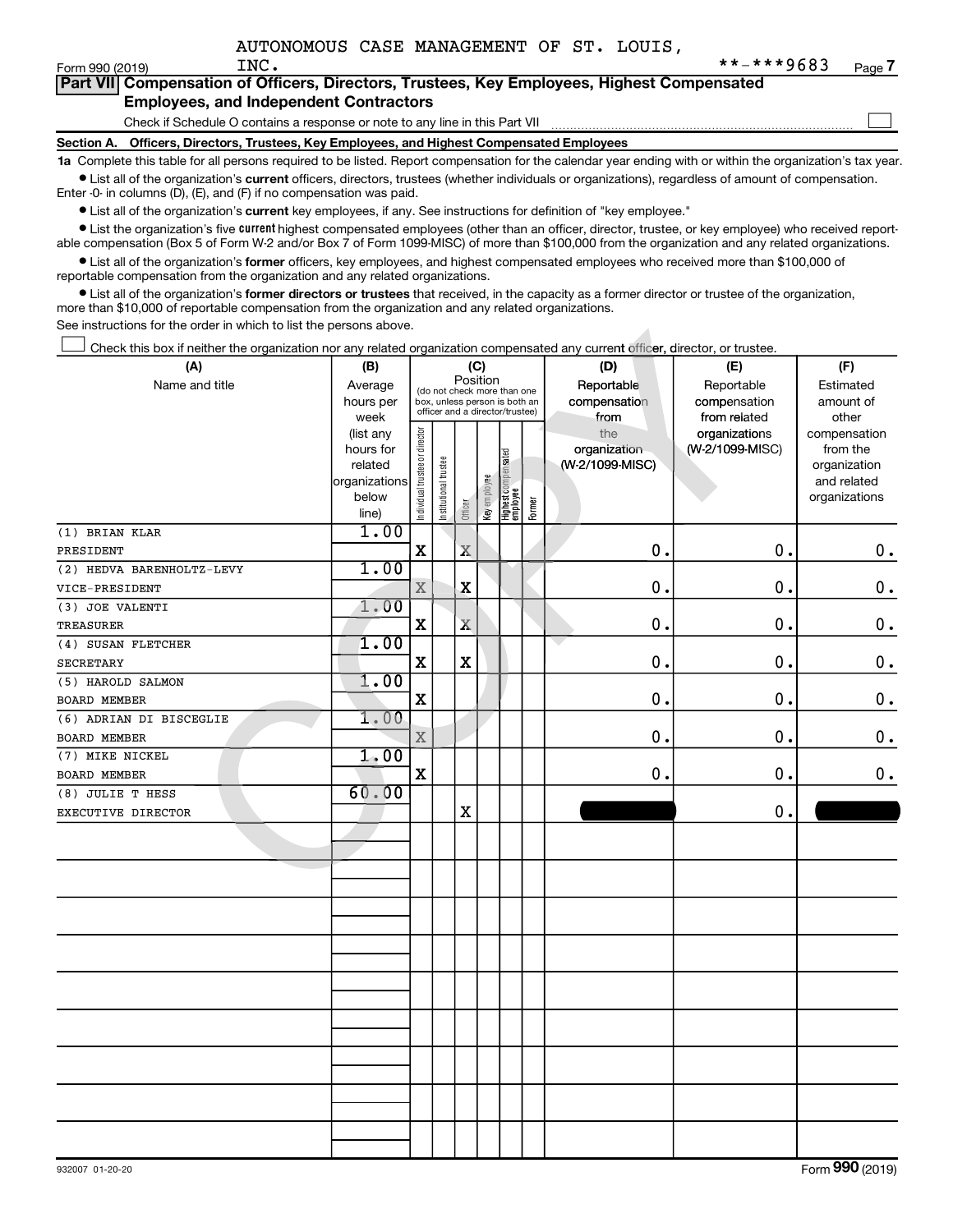|                 |                                                                                                                                                                                                                                 |                                                                      |                                |                       |                 |              |                                                                                                 |        | AUTONOMOUS CASE MANAGEMENT OF ST. LOUIS,  | **-***9683                                        |                                            |                     |                                                                          |                                        |
|-----------------|---------------------------------------------------------------------------------------------------------------------------------------------------------------------------------------------------------------------------------|----------------------------------------------------------------------|--------------------------------|-----------------------|-----------------|--------------|-------------------------------------------------------------------------------------------------|--------|-------------------------------------------|---------------------------------------------------|--------------------------------------------|---------------------|--------------------------------------------------------------------------|----------------------------------------|
| <b>Part VII</b> | INC.<br>Form 990 (2019)<br>Section A. Officers, Directors, Trustees, Key Employees, and Highest Compensated Employees (continued)                                                                                               |                                                                      |                                |                       |                 |              |                                                                                                 |        |                                           |                                                   |                                            |                     |                                                                          | Page 8                                 |
|                 | (A)<br>Name and title                                                                                                                                                                                                           | (B)<br>Average<br>hours per<br>week                                  |                                |                       | (C)<br>Position |              | (do not check more than one<br>box, unless person is both an<br>officer and a director/trustee) |        | (D)<br>Reportable<br>compensation<br>from | (E)<br>Reportable<br>compensation<br>from related |                                            |                     | (F)<br>Estimated<br>amount of<br>other                                   |                                        |
|                 |                                                                                                                                                                                                                                 | (list any<br>hours for<br>related<br>organizations<br>below<br>line) | Individual trustee or director | Institutional trustee | Officer         | Key employee | Highest compensated<br>employee                                                                 | Former | the<br>organization<br>(W-2/1099-MISC)    | organizations<br>(W-2/1099-MISC)                  |                                            |                     | compensation<br>from the<br>organization<br>and related<br>organizations |                                        |
|                 |                                                                                                                                                                                                                                 |                                                                      |                                |                       |                 |              |                                                                                                 |        |                                           |                                                   |                                            |                     |                                                                          |                                        |
|                 |                                                                                                                                                                                                                                 |                                                                      |                                |                       |                 |              |                                                                                                 |        |                                           |                                                   |                                            |                     |                                                                          |                                        |
|                 |                                                                                                                                                                                                                                 |                                                                      |                                |                       |                 |              |                                                                                                 |        |                                           |                                                   |                                            |                     |                                                                          |                                        |
|                 |                                                                                                                                                                                                                                 |                                                                      |                                |                       |                 |              |                                                                                                 |        |                                           |                                                   |                                            |                     |                                                                          |                                        |
|                 |                                                                                                                                                                                                                                 |                                                                      |                                |                       |                 |              |                                                                                                 | ▶      | 157,276.<br>0.<br>157, 276.               |                                                   | $\overline{0}$ .<br>$\overline{0}$ .<br>0. |                     |                                                                          | 27,079.<br>$\overline{0}$ .<br>27,079. |
| 2               | Total number of individuals (including but not limited to those listed above) who received more than \$100,000 of reportable<br>compensation from the organization $\blacktriangleright$                                        |                                                                      |                                |                       |                 |              |                                                                                                 |        |                                           |                                                   |                                            |                     |                                                                          | 1                                      |
| З               | Did the organization list any former officer, director, trustee, key employee, or highest compensated employee on<br>line 1a? If "Yes," complete Schedule J for such individual                                                 |                                                                      |                                |                       |                 |              |                                                                                                 |        |                                           |                                                   |                                            | 3                   | Yes                                                                      | No<br>х                                |
| 4               | For any individual listed on line 1a, is the sum of reportable compensation and other compensation from the organization<br>and related organizations greater than \$150,000? If "Yes," complete Schedule J for such individual |                                                                      |                                |                       |                 |              |                                                                                                 |        |                                           |                                                   |                                            | 4                   | х                                                                        |                                        |
| 5               | Did any person listed on line 1a receive or accrue compensation from any unrelated organization or individual for services                                                                                                      |                                                                      |                                |                       |                 |              |                                                                                                 |        |                                           |                                                   |                                            | 5                   |                                                                          | x                                      |
| 1.              | <b>Section B. Independent Contractors</b><br>Complete this table for your five highest compensated independent contractors that received more than \$100,000 of compensation from                                               |                                                                      |                                |                       |                 |              |                                                                                                 |        |                                           |                                                   |                                            |                     |                                                                          |                                        |
|                 | the organization. Report compensation for the calendar year ending with or within the organization's tax year.<br>(A)<br>Name and business address                                                                              |                                                                      |                                | <b>NONE</b>           |                 |              |                                                                                                 |        | (B)<br>Description of services            |                                                   |                                            | (C)<br>Compensation |                                                                          |                                        |
|                 |                                                                                                                                                                                                                                 |                                                                      |                                |                       |                 |              |                                                                                                 |        |                                           |                                                   |                                            |                     |                                                                          |                                        |
|                 |                                                                                                                                                                                                                                 |                                                                      |                                |                       |                 |              |                                                                                                 |        |                                           |                                                   |                                            |                     |                                                                          |                                        |
|                 |                                                                                                                                                                                                                                 |                                                                      |                                |                       |                 |              |                                                                                                 |        |                                           |                                                   |                                            |                     |                                                                          |                                        |
|                 |                                                                                                                                                                                                                                 |                                                                      |                                |                       |                 |              |                                                                                                 |        |                                           |                                                   |                                            |                     |                                                                          |                                        |
| 2               | Total number of independent contractors (including but not limited to those listed above) who received more than<br>\$100,000 of compensation from the organization                                                             |                                                                      |                                |                       |                 |              | 0                                                                                               |        |                                           |                                                   |                                            |                     |                                                                          |                                        |

| 932008 01-20-20 |
|-----------------|
|                 |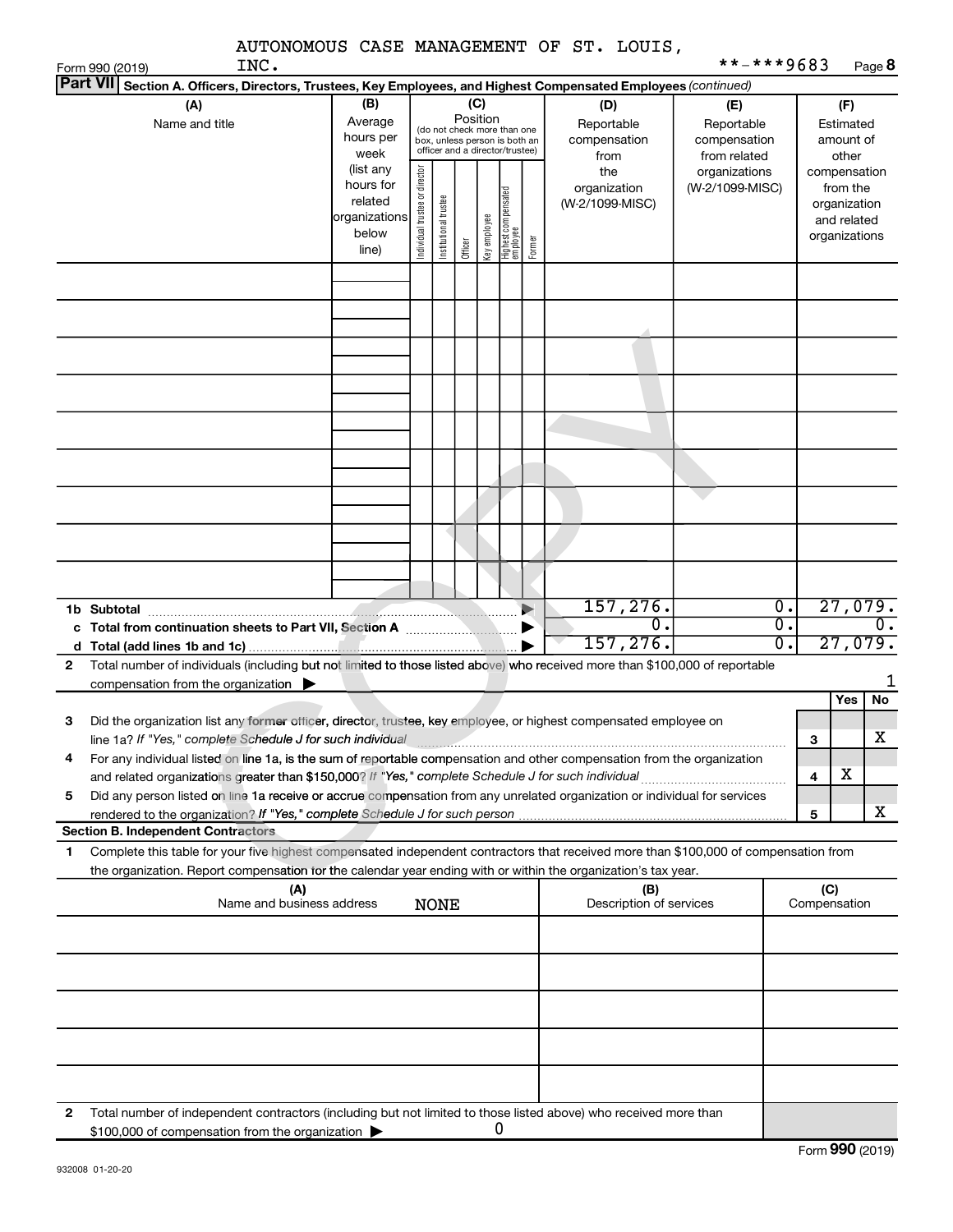|                                                           |                  |   | INC.<br>Form 990 (2019)                                                                  |                                |                                  |                                              | **-***9683                                      | Page 9                                                          |
|-----------------------------------------------------------|------------------|---|------------------------------------------------------------------------------------------|--------------------------------|----------------------------------|----------------------------------------------|-------------------------------------------------|-----------------------------------------------------------------|
|                                                           | <b>Part VIII</b> |   | <b>Statement of Revenue</b>                                                              |                                |                                  |                                              |                                                 |                                                                 |
|                                                           |                  |   | Check if Schedule O contains a response or note to any line in this Part VIII            |                                |                                  |                                              |                                                 |                                                                 |
|                                                           |                  |   |                                                                                          |                                | (A)<br>Total revenue             | (B)<br>Related or exempt<br>function revenue | $\overline{C}$<br>Unrelated<br>business revenue | (D)<br>Revenue excluded<br>from tax under<br>sections 512 - 514 |
|                                                           |                  |   | 1a<br>1 a Federated campaigns                                                            |                                |                                  |                                              |                                                 |                                                                 |
| Contributions, Gifts, Grants<br>and Other Similar Amounts |                  |   | 1 <sub>b</sub>                                                                           |                                |                                  |                                              |                                                 |                                                                 |
|                                                           |                  |   | <b>b</b> Membership dues<br>1 <sub>c</sub>                                               |                                |                                  |                                              |                                                 |                                                                 |
|                                                           |                  |   | c Fundraising events<br>1 <sub>d</sub>                                                   |                                |                                  |                                              |                                                 |                                                                 |
|                                                           |                  |   | d Related organizations<br>1e                                                            | 4, 121, 294.                   |                                  |                                              |                                                 |                                                                 |
|                                                           |                  |   | e Government grants (contributions)                                                      |                                |                                  |                                              |                                                 |                                                                 |
|                                                           |                  |   | f All other contributions, gifts, grants, and                                            | 2,450.                         |                                  |                                              |                                                 |                                                                 |
|                                                           |                  |   | similar amounts not included above<br>1f                                                 |                                |                                  |                                              |                                                 |                                                                 |
|                                                           |                  |   | $1g$ \$<br>g Noncash contributions included in lines 1a-1f                               |                                | $\overline{4}$ , 123, 744.       |                                              |                                                 |                                                                 |
|                                                           |                  |   |                                                                                          |                                |                                  |                                              |                                                 |                                                                 |
|                                                           |                  |   | CASE MANAGEMENT                                                                          | <b>Business Code</b><br>624100 | 70,833.                          | 70, 833.                                     |                                                 |                                                                 |
| Program Service<br>Revenue                                | 2a               |   |                                                                                          |                                |                                  |                                              |                                                 |                                                                 |
|                                                           |                  | b |                                                                                          |                                |                                  |                                              |                                                 |                                                                 |
|                                                           |                  | c |                                                                                          |                                |                                  |                                              |                                                 |                                                                 |
|                                                           |                  | d |                                                                                          |                                |                                  |                                              |                                                 |                                                                 |
|                                                           |                  |   |                                                                                          |                                |                                  |                                              |                                                 |                                                                 |
|                                                           |                  |   | f All other program service revenue                                                      |                                | 70,833.                          |                                              |                                                 |                                                                 |
|                                                           |                  |   |                                                                                          |                                |                                  |                                              |                                                 |                                                                 |
|                                                           | 3                |   | Investment income (including dividends, interest, and                                    |                                | 81,116                           |                                              |                                                 | 81,116.                                                         |
|                                                           |                  |   | Income from investment of tax-exempt bond proceeds                                       | ▶                              |                                  |                                              |                                                 |                                                                 |
|                                                           | 4                |   |                                                                                          |                                |                                  |                                              |                                                 |                                                                 |
|                                                           | 5                |   | (i) Real                                                                                 | (ii) Personal                  |                                  |                                              |                                                 |                                                                 |
|                                                           |                  |   |                                                                                          |                                |                                  |                                              |                                                 |                                                                 |
|                                                           |                  |   | 6 a Gross rents<br>6a                                                                    |                                |                                  |                                              |                                                 |                                                                 |
|                                                           |                  |   | <b>b</b> Less: rental expenses $\ldots$<br>6b                                            |                                |                                  |                                              |                                                 |                                                                 |
|                                                           |                  |   | 6c<br>c Rental income or (loss)                                                          |                                |                                  |                                              |                                                 |                                                                 |
|                                                           |                  |   | d Net rental income or (loss)<br>(i) Securities<br><b>7 a</b> Gross amount from sales of | (ii) Other                     |                                  |                                              |                                                 |                                                                 |
|                                                           |                  |   | 97,312.<br>assets other than inventory                                                   |                                |                                  |                                              |                                                 |                                                                 |
|                                                           |                  |   | 7a<br><b>b</b> Less: cost or other basis                                                 |                                |                                  |                                              |                                                 |                                                                 |
|                                                           |                  |   | and sales expenses                                                                       | $46,407$ $8,414$ .             |                                  |                                              |                                                 |                                                                 |
| evenue                                                    |                  |   | 7 <sub>b</sub>  <br>50,905.<br><b>7c</b>                                                 | $-8,414.$                      |                                  |                                              |                                                 |                                                                 |
| œ                                                         |                  |   |                                                                                          |                                | $\overline{42}$ , $491.$         | $-8,414.$                                    |                                                 | 50,905.                                                         |
|                                                           |                  |   | 8 a Gross income from fundraising events (not                                            |                                |                                  |                                              |                                                 |                                                                 |
| Other                                                     |                  |   | including \$<br>$\overline{\phantom{a}}$ of                                              |                                |                                  |                                              |                                                 |                                                                 |
|                                                           |                  |   | contributions reported on line 1c). See                                                  |                                |                                  |                                              |                                                 |                                                                 |
|                                                           |                  |   | l 8a<br>Part IV, line 18                                                                 |                                |                                  |                                              |                                                 |                                                                 |
|                                                           |                  |   | 8 <sub>b</sub><br><b>b</b> Less: direct expenses                                         |                                |                                  |                                              |                                                 |                                                                 |
|                                                           |                  |   | c Net income or (loss) from fundraising events                                           | ▶                              |                                  |                                              |                                                 |                                                                 |
|                                                           |                  |   | 9 a Gross income from gaming activities. See                                             |                                |                                  |                                              |                                                 |                                                                 |
|                                                           |                  |   | l 9a                                                                                     |                                |                                  |                                              |                                                 |                                                                 |
|                                                           |                  |   | 9 <sub>b</sub>                                                                           |                                |                                  |                                              |                                                 |                                                                 |
|                                                           |                  |   | c Net income or (loss) from gaming activities                                            | ▶                              |                                  |                                              |                                                 |                                                                 |
|                                                           |                  |   | 10 a Gross sales of inventory, less returns                                              |                                |                                  |                                              |                                                 |                                                                 |
|                                                           |                  |   |                                                                                          |                                |                                  |                                              |                                                 |                                                                 |
|                                                           |                  |   | 10 <sub>b</sub><br><b>b</b> Less: cost of goods sold                                     |                                |                                  |                                              |                                                 |                                                                 |
|                                                           |                  |   | c Net income or (loss) from sales of inventory                                           |                                |                                  |                                              |                                                 |                                                                 |
|                                                           |                  |   |                                                                                          | <b>Business Code</b>           |                                  |                                              |                                                 |                                                                 |
|                                                           | 11 a             |   |                                                                                          |                                |                                  |                                              |                                                 |                                                                 |
|                                                           |                  | b |                                                                                          |                                |                                  |                                              |                                                 |                                                                 |
| Miscellaneous<br>Revenue                                  |                  | c |                                                                                          |                                |                                  |                                              |                                                 |                                                                 |
|                                                           |                  |   |                                                                                          |                                |                                  |                                              |                                                 |                                                                 |
|                                                           |                  |   |                                                                                          |                                |                                  |                                              |                                                 |                                                                 |
|                                                           | 12               |   |                                                                                          |                                | $\blacktriangleright$ 4,318,184. | 62,419.                                      |                                                 | $0.$   132,021.                                                 |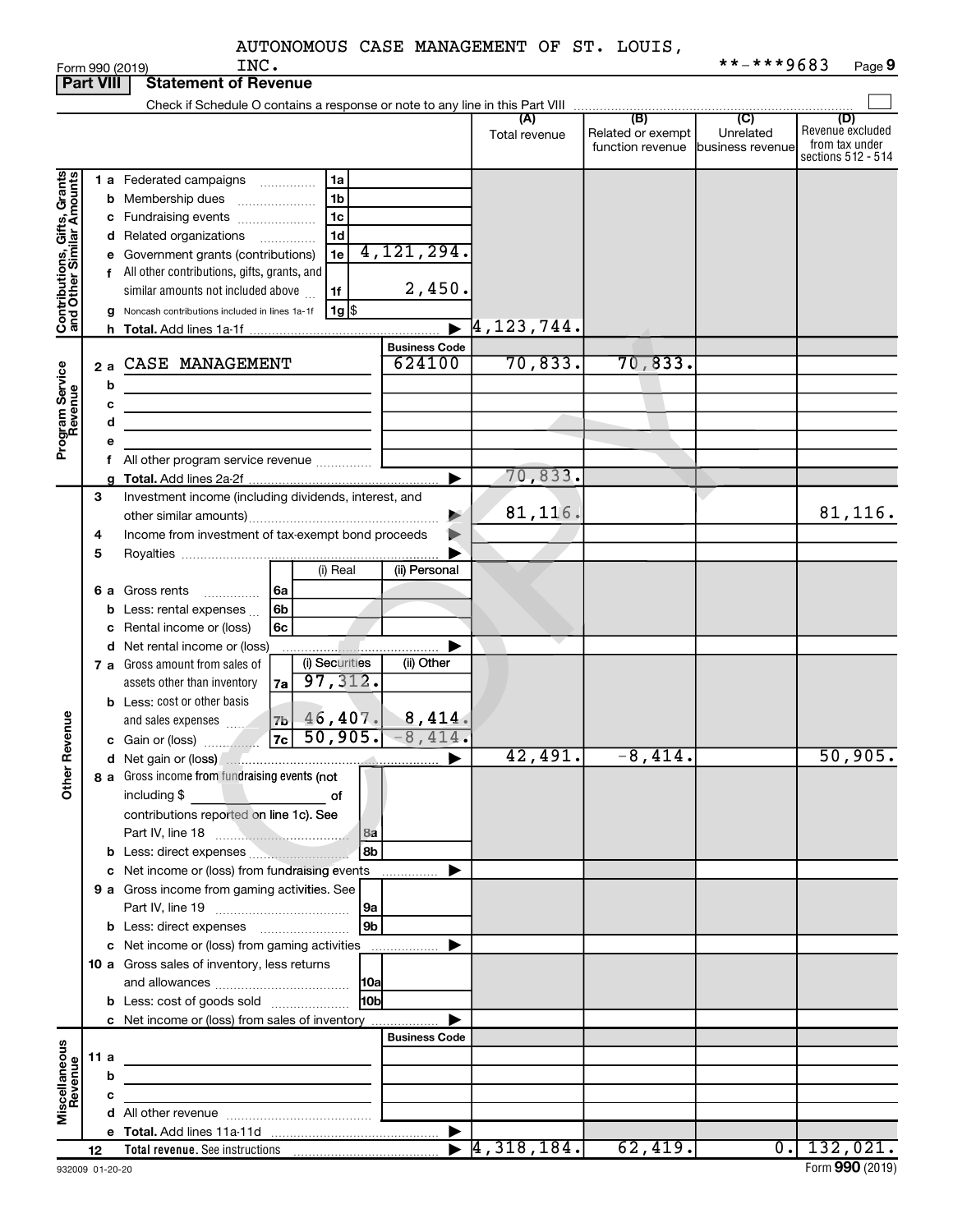**Part IX Statement of Functional Expenses**

*Section 501(c)(3) and 501(c)(4) organizations must complete all columns. All other organizations must complete column (A).*

|              | Check if Schedule O contains a response or note to any line in this Part IX                              |                           |                                    |                                    |                                |  |  |  |
|--------------|----------------------------------------------------------------------------------------------------------|---------------------------|------------------------------------|------------------------------------|--------------------------------|--|--|--|
|              | Do not include amounts reported on lines 6b,<br>7b, 8b, 9b, and 10b of Part VIII.                        | (A)<br>Total expenses     | (B)<br>Program service<br>expenses | Management and<br>general expenses | (D)<br>Fundraising<br>expenses |  |  |  |
| 1            | Grants and other assistance to domestic organizations                                                    |                           |                                    |                                    |                                |  |  |  |
|              | and domestic governments. See Part IV, line 21                                                           |                           |                                    |                                    |                                |  |  |  |
| $\mathbf{2}$ | Grants and other assistance to domestic                                                                  |                           |                                    |                                    |                                |  |  |  |
|              | individuals. See Part IV, line 22                                                                        |                           |                                    |                                    |                                |  |  |  |
| 3            | Grants and other assistance to foreign                                                                   |                           |                                    |                                    |                                |  |  |  |
|              | organizations, foreign governments, and foreign                                                          |                           |                                    |                                    |                                |  |  |  |
|              | individuals. See Part IV, lines 15 and 16                                                                |                           |                                    |                                    |                                |  |  |  |
| 4            | Benefits paid to or for members                                                                          |                           |                                    |                                    |                                |  |  |  |
| 5            | Compensation of current officers, directors,                                                             |                           |                                    |                                    |                                |  |  |  |
|              | trustees, and key employees                                                                              | 187,742.                  | 93,871.                            | 93,871.                            |                                |  |  |  |
| 6            | Compensation not included above to disqualified                                                          |                           |                                    |                                    |                                |  |  |  |
|              | persons (as defined under section 4958(f)(1)) and                                                        |                           |                                    |                                    |                                |  |  |  |
|              | persons described in section 4958(c)(3)(B)                                                               |                           |                                    |                                    |                                |  |  |  |
| 7            | Other salaries and wages                                                                                 | 2,127,530.                | 2,123,443.                         | 4,087.                             |                                |  |  |  |
| 8            | Pension plan accruals and contributions (include                                                         |                           |                                    |                                    |                                |  |  |  |
|              | section 401(k) and 403(b) employer contributions)                                                        | $\frac{61,279.}{97,939.}$ | $\frac{60,873.}{97,939.}$          | 406.                               |                                |  |  |  |
| 9            |                                                                                                          |                           |                                    |                                    |                                |  |  |  |
| 10           |                                                                                                          | 180, 514.                 | 174,748.                           | 5,766.                             |                                |  |  |  |
| 11           | Fees for services (nonemployees):                                                                        |                           |                                    |                                    |                                |  |  |  |
| а            |                                                                                                          |                           |                                    |                                    |                                |  |  |  |
| b            |                                                                                                          | 9,451.                    |                                    | 9,451.                             |                                |  |  |  |
| с            |                                                                                                          | 63,698.                   |                                    | 63,698.                            |                                |  |  |  |
|              |                                                                                                          |                           |                                    |                                    |                                |  |  |  |
|              | Professional fundraising services. See Part IV, line 17                                                  |                           |                                    |                                    |                                |  |  |  |
| f            |                                                                                                          |                           |                                    |                                    |                                |  |  |  |
| g            | Other. (If line 11g amount exceeds 10% of line 25,                                                       | 11,841.                   |                                    |                                    |                                |  |  |  |
|              | column (A) amount, list line 11g expenses on Sch 0.)                                                     | 61,402.                   |                                    | $\frac{11,841.}{61,402.}$          |                                |  |  |  |
| 12           |                                                                                                          | 159, 553.                 | 134,738.                           | 24,803.                            | 12.                            |  |  |  |
| 13<br>14     |                                                                                                          | 105, 267.                 | 105, 267.                          |                                    |                                |  |  |  |
| 15           |                                                                                                          |                           |                                    |                                    |                                |  |  |  |
| 16           |                                                                                                          | 251,784.                  | 215, 250.                          | 36,534.                            |                                |  |  |  |
| 17           | Travel                                                                                                   | 95,158.                   | 81,642.                            | 13,516.                            |                                |  |  |  |
| 18           | Payments of travel or entertainment expenses                                                             |                           |                                    |                                    |                                |  |  |  |
|              | for any federal, state, or local public officials                                                        |                           |                                    |                                    |                                |  |  |  |
| 19           | Conferences, conventions, and meetings                                                                   | 925.                      |                                    | 925.                               |                                |  |  |  |
| 20           | Interest                                                                                                 | 197.                      |                                    | 197.                               |                                |  |  |  |
| 21           |                                                                                                          |                           |                                    |                                    |                                |  |  |  |
| 22           | Depreciation, depletion, and amortization                                                                | 14,725.                   |                                    | 14,725.                            |                                |  |  |  |
| 23           | Insurance                                                                                                | 38,492.                   | 28,544.                            | 9,948.                             |                                |  |  |  |
| 24           | Other expenses. Itemize expenses not covered                                                             |                           |                                    |                                    |                                |  |  |  |
|              | above (List miscellaneous expenses on line 24e. If<br>line 24e amount exceeds 10% of line 25, column (A) |                           |                                    |                                    |                                |  |  |  |
|              | amount, list line 24e expenses on Schedule O.)                                                           |                           |                                    |                                    |                                |  |  |  |
| a            | SUPPORT SERVICES                                                                                         | 21,170.                   | 21,170.                            |                                    |                                |  |  |  |
|              | <b>BAD DEBT</b>                                                                                          | 11,966.                   |                                    | $11,966$ .                         |                                |  |  |  |
|              | <b>STAFF EDUCATION</b>                                                                                   | 9,549.                    | 9,549.                             |                                    |                                |  |  |  |
|              | DUES & SUBSCRIPTIONS                                                                                     | 2,344.                    |                                    | 2,344.                             |                                |  |  |  |
|              | e All other expenses                                                                                     | 431.                      |                                    | 431.                               |                                |  |  |  |
| 25           | Total functional expenses. Add lines 1 through 24e                                                       | 3,512,957.                | 3,147,034.                         | 365, 911.                          | 12.                            |  |  |  |
| 26           | Joint costs. Complete this line only if the organization                                                 |                           |                                    |                                    |                                |  |  |  |
|              | reported in column (B) joint costs from a combined                                                       |                           |                                    |                                    |                                |  |  |  |
|              | educational campaign and fundraising solicitation.                                                       |                           |                                    |                                    |                                |  |  |  |
|              | Check here $\blacktriangleright$<br>if following SOP 98-2 (ASC 958-720)                                  |                           |                                    |                                    |                                |  |  |  |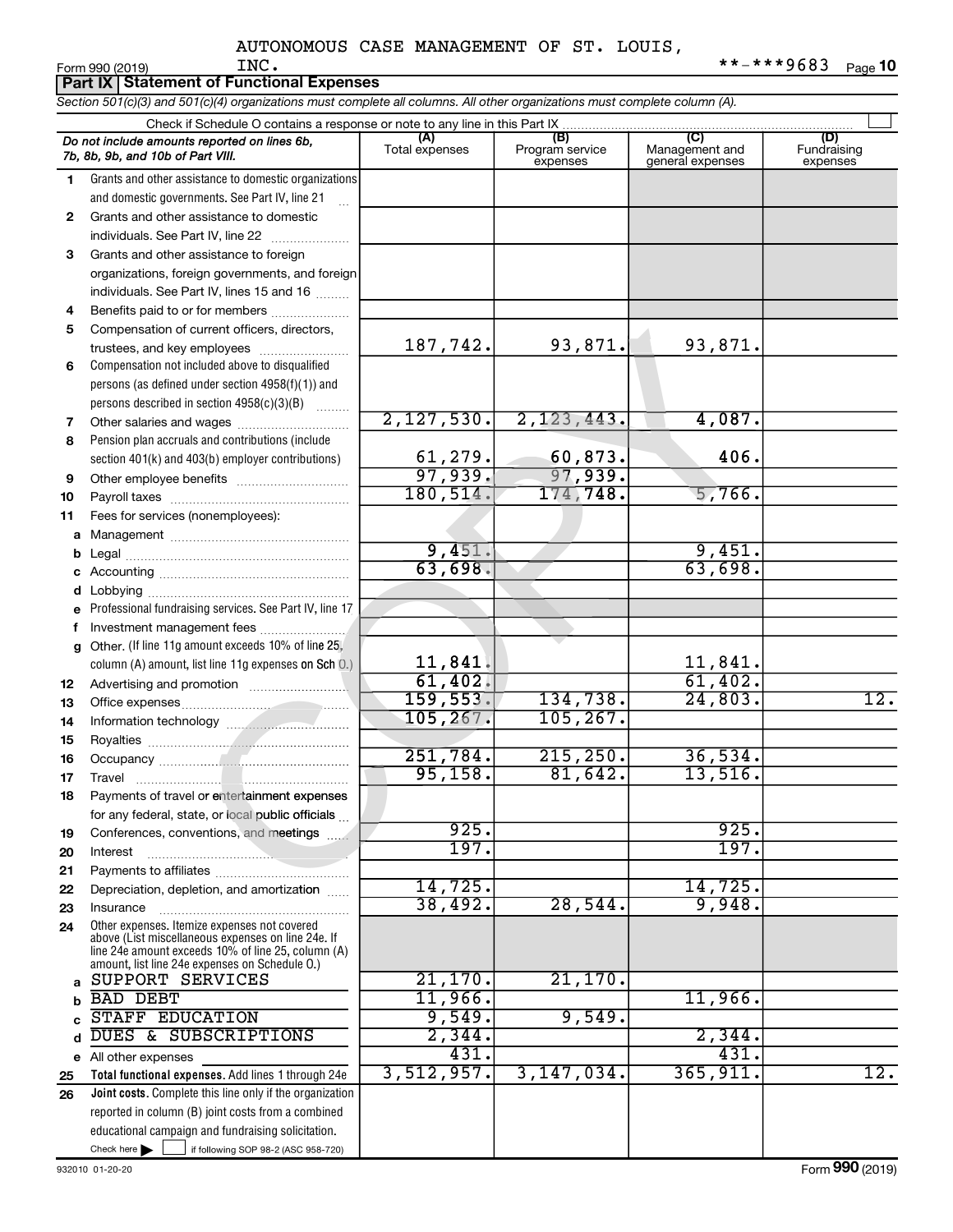|                             | Part X       | <b>Balance Sheet</b>                                                                                                                                                                                                                 |                          |                 |                       |  |  |  |  |  |
|-----------------------------|--------------|--------------------------------------------------------------------------------------------------------------------------------------------------------------------------------------------------------------------------------------|--------------------------|-----------------|-----------------------|--|--|--|--|--|
|                             |              |                                                                                                                                                                                                                                      |                          |                 |                       |  |  |  |  |  |
|                             |              |                                                                                                                                                                                                                                      | (A)<br>Beginning of year |                 | (B)<br>End of year    |  |  |  |  |  |
|                             | 1            |                                                                                                                                                                                                                                      |                          | 1.              |                       |  |  |  |  |  |
|                             | $\mathbf{2}$ |                                                                                                                                                                                                                                      | 1,703,822.               | $\mathbf{2}$    | 1,621,553.            |  |  |  |  |  |
|                             | з            |                                                                                                                                                                                                                                      |                          | 3               |                       |  |  |  |  |  |
|                             | 4            |                                                                                                                                                                                                                                      | 721,041.                 | $\overline{4}$  | 552,839.              |  |  |  |  |  |
|                             | 5            | Loans and other receivables from any current or former officer, director,                                                                                                                                                            |                          |                 |                       |  |  |  |  |  |
|                             |              | trustee, key employee, creator or founder, substantial contributor, or 35%                                                                                                                                                           |                          |                 |                       |  |  |  |  |  |
|                             |              |                                                                                                                                                                                                                                      |                          | 5               |                       |  |  |  |  |  |
|                             | 6            | Loans and other receivables from other disqualified persons (as defined                                                                                                                                                              |                          |                 |                       |  |  |  |  |  |
|                             |              | under section $4958(f)(1)$ , and persons described in section $4958(c)(3)(B)$                                                                                                                                                        |                          | 6               |                       |  |  |  |  |  |
|                             | 7            |                                                                                                                                                                                                                                      |                          | $\overline{7}$  |                       |  |  |  |  |  |
| Assets                      | 8            |                                                                                                                                                                                                                                      |                          | 8               |                       |  |  |  |  |  |
|                             | 9            | Prepaid expenses and deferred charges [11] matter contracts and referred charges [11] matter contracts and representation and representation and representation and representation and representation and representation and r       | 28,601.                  | 9               | 20,962.               |  |  |  |  |  |
|                             |              | <b>10a</b> Land, buildings, and equipment: cost or other                                                                                                                                                                             |                          |                 |                       |  |  |  |  |  |
|                             |              | $\frac{145,306}{99,409}$<br>basis. Complete Part VI of Schedule D  10a                                                                                                                                                               |                          |                 |                       |  |  |  |  |  |
|                             |              |                                                                                                                                                                                                                                      | 69,037.<br>2, 238, 821.  | 10 <sub>c</sub> | 45,897.<br>3,364,675. |  |  |  |  |  |
|                             | 11           |                                                                                                                                                                                                                                      |                          | 11              |                       |  |  |  |  |  |
|                             | 12           |                                                                                                                                                                                                                                      |                          | 12              |                       |  |  |  |  |  |
|                             | 13<br>14     |                                                                                                                                                                                                                                      |                          | 13<br>14        |                       |  |  |  |  |  |
|                             | 15           |                                                                                                                                                                                                                                      | 26, 256.                 | 15              | 29,271.               |  |  |  |  |  |
|                             | 16           |                                                                                                                                                                                                                                      | 4,787,578.               | 16              | 5,635,197.            |  |  |  |  |  |
|                             | 17           |                                                                                                                                                                                                                                      | 217, 317.                | 17              | 315,408.              |  |  |  |  |  |
|                             | 18           |                                                                                                                                                                                                                                      |                          | 18              |                       |  |  |  |  |  |
|                             | 19           | Deferred revenue <b>contract and the contract of the contract of the contract of the contract of the contract of the contract of the contract of the contract of the contract of the contract of the contract of the contract of</b> |                          | 19              |                       |  |  |  |  |  |
|                             | 20           |                                                                                                                                                                                                                                      |                          | 20              |                       |  |  |  |  |  |
|                             | 21           | Escrow or custodial account liability. Complete Part IV of Schedule D                                                                                                                                                                |                          | 21              |                       |  |  |  |  |  |
|                             | 22           | Loans and other payables to any current or former officer, director,                                                                                                                                                                 |                          |                 |                       |  |  |  |  |  |
| Liabilities                 |              | trustee, key employee, creator or founder, substantial contributor, or 35%                                                                                                                                                           |                          |                 |                       |  |  |  |  |  |
|                             |              |                                                                                                                                                                                                                                      |                          | 22              |                       |  |  |  |  |  |
|                             | 23           |                                                                                                                                                                                                                                      |                          | 23              |                       |  |  |  |  |  |
|                             | 24           |                                                                                                                                                                                                                                      |                          | 24              |                       |  |  |  |  |  |
|                             | 25           | Other liabilities (including federal income tax, payables to related third                                                                                                                                                           |                          |                 |                       |  |  |  |  |  |
|                             |              | parties, and other liabilities not included on lines 17-24). Complete Part X                                                                                                                                                         |                          |                 |                       |  |  |  |  |  |
|                             |              | of Schedule D                                                                                                                                                                                                                        |                          | 25              |                       |  |  |  |  |  |
|                             | 26           | Total liabilities. Add lines 17 through 25                                                                                                                                                                                           | 217,317.                 | 26              | 315,408.              |  |  |  |  |  |
|                             |              | Organizations that follow FASB ASC 958, check here $\blacktriangleright \lfloor \underline{X} \rfloor$                                                                                                                               |                          |                 |                       |  |  |  |  |  |
|                             |              | and complete lines 27, 28, 32, and 33.                                                                                                                                                                                               | 4,570,261.               |                 | 5,319,789.            |  |  |  |  |  |
|                             | 27           | Net assets without donor restrictions [11] www.communications.com                                                                                                                                                                    |                          | 27<br>28        |                       |  |  |  |  |  |
|                             | 28           | Organizations that do not follow FASB ASC 958, check here ▶ □                                                                                                                                                                        |                          |                 |                       |  |  |  |  |  |
|                             |              | and complete lines 29 through 33.                                                                                                                                                                                                    |                          |                 |                       |  |  |  |  |  |
|                             | 29           |                                                                                                                                                                                                                                      |                          | 29              |                       |  |  |  |  |  |
|                             | 30           | Paid-in or capital surplus, or land, building, or equipment fund                                                                                                                                                                     |                          | 30              |                       |  |  |  |  |  |
|                             | 31           | Retained earnings, endowment, accumulated income, or other funds                                                                                                                                                                     |                          | 31              |                       |  |  |  |  |  |
| Net Assets or Fund Balances | 32           |                                                                                                                                                                                                                                      | 4,570,261.               | 32              | 5,319,789.            |  |  |  |  |  |
|                             | 33           |                                                                                                                                                                                                                                      | 4,787,578.               | 33              | 5,635,197.            |  |  |  |  |  |
|                             |              |                                                                                                                                                                                                                                      |                          |                 |                       |  |  |  |  |  |

Form (2019) **990**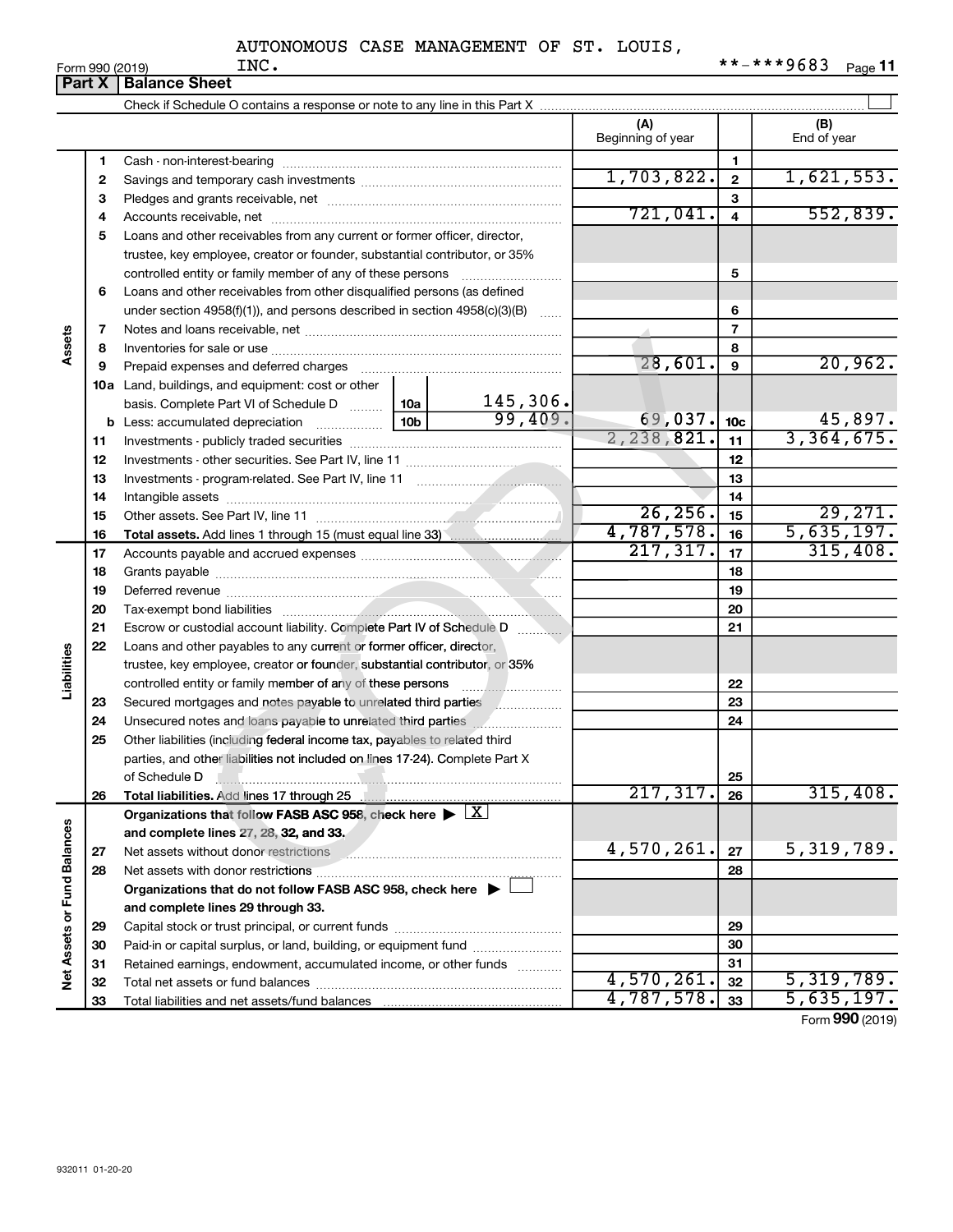| AUTONOMOUS CASE MANAGEMENT OF ST. LOUIS, |
|------------------------------------------|
|------------------------------------------|

|    | INC.<br>Form 990 (2019)                                                                                                                                                                                                        | **-***9683     |                |     | Page 12             |
|----|--------------------------------------------------------------------------------------------------------------------------------------------------------------------------------------------------------------------------------|----------------|----------------|-----|---------------------|
|    | <b>Part XI</b><br><b>Reconciliation of Net Assets</b>                                                                                                                                                                          |                |                |     |                     |
|    |                                                                                                                                                                                                                                |                |                |     | $\mathbf{X}$        |
|    |                                                                                                                                                                                                                                |                |                |     |                     |
| 1. |                                                                                                                                                                                                                                | $\mathbf{1}$   | 4,318,184.     |     |                     |
| 2  |                                                                                                                                                                                                                                | $\overline{2}$ | 3,512,957.     |     |                     |
| 3  | Revenue less expenses. Subtract line 2 from line 1                                                                                                                                                                             | $\mathbf{3}$   |                |     | 805, 227.           |
| 4  |                                                                                                                                                                                                                                | $\overline{4}$ | 4,570,261.     |     |                     |
| 5  | Net unrealized gains (losses) on investments [11] matter in the contract of the state of the state of the state of the state of the state of the state of the state of the state of the state of the state of the state of the | 5              |                |     | $-43, 202.$         |
| 6  |                                                                                                                                                                                                                                | 6              |                |     |                     |
| 7  | Investment expenses www.communication.com/www.communication.com/www.communication.com/www.com                                                                                                                                  | $\overline{7}$ |                |     |                     |
| 8  | Prior period adjustments [111] matter contracts and adjustments and account and account of the contracts and account of the contracts and account of the contracts and account of the contracts and account of the contracts a | 8              |                |     |                     |
| 9  | Other changes in net assets or fund balances (explain on Schedule O)                                                                                                                                                           | 9              |                |     | $-12,497.$          |
| 10 | Net assets or fund balances at end of year. Combine lines 3 through 9 (must equal Part X, line 32,                                                                                                                             |                |                |     |                     |
|    |                                                                                                                                                                                                                                | 10             | 5, 319, 789.   |     |                     |
|    | <b>Part XII</b> Financial Statements and Reporting                                                                                                                                                                             |                |                |     |                     |
|    |                                                                                                                                                                                                                                |                |                |     | $\lfloor x \rfloor$ |
|    |                                                                                                                                                                                                                                |                |                | Yes | No                  |
| 1  | $\mathbf{X}$ Accrual<br>Accounting method used to prepare the Form 990: [130] Cash<br>Other                                                                                                                                    |                |                |     |                     |
|    | If the organization changed its method of accounting from a prior year or checked "Other," explain in Schedule O.                                                                                                              |                |                |     |                     |
|    |                                                                                                                                                                                                                                |                | 2a             |     | х                   |
|    | If "Yes," check a box below to indicate whether the financial statements for the year were compiled or reviewed on a                                                                                                           |                |                |     |                     |
|    | separate basis, consolidated basis, or both:                                                                                                                                                                                   |                |                |     |                     |
|    | Separate basis<br>Consolidated basis<br>Both consolidated and separate basis                                                                                                                                                   |                |                | х   |                     |
|    | b Were the organization's financial statements audited by an independent accountant?                                                                                                                                           |                | 2 <sub>b</sub> |     |                     |
|    | If "Yes," check a box below to indicate whether the financial statements for the year were audited on a separate basis,                                                                                                        |                |                |     |                     |
|    | consolidated basis, or both:                                                                                                                                                                                                   |                |                |     |                     |
|    | $\boxed{\textbf{X}}$ Consolidated basis<br>Separate basis<br><b>Both consolidated and separate basis</b>                                                                                                                       |                |                |     |                     |
|    | c If "Yes" to line 2a or 2b, does the organization have a committee that assumes responsibility for oversight of the audit,                                                                                                    |                |                | х   |                     |
|    |                                                                                                                                                                                                                                |                | 2c             |     |                     |
|    | If the organization changed either its oversight process or selection process during the tax year, explain on Schedule O.                                                                                                      |                |                |     |                     |
|    | 3a As a result of a federal award, was the organization required to undergo an audit or audits as set forth in the Single Audit                                                                                                |                | За             |     | x                   |
|    | <b>b</b> If "Yes," did the organization undergo the required audit or audits? If the organization did not undergo the required audit                                                                                           |                |                |     |                     |
|    |                                                                                                                                                                                                                                |                | 3b             |     |                     |
|    |                                                                                                                                                                                                                                |                |                |     | Form 990 (2019)     |
|    |                                                                                                                                                                                                                                |                |                |     |                     |
|    |                                                                                                                                                                                                                                |                |                |     |                     |
|    |                                                                                                                                                                                                                                |                |                |     |                     |
|    |                                                                                                                                                                                                                                |                |                |     |                     |
|    |                                                                                                                                                                                                                                |                |                |     |                     |
|    |                                                                                                                                                                                                                                |                |                |     |                     |
|    |                                                                                                                                                                                                                                |                |                |     |                     |
|    |                                                                                                                                                                                                                                |                |                |     |                     |
|    |                                                                                                                                                                                                                                |                |                |     |                     |
|    |                                                                                                                                                                                                                                |                |                |     |                     |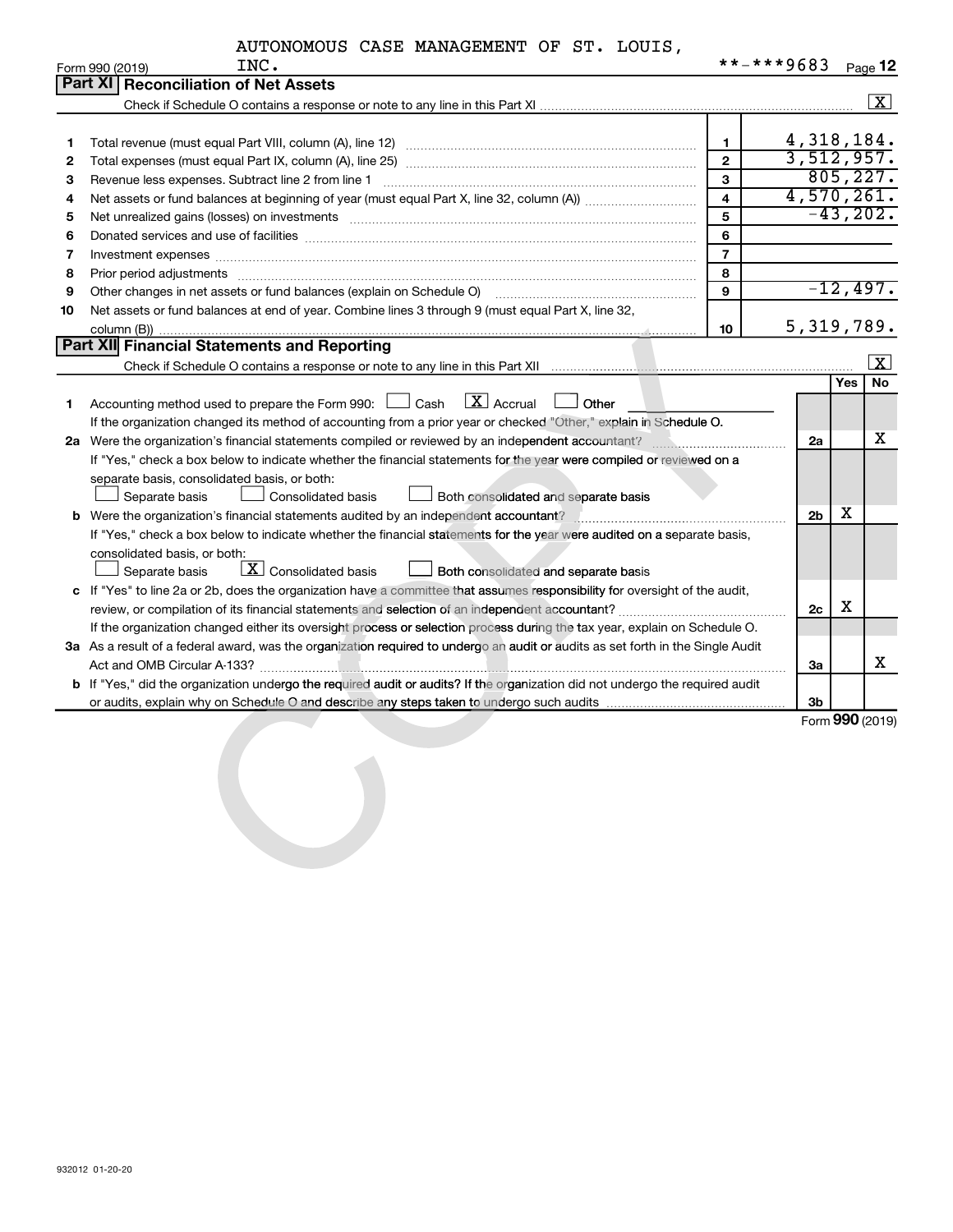| <b>SCHEDULE A</b>                                                        |                                                            | <b>Public Charity Status and Public Support</b> |                                                                                                                                                                                                                     |                                                                |    |                            | OMB No. 1545-0047                     |
|--------------------------------------------------------------------------|------------------------------------------------------------|-------------------------------------------------|---------------------------------------------------------------------------------------------------------------------------------------------------------------------------------------------------------------------|----------------------------------------------------------------|----|----------------------------|---------------------------------------|
| (Form 990 or 990-EZ)                                                     |                                                            |                                                 |                                                                                                                                                                                                                     |                                                                |    |                            |                                       |
|                                                                          |                                                            |                                                 | Complete if the organization is a section 501(c)(3) organization or a section<br>4947(a)(1) nonexempt charitable trust.                                                                                             |                                                                |    |                            |                                       |
| Department of the Treasury                                               |                                                            |                                                 | Attach to Form 990 or Form 990-EZ.                                                                                                                                                                                  |                                                                |    |                            | <b>Open to Public</b>                 |
| Internal Revenue Service                                                 |                                                            |                                                 | Go to www.irs.gov/Form990 for instructions and the latest information.                                                                                                                                              |                                                                |    |                            | Inspection                            |
| Name of the organization                                                 |                                                            |                                                 | AUTONOMOUS CASE MANAGEMENT OF ST. LOUIS,                                                                                                                                                                            |                                                                |    |                            | <b>Employer identification number</b> |
|                                                                          | INC.                                                       |                                                 |                                                                                                                                                                                                                     |                                                                |    |                            | **-***9683                            |
| Part I                                                                   |                                                            |                                                 | Reason for Public Charity Status (All organizations must complete this part.) See instructions.                                                                                                                     |                                                                |    |                            |                                       |
|                                                                          |                                                            |                                                 | The organization is not a private foundation because it is: (For lines 1 through 12, check only one box.)                                                                                                           |                                                                |    |                            |                                       |
| 1                                                                        |                                                            |                                                 | A church, convention of churches, or association of churches described in <b>section 170(b)(1)(A)(i).</b>                                                                                                           |                                                                |    |                            |                                       |
| 2                                                                        |                                                            |                                                 | A school described in section 170(b)(1)(A)(ii). (Attach Schedule E (Form 990 or 990-EZ).)                                                                                                                           |                                                                |    |                            |                                       |
| 3                                                                        |                                                            |                                                 | A hospital or a cooperative hospital service organization described in section 170(b)(1)(A)(iii).                                                                                                                   |                                                                |    |                            |                                       |
| 4                                                                        |                                                            |                                                 | A medical research organization operated in conjunction with a hospital described in section 170(b)(1)(A)(iii). Enter the hospital's name,                                                                          |                                                                |    |                            |                                       |
| city, and state:                                                         |                                                            |                                                 |                                                                                                                                                                                                                     |                                                                |    |                            |                                       |
| 5                                                                        |                                                            |                                                 | An organization operated for the benefit of a college or university owned or operated by a governmental unit described in                                                                                           |                                                                |    |                            |                                       |
|                                                                          | section 170(b)(1)(A)(iv). (Complete Part II.)              |                                                 |                                                                                                                                                                                                                     |                                                                |    |                            |                                       |
| 6                                                                        |                                                            |                                                 | A federal, state, or local government or governmental unit described in section 170(b)(1)(A)(v).                                                                                                                    |                                                                |    |                            |                                       |
| 7                                                                        |                                                            |                                                 | An organization that normally receives a substantial part of its support from a governmental unit or from the general public described in                                                                           |                                                                |    |                            |                                       |
|                                                                          | section 170(b)(1)(A)(vi). (Complete Part II.)              |                                                 |                                                                                                                                                                                                                     |                                                                |    |                            |                                       |
| 8                                                                        |                                                            |                                                 | A community trust described in section 170(b)(1)(A)(vi). (Complete Part II.)                                                                                                                                        |                                                                |    |                            |                                       |
| 9                                                                        |                                                            |                                                 | An agricultural research organization described in section 170(b)(1)(A)(ix) operated in conjunction with a land-grant college                                                                                       |                                                                |    |                            |                                       |
|                                                                          |                                                            |                                                 | or university or a non-land-grant college of agriculture (see instructions). Enter the name, city, and state of the college or                                                                                      |                                                                |    |                            |                                       |
| university:<br>$\lfloor x \rfloor$<br>10                                 |                                                            |                                                 | An organization that normally receives: (1) more than 33 1/3% of its support from contributions, membership fees, and gross receipts from                                                                           |                                                                |    |                            |                                       |
|                                                                          |                                                            |                                                 | activities related to its exempt functions - subject to certain exceptions, and (2) no more than 33 1/3% of its support from gross investment                                                                       |                                                                |    |                            |                                       |
|                                                                          |                                                            |                                                 | income and unrelated business taxable income (less section 511 tax) from businesses acquired by the organization after June 30, 1975.                                                                               |                                                                |    |                            |                                       |
|                                                                          | See section 509(a)(2). (Complete Part III.)                |                                                 |                                                                                                                                                                                                                     |                                                                |    |                            |                                       |
| 11                                                                       |                                                            |                                                 | An organization organized and operated exclusively to test for public safety. See section 509(a)(4).                                                                                                                |                                                                |    |                            |                                       |
| 12                                                                       |                                                            |                                                 | An organization organized and operated exclusively for the benefit of, to perform the functions of, or to carry out the purposes of one or                                                                          |                                                                |    |                            |                                       |
|                                                                          |                                                            |                                                 | more publicly supported organizations described in section 509(a)(1) or section 509(a)(2). See section 509(a)(3). Check the box in                                                                                  |                                                                |    |                            |                                       |
|                                                                          |                                                            |                                                 | lines 12a through 12d that describes the type of supporting organization and complete lines 12e, 12f, and 12g.                                                                                                      |                                                                |    |                            |                                       |
| a                                                                        |                                                            |                                                 | Type I. A supporting organization operated, supervised, or controlled by its supported organization(s), typically by giving                                                                                         |                                                                |    |                            |                                       |
|                                                                          |                                                            |                                                 | the supported organization(s) the power to regularly appoint or elect a majority of the directors or trustees of the supporting                                                                                     |                                                                |    |                            |                                       |
|                                                                          | organization. You must complete Part IV, Sections A and B. |                                                 |                                                                                                                                                                                                                     |                                                                |    |                            |                                       |
| b                                                                        |                                                            |                                                 | Type II. A supporting organization supervised or controlled in connection with its supported organization(s), by having                                                                                             |                                                                |    |                            |                                       |
|                                                                          |                                                            |                                                 | control or management of the supporting organization vested in the same persons that control or manage the supported                                                                                                |                                                                |    |                            |                                       |
|                                                                          |                                                            |                                                 | organization(s). You must complete Part IV, Sections A and C.                                                                                                                                                       |                                                                |    |                            |                                       |
| с                                                                        |                                                            |                                                 | Type III functionally integrated. A supporting organization operated in connection with, and functionally integrated with,                                                                                          |                                                                |    |                            |                                       |
|                                                                          |                                                            |                                                 | its supported organization(s) (see instructions). You must complete Part IV, Sections A, D, and E.                                                                                                                  |                                                                |    |                            |                                       |
| d                                                                        |                                                            |                                                 | Type III non-functionally integrated. A supporting organization operated in connection with its supported organization(s)                                                                                           |                                                                |    |                            |                                       |
|                                                                          |                                                            |                                                 | that is not functionally integrated. The organization generally must satisfy a distribution requirement and an attentiveness                                                                                        |                                                                |    |                            |                                       |
|                                                                          |                                                            |                                                 | requirement (see instructions). You must complete Part IV, Sections A and D, and Part V.<br>Check this box if the organization received a written determination from the IRS that it is a Type I, Type II, Type III |                                                                |    |                            |                                       |
| e                                                                        |                                                            |                                                 | functionally integrated, or Type III non-functionally integrated supporting organization.                                                                                                                           |                                                                |    |                            |                                       |
| f Enter the number of supported organizations                            |                                                            |                                                 |                                                                                                                                                                                                                     |                                                                |    |                            |                                       |
| g Provide the following information about the supported organization(s). |                                                            |                                                 |                                                                                                                                                                                                                     |                                                                |    |                            |                                       |
| (i) Name of supported                                                    |                                                            | (ii) EIN                                        | (iii) Type of organization                                                                                                                                                                                          | (iv) Is the organization listed<br>in your governing document? |    | (v) Amount of monetary     | (vi) Amount of other                  |
| organization                                                             |                                                            |                                                 | (described on lines 1-10<br>above (see instructions))                                                                                                                                                               | Yes                                                            | No | support (see instructions) | support (see instructions)            |
|                                                                          |                                                            |                                                 |                                                                                                                                                                                                                     |                                                                |    |                            |                                       |
|                                                                          |                                                            |                                                 |                                                                                                                                                                                                                     |                                                                |    |                            |                                       |
|                                                                          |                                                            |                                                 |                                                                                                                                                                                                                     |                                                                |    |                            |                                       |
|                                                                          |                                                            |                                                 |                                                                                                                                                                                                                     |                                                                |    |                            |                                       |
|                                                                          |                                                            |                                                 |                                                                                                                                                                                                                     |                                                                |    |                            |                                       |
|                                                                          |                                                            |                                                 |                                                                                                                                                                                                                     |                                                                |    |                            |                                       |
|                                                                          |                                                            |                                                 |                                                                                                                                                                                                                     |                                                                |    |                            |                                       |
|                                                                          |                                                            |                                                 |                                                                                                                                                                                                                     |                                                                |    |                            |                                       |
|                                                                          |                                                            |                                                 |                                                                                                                                                                                                                     |                                                                |    |                            |                                       |
| Total                                                                    |                                                            |                                                 |                                                                                                                                                                                                                     |                                                                |    |                            |                                       |
|                                                                          |                                                            |                                                 |                                                                                                                                                                                                                     |                                                                |    |                            |                                       |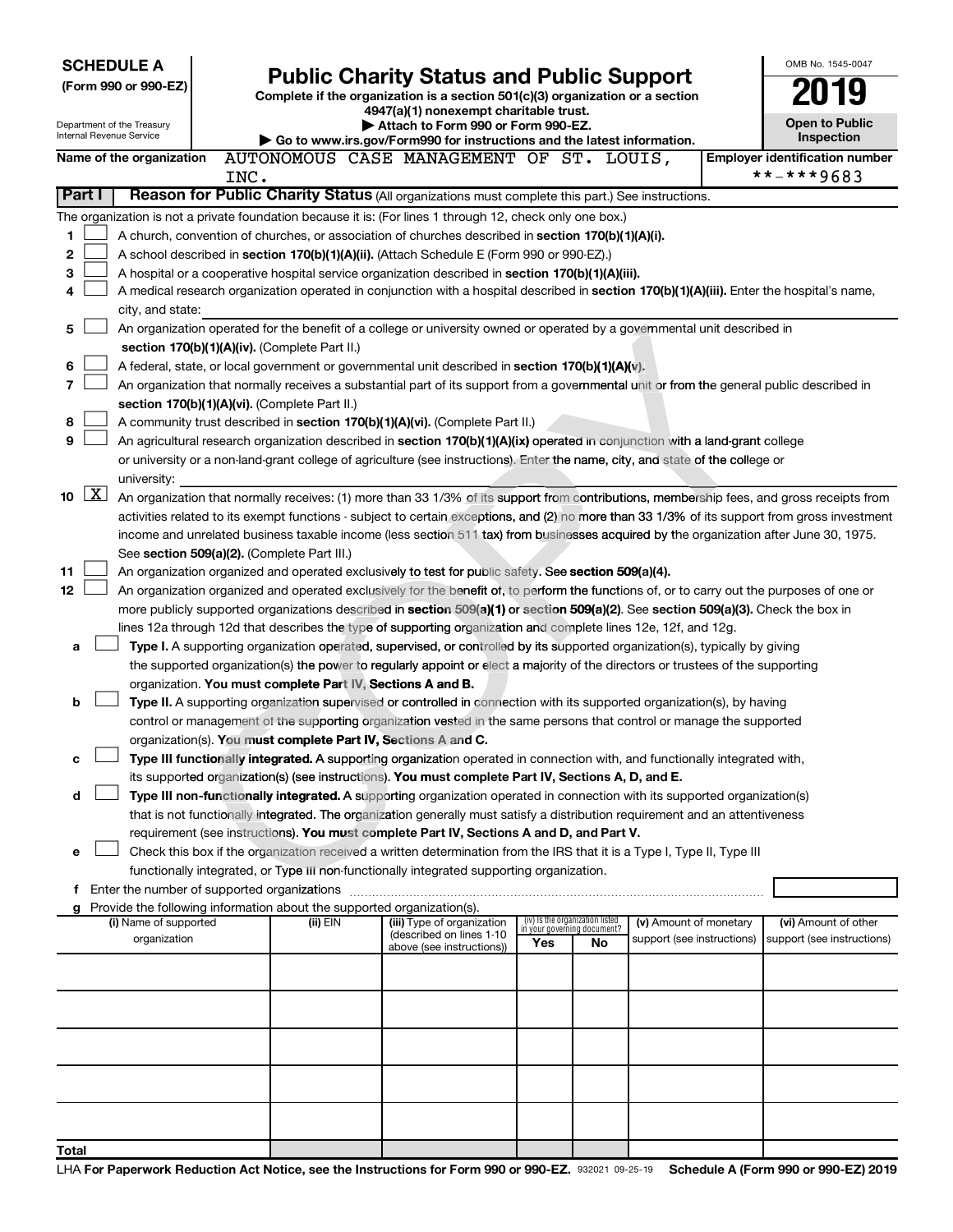# Schedule A (Form 990 or 990-EZ) 2019 INC.<br>**Part II** | Support Schedule for Orga

**2** INC.  $***$   $***$   $9683$   $_{\text{Page 2}}$ 

(Complete only if you checked the box on line 5, 7, or 8 of Part I or if the organization failed to qualify under Part III. If the organization fails to qualify under the tests listed below, please complete Part III.) **Support Schedule for Organizations Described in Sections 170(b)(1)(A)(iv) and 170(b)(1)(A)(vi)** 

|   | <b>Section A. Public Support</b>                                                                                                                                                                                               |          |          |            |            |          |           |
|---|--------------------------------------------------------------------------------------------------------------------------------------------------------------------------------------------------------------------------------|----------|----------|------------|------------|----------|-----------|
|   | Calendar year (or fiscal year beginning in)                                                                                                                                                                                    | (a) 2015 | (b) 2016 | $(c)$ 2017 | $(d)$ 2018 | (e) 2019 | (f) Total |
|   | 1 Gifts, grants, contributions, and                                                                                                                                                                                            |          |          |            |            |          |           |
|   | membership fees received. (Do not                                                                                                                                                                                              |          |          |            |            |          |           |
|   | include any "unusual grants.")                                                                                                                                                                                                 |          |          |            |            |          |           |
|   | 2 Tax revenues levied for the organ-                                                                                                                                                                                           |          |          |            |            |          |           |
|   | ization's benefit and either paid to                                                                                                                                                                                           |          |          |            |            |          |           |
|   | or expended on its behalf                                                                                                                                                                                                      |          |          |            |            |          |           |
|   | 3 The value of services or facilities                                                                                                                                                                                          |          |          |            |            |          |           |
|   | furnished by a governmental unit to                                                                                                                                                                                            |          |          |            |            |          |           |
|   | the organization without charge                                                                                                                                                                                                |          |          |            |            |          |           |
|   | 4 Total. Add lines 1 through 3                                                                                                                                                                                                 |          |          |            |            |          |           |
|   | 5 The portion of total contributions                                                                                                                                                                                           |          |          |            |            |          |           |
|   | by each person (other than a                                                                                                                                                                                                   |          |          |            |            |          |           |
|   | governmental unit or publicly                                                                                                                                                                                                  |          |          |            |            |          |           |
|   | supported organization) included                                                                                                                                                                                               |          |          |            |            |          |           |
|   | on line 1 that exceeds 2% of the                                                                                                                                                                                               |          |          |            |            |          |           |
|   | amount shown on line 11,                                                                                                                                                                                                       |          |          |            |            |          |           |
|   | column (f)                                                                                                                                                                                                                     |          |          |            |            |          |           |
|   | 6 Public support. Subtract line 5 from line 4.                                                                                                                                                                                 |          |          |            |            |          |           |
|   | <b>Section B. Total Support</b>                                                                                                                                                                                                |          |          |            |            |          |           |
|   | Calendar year (or fiscal year beginning in)                                                                                                                                                                                    |          |          |            |            |          |           |
|   |                                                                                                                                                                                                                                | (a) 2015 | (b) 2016 | $(c)$ 2017 | $(d)$ 2018 | (e) 2019 | (f) Total |
|   | 7 Amounts from line 4                                                                                                                                                                                                          |          |          |            |            |          |           |
| 8 | Gross income from interest,                                                                                                                                                                                                    |          |          |            |            |          |           |
|   | dividends, payments received on                                                                                                                                                                                                |          |          |            |            |          |           |
|   | securities loans, rents, royalties,                                                                                                                                                                                            |          |          |            |            |          |           |
|   | and income from similar sources                                                                                                                                                                                                |          |          |            |            |          |           |
| 9 | Net income from unrelated business                                                                                                                                                                                             |          |          |            |            |          |           |
|   | activities, whether or not the                                                                                                                                                                                                 |          |          |            |            |          |           |
|   | business is regularly carried on                                                                                                                                                                                               |          |          |            |            |          |           |
|   | 10 Other income. Do not include gain                                                                                                                                                                                           |          |          |            |            |          |           |
|   | or loss from the sale of capital                                                                                                                                                                                               |          |          |            |            |          |           |
|   | assets (Explain in Part VI.)                                                                                                                                                                                                   |          |          |            |            |          |           |
|   | 11 Total support. Add lines 7 through 10                                                                                                                                                                                       |          |          |            |            |          |           |
|   | 12 Gross receipts from related activities, etc. (see instructions)                                                                                                                                                             |          |          |            |            | 12       |           |
|   | 13 First five years. If the Form 990 is for the organization's first, second, third, fourth, or fifth tax year as a section 501(c)(3)                                                                                          |          |          |            |            |          |           |
|   | organization, check this box and stop here                                                                                                                                                                                     |          |          |            |            |          |           |
|   | <b>Section C. Computation of Public Support Percentage</b>                                                                                                                                                                     |          |          |            |            |          |           |
|   |                                                                                                                                                                                                                                |          |          |            |            | 14       | %         |
|   |                                                                                                                                                                                                                                |          |          |            |            | 15       | %         |
|   | 16a 33 1/3% support test - 2019. If the organization did not check the box on line 13, and line 14 is 33 1/3% or more, check this box and                                                                                      |          |          |            |            |          |           |
|   | stop here. The organization qualifies as a publicly supported organization                                                                                                                                                     |          |          |            |            |          |           |
|   | b 33 1/3% support test - 2018. If the organization did not check a box on line 13 or 16a, and line 15 is 33 1/3% or more, check this box                                                                                       |          |          |            |            |          |           |
|   | and stop here. The organization qualifies as a publicly supported organization [11] manuscription manuscription manuscription manuscription manuscription manuscription and starting and starting and starting and starting an |          |          |            |            |          |           |
|   | 17a 10% -facts-and-circumstances test - 2019. If the organization did not check a box on line 13, 16a, or 16b, and line 14 is 10% or more,                                                                                     |          |          |            |            |          |           |
|   | and if the organization meets the "facts-and-circumstances" test, check this box and stop here. Explain in Part VI how the organization                                                                                        |          |          |            |            |          |           |
|   |                                                                                                                                                                                                                                |          |          |            |            |          |           |
|   | <b>b 10%</b> -facts-and-circumstances test - 2018. If the organization did not check a box on line 13, 16a, 16b, or 17a, and line 15 is 10% or                                                                                 |          |          |            |            |          |           |
|   | more, and if the organization meets the "facts-and-circumstances" test, check this box and stop here. Explain in Part VI how the                                                                                               |          |          |            |            |          |           |
|   | organization meets the "facts-and-circumstances" test. The organization qualifies as a publicly supported organization                                                                                                         |          |          |            |            |          |           |
|   | 18 Private foundation. If the organization did not check a box on line 13, 16a, 16b, 17a, or 17b, check this box and see instructions                                                                                          |          |          |            |            |          |           |
|   |                                                                                                                                                                                                                                |          |          |            |            |          |           |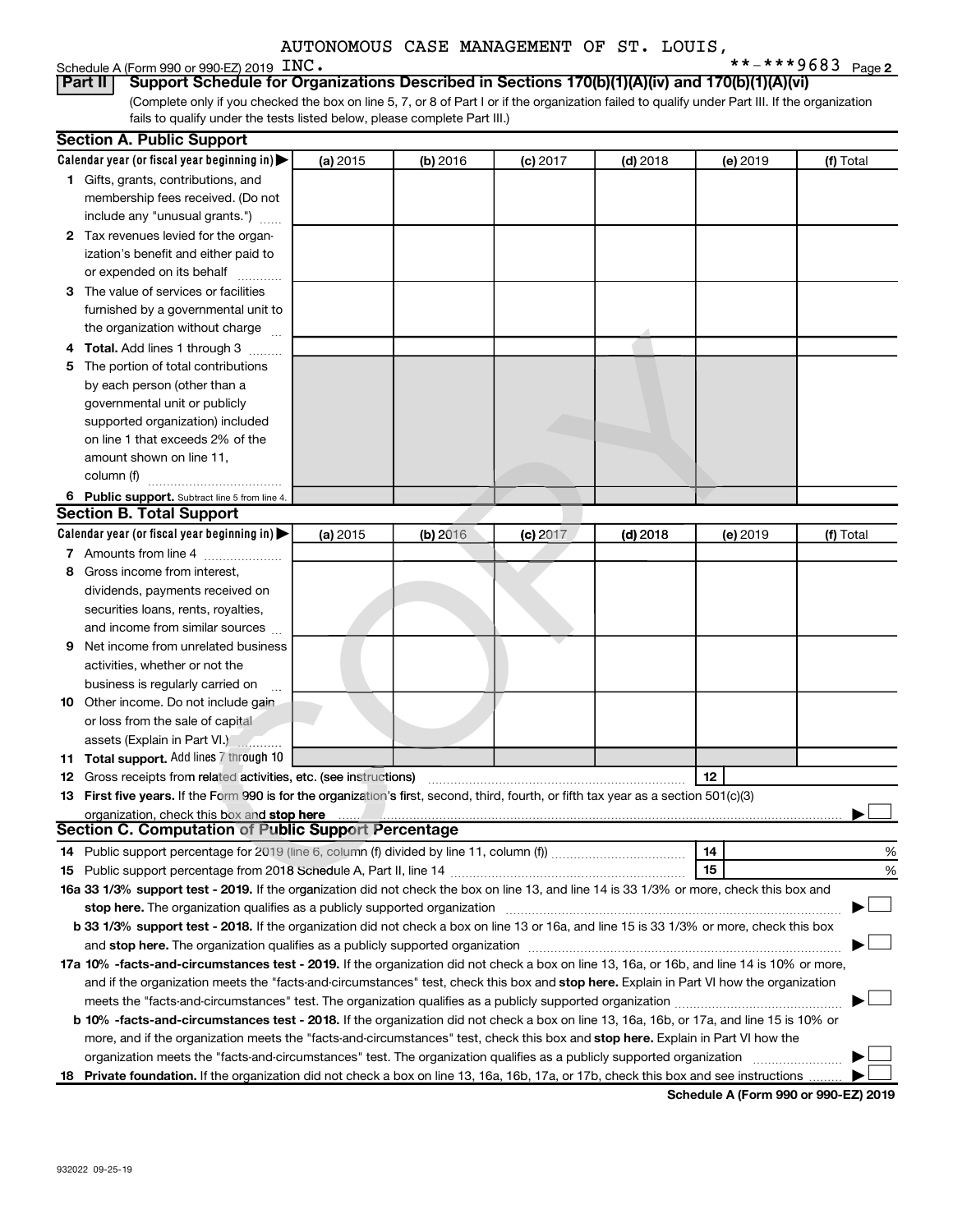#### Schedule A (Form 990 or 990-EZ) 2019 INC.

## **Part III | Support Schedule for Organizations Described in Section 509(a)(2)**

(Complete only if you checked the box on line 10 of Part I or if the organization failed to qualify under Part II. If the organization fails to qualify under the tests listed below, please complete Part II.)

| <b>Section A. Public Support</b>                                                                                                                    |                       |                     |            |                   |                       |                                          |
|-----------------------------------------------------------------------------------------------------------------------------------------------------|-----------------------|---------------------|------------|-------------------|-----------------------|------------------------------------------|
| Calendar year (or fiscal year beginning in)                                                                                                         | (a) 2015              | (b) 2016            | $(c)$ 2017 | $(d)$ 2018        | (e) 2019              | (f) Total                                |
| 1 Gifts, grants, contributions, and                                                                                                                 |                       |                     |            |                   |                       |                                          |
| membership fees received. (Do not                                                                                                                   |                       |                     |            |                   |                       |                                          |
| include any "unusual grants.")                                                                                                                      | 1288452.              | 1455850.            | 2649825.   | 3105453.          |                       | 4123744.12623324.                        |
| 2 Gross receipts from admissions,                                                                                                                   |                       |                     |            |                   |                       |                                          |
| merchandise sold or services per-                                                                                                                   |                       |                     |            |                   |                       |                                          |
| formed, or facilities furnished in<br>any activity that is related to the                                                                           |                       |                     |            |                   |                       |                                          |
| organization's tax-exempt purpose                                                                                                                   |                       | $107,692.$ 116,975. | 117,586.   | 98,306.           |                       | $70,833.$ 511,392.                       |
| 3 Gross receipts from activities that                                                                                                               |                       |                     |            |                   |                       |                                          |
| are not an unrelated trade or bus-                                                                                                                  |                       |                     |            |                   |                       |                                          |
| iness under section 513                                                                                                                             |                       |                     |            |                   |                       |                                          |
| 4 Tax revenues levied for the organ-                                                                                                                |                       |                     |            |                   |                       |                                          |
| ization's benefit and either paid to                                                                                                                |                       |                     |            |                   |                       |                                          |
| or expended on its behalf                                                                                                                           |                       |                     |            |                   |                       |                                          |
| 5 The value of services or facilities                                                                                                               |                       |                     |            |                   |                       |                                          |
| furnished by a governmental unit to                                                                                                                 |                       |                     |            |                   |                       |                                          |
| the organization without charge                                                                                                                     |                       |                     |            |                   |                       |                                          |
| 6 Total. Add lines 1 through 5                                                                                                                      | 1396144.              | 1572825.            | 2767411    | 3203759.          |                       | 4194577.13134716.                        |
| 7a Amounts included on lines 1, 2, and                                                                                                              |                       |                     |            |                   |                       |                                          |
| 3 received from disqualified persons                                                                                                                |                       |                     |            |                   |                       | 0.                                       |
| <b>b</b> Amounts included on lines 2 and 3 received                                                                                                 |                       |                     |            |                   |                       |                                          |
| from other than disqualified persons that                                                                                                           |                       |                     |            |                   |                       |                                          |
| exceed the greater of \$5,000 or 1% of the<br>amount on line 13 for the year                                                                        |                       | 10,709.             |            |                   |                       | 17,425.                                  |
| c Add lines 7a and 7b                                                                                                                               | $\frac{6,716}{6,716}$ | 10,709.             |            |                   |                       | 17,425.                                  |
| 8 Public support. (Subtract line 7c from line 6.)                                                                                                   |                       |                     |            |                   |                       | 13117291 <b>.</b>                        |
| <b>Section B. Total Support</b>                                                                                                                     |                       |                     |            |                   |                       |                                          |
| Calendar year (or fiscal year beginning in)                                                                                                         | (a) 2015              | (b) 2016            | (c) 2017   | $(d)$ 2018        | (e) 2019              | (f) Total                                |
| 9 Amounts from line 6                                                                                                                               | 1396144.              | 1572825             | 2767411    | 3203759.          |                       | 4194577.13134716.                        |
| <b>10a</b> Gross income from interest,                                                                                                              |                       |                     |            |                   |                       |                                          |
| dividends, payments received on                                                                                                                     |                       |                     |            |                   |                       |                                          |
| securities loans, rents, royalties,<br>and income from similar sources                                                                              | 92, 254.              | 85,845.             | 101,545.   |                   | $108, 577.$ 119, 154. | 507, 375.                                |
| <b>b</b> Unrelated business taxable income                                                                                                          |                       |                     |            |                   |                       |                                          |
| (less section 511 taxes) from businesses                                                                                                            |                       |                     |            |                   |                       |                                          |
| acquired after June 30, 1975                                                                                                                        |                       |                     |            |                   |                       |                                          |
| c Add lines 10a and 10b                                                                                                                             | 92, 254.              | 85, 845.            | 101, 545.  |                   | $108, 577.$ 119, 154. | 507, 375.                                |
| <b>11</b> Net income from unrelated business                                                                                                        |                       |                     |            |                   |                       |                                          |
| activities not included in line 10b,<br>whether or not the business is                                                                              |                       |                     |            |                   |                       |                                          |
| regularly carried on                                                                                                                                |                       |                     |            |                   |                       |                                          |
| 12 Other income. Do not include gain                                                                                                                |                       |                     |            |                   |                       |                                          |
| or loss from the sale of capital<br>assets (Explain in Part VI.)                                                                                    |                       |                     |            |                   |                       |                                          |
| <b>13</b> Total support. (Add lines 9, 10c, 11, and 12.)                                                                                            | 1488398.              | 1658670.            |            | 2868956. 3312336. |                       | 4313731.13642091.                        |
| 14 First five years. If the Form 990 is for the organization's first, second, third, fourth, or fifth tax year as a section 501(c)(3) organization, |                       |                     |            |                   |                       |                                          |
| check this box and stop here                                                                                                                        |                       |                     |            |                   |                       |                                          |
| <b>Section C. Computation of Public Support Percentage</b>                                                                                          |                       |                     |            |                   |                       |                                          |
|                                                                                                                                                     |                       |                     |            |                   | 15                    | 96.15<br>%                               |
| 16 Public support percentage from 2018 Schedule A, Part III, line 15                                                                                |                       |                     |            |                   | 16                    | 94.04<br>$\%$                            |
| Section D. Computation of Investment Income Percentage                                                                                              |                       |                     |            |                   |                       |                                          |
|                                                                                                                                                     |                       |                     |            |                   | 17                    | 3.72<br>%                                |
| 18 Investment income percentage from 2018 Schedule A, Part III, line 17                                                                             |                       |                     |            |                   | 18                    | 4.67<br>%                                |
| 19a 33 1/3% support tests - 2019. If the organization did not check the box on line 14, and line 15 is more than 33 1/3%, and line 17 is not        |                       |                     |            |                   |                       |                                          |
| more than 33 1/3%, check this box and stop here. The organization qualifies as a publicly supported organization                                    |                       |                     |            |                   |                       | $\blacktriangleright$ $\boxed{\text{X}}$ |
| b 33 1/3% support tests - 2018. If the organization did not check a box on line 14 or line 19a, and line 16 is more than 33 1/3%, and               |                       |                     |            |                   |                       |                                          |
| line 18 is not more than 33 1/3%, check this box and stop here. The organization qualifies as a publicly supported organization                     |                       |                     |            |                   |                       |                                          |
|                                                                                                                                                     |                       |                     |            |                   |                       |                                          |
|                                                                                                                                                     |                       |                     |            |                   |                       |                                          |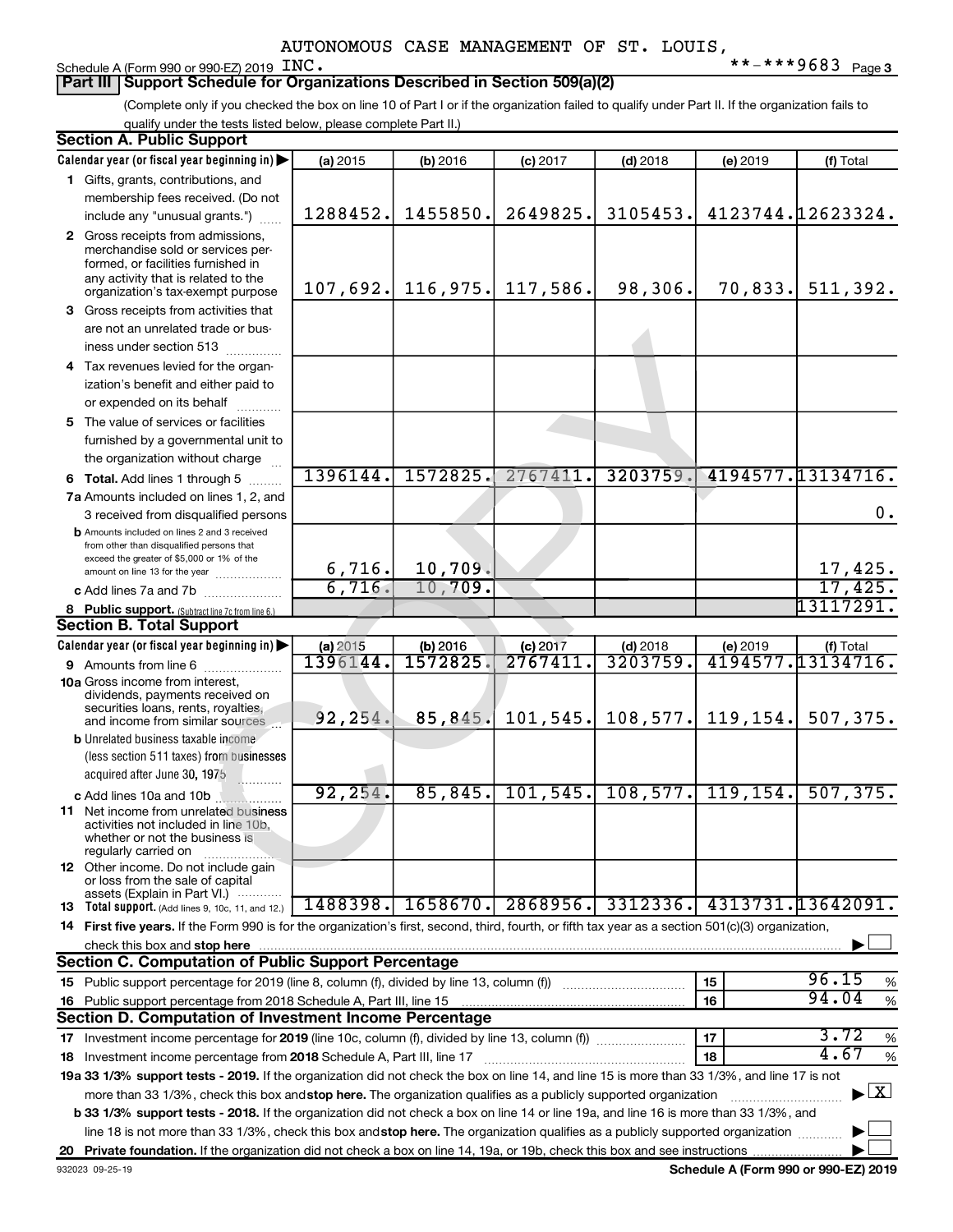**1**

**2**

**3a**

**Yes No**

#### **Part IV Supporting Organizations**

(Complete only if you checked a box in line 12 on Part I. If you checked 12a of Part I, complete Sections A and B. If you checked 12b of Part I, complete Sections A and C. If you checked 12c of Part I, complete Sections A, D, and E. If you checked 12d of Part I, complete Sections A and D, and complete Part V.)

#### **Section A. All Supporting Organizations**

- **1** Are all of the organization's supported organizations listed by name in the organization's governing documents? If "No," describe in Part VI how the supported organizations are designated. If designated by *class or purpose, describe the designation. If historic and continuing relationship, explain.*
- **2** Did the organization have any supported organization that does not have an IRS determination of status under section 509(a)(1) or (2)? If "Yes," explain in Part **VI** how the organization determined that the supported *organization was described in section 509(a)(1) or (2).*
- **3a** Did the organization have a supported organization described in section 501(c)(4), (5), or (6)? If "Yes," answer *(b) and (c) below.*
- **b** Did the organization confirm that each supported organization qualified under section 501(c)(4), (5), or (6) and satisfied the public support tests under section 509(a)(2)? If "Yes," describe in Part VI when and how the *organization made the determination.*
- **c** Did the organization ensure that all support to such organizations was used exclusively for section 170(c)(2)(B) purposes? If "Yes," explain in Part VI what controls the organization put in place to ensure such use.
- **4 a** *If* Was any supported organization not organized in the United States ("foreign supported organization")? *"Yes," and if you checked 12a or 12b in Part I, answer (b) and (c) below.*
- **b** Did the organization have ultimate control and discretion in deciding whether to make grants to the foreign supported organization? If "Yes," describe in Part VI how the organization had such control and discretion *despite being controlled or supervised by or in connection with its supported organizations. organization* d States ("foreign supported organization")? *I*<br>*nd (c) below.*<br>deciding whether to make grants to the foreigne<br>ne organization had such control and discretic<br>with its supported organizations.<br>ation that does not have an
- **c** Did the organization support any foreign supported organization that does not have an IRS determination under sections 501(c)(3) and 509(a)(1) or (2)? If "Yes," explain in Part VI what controls the organization used *to ensure that all support to the foreign supported organization was used exclusively for section 170(c)(2)(B) purposes. ganization qualified under section 501(c)(4), (5), or (6) and a)(2)? If "Yes," describe in Part VI when and how the proganizations was used exclusively for section 170(c)(2)(B) the organization put in place to ensure su*
- 5a Did the organization add, substitute, or remove any supported organizations during the tax year? If "Yes," answer (b) and (c) below (if applicable). Also, provide detail in **Part VI,** including (i) the names and EIN *numbers of the supported organizations added, substituted, or removed; (ii) the reasons for each such action; s reason ed, (ii) reaso (iii) the authority under the organization's organizing document authorizing such action; and (iv) how the action on's act anizing s was accomplished (such as by amendment to the organizing document).* **t** each supported organization qualified under section 501(c)(4), (5), or (6) and<br>
sunder section 509(a)(2)? *H* "Yes," describe in Part **VI** when and how the<br>
ation.<br>
at support to such organizations was used exclusively
- **b Type I or Type II only.** Was any added or substituted supported organization part of a class already designated in the organization's organizing document?
- designated in the organization's organizing document?<br>**c** Substitutions only. Was the substitution the result of an event beyond the organization's control?
- 6 Did the organization provide support (whether in the form of grants or the provision of services or facilities) to **Part VI.** support or benefit one or more of the filing organization's supported organizations? If "Yes," provide detail in anyone other than (i) its su**pported organizations**, (ii) individuals that are part of the charitable class benefited by one or more of its supported organizations, or (iii) other supporting organizations that also *ed organization not organized in the United States ("foreign supported organization checked 12a or 12b in Part I, answer (b) and (c) below.<br>
Yehecked 12a or 2b in Part I, answer (b) and (c) below.<br>
Distribution that examp*
- **7** Did the organization provide a grant, loan, compensation, or other similar payment to a substantial contributor regard to a substantial contributor? If "Yes," complete Part I of Schedule L (Form 990 or 990-EZ). (as defined in section 4958(c)(3)(C)), a family member of a substantial contributor, or a 35% controlled entity with
- **8** Did the organization make a loan to a disqualified person (as defined in section 4958) not described in line 7? *If "Yes," complete Part I of Schedule L (Form 990 or 990-EZ).*
- **9 a** Was the organization controlled directly or indirectly at any time during the tax year by one or more in section 509(a)(1) or (2))? If "Yes," provide detail in **Part VI.** disqualified persons as defined in section 4946 (other than foundation managers and organizations described
- **b** Did one or more disqualified persons (as defined in line 9a) hold a controlling interest in any entity in which the supporting organization had an interest? If "Yes," provide detail in Part VI.
- **c** Did a disqualified person (as defined in line 9a) have an ownership interest in, or derive any personal benefit from, assets in which the supporting organization also had an interest? If "Yes," provide detail in Part VI.
- **10 a** Was the organization subject to the excess business holdings rules of section 4943 because of section supporting organizations)? If "Yes," answer 10b below. 4943(f) (regarding certain Type II supporting organizations, and all Type III non-functionally integrated
	- **b** Did the organization have any excess business holdings in the tax year? (Use Schedule C, Form 4720, to *determine whether the organization had excess business holdings.)*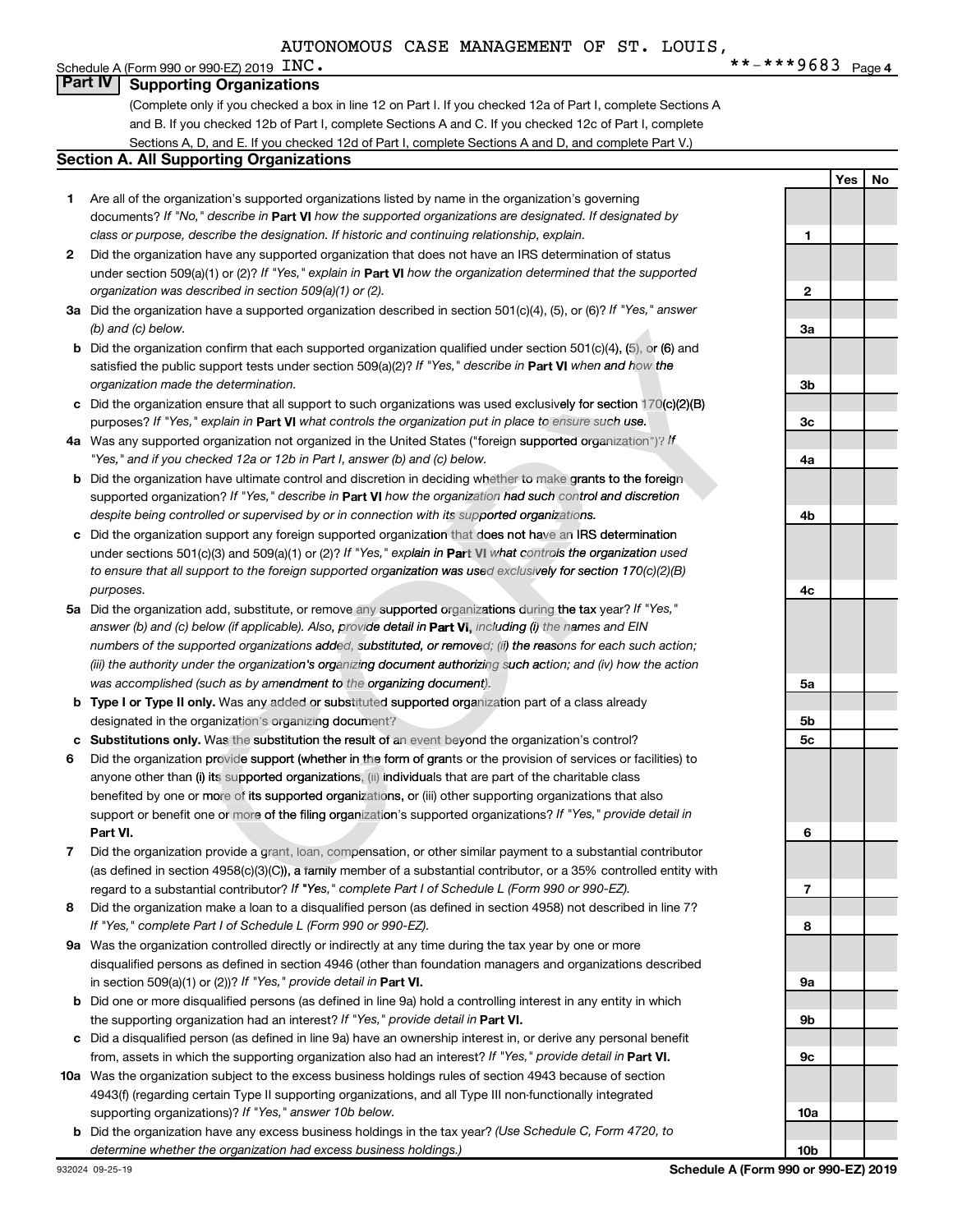| INC. | **-***9683 $_{\text{Page 5}}$ |  |
|------|-------------------------------|--|
|------|-------------------------------|--|

| <b>Part IV</b><br><b>Supporting Organizations (continued)</b>                                                                | **-***9683 Page 5                                                                                                               |     |    |
|------------------------------------------------------------------------------------------------------------------------------|---------------------------------------------------------------------------------------------------------------------------------|-----|----|
|                                                                                                                              |                                                                                                                                 |     |    |
|                                                                                                                              |                                                                                                                                 | Yes | No |
| Has the organization accepted a gift or contribution from any of the following persons?<br>11                                |                                                                                                                                 |     |    |
| a A person who directly or indirectly controls, either alone or together with persons described in (b) and (c)               |                                                                                                                                 |     |    |
| below, the governing body of a supported organization?                                                                       | 11a                                                                                                                             |     |    |
| <b>b</b> A family member of a person described in (a) above?                                                                 | 11 <sub>b</sub>                                                                                                                 |     |    |
| c A 35% controlled entity of a person described in (a) or (b) above? If "Yes" to a, b, or c, provide detail in Part VI.      | 11c                                                                                                                             |     |    |
| <b>Section B. Type I Supporting Organizations</b>                                                                            |                                                                                                                                 |     |    |
|                                                                                                                              |                                                                                                                                 | Yes | No |
| 1<br>Did the directors, trustees, or membership of one or more supported organizations have the power to                     |                                                                                                                                 |     |    |
| regularly appoint or elect at least a majority of the organization's directors or trustees at all times during the           |                                                                                                                                 |     |    |
| tax year? If "No," describe in Part VI how the supported organization(s) effectively operated, supervised, or                |                                                                                                                                 |     |    |
| controlled the organization's activities. If the organization had more than one supported organization,                      |                                                                                                                                 |     |    |
| describe how the powers to appoint and/or remove directors or trustees were allocated among the supported                    |                                                                                                                                 |     |    |
| organizations and what conditions or restrictions, if any, applied to such powers during the tax year.                       | 1                                                                                                                               |     |    |
| Did the organization operate for the benefit of any supported organization other than the supported<br>2                     |                                                                                                                                 |     |    |
| organization(s) that operated, supervised, or controlled the supporting organization? If "Yes," explain in                   |                                                                                                                                 |     |    |
| Part VI how providing such benefit carried out the purposes of the supported organization(s) that operated,                  |                                                                                                                                 |     |    |
| supervised, or controlled the supporting organization.                                                                       | 2                                                                                                                               |     |    |
| <b>Section C. Type II Supporting Organizations</b>                                                                           |                                                                                                                                 |     |    |
|                                                                                                                              |                                                                                                                                 | Yes | No |
| Were a majority of the organization's directors or trustees during the tax year also a majority of the directors<br>1        |                                                                                                                                 |     |    |
| or trustees of each of the organization's supported organization(s)? If "No," describe in Part VI how control                |                                                                                                                                 |     |    |
| or management of the supporting organization was vested in the same persons that controlled or managed                       |                                                                                                                                 |     |    |
| the supported organization(s).                                                                                               | 1                                                                                                                               |     |    |
| <b>Section D. All Type III Supporting Organizations</b>                                                                      |                                                                                                                                 |     |    |
|                                                                                                                              |                                                                                                                                 | Yes | No |
| Did the organization provide to each of its supported organizations, by the last day of the fifth month of the<br>1          |                                                                                                                                 |     |    |
|                                                                                                                              | organization's tax year, (i) a written notice describing the type and amount of support provided during the prior tax           |     |    |
| year, (ii) a copy of the Form 990 that was most recently filed as of the date of notification, and (iii) copies of the       |                                                                                                                                 |     |    |
| organization's governing documents in effect on the date of notification, to the extent not previously provided?             | 1                                                                                                                               |     |    |
| Were any of the organization's officers, directors, or trustees either (i) appointed or elected by the supported<br>2        |                                                                                                                                 |     |    |
| organization(s) or (ii) serving on the governing body of a supported organization? If "No," explain in Part VI how           |                                                                                                                                 |     |    |
| the organization maintained a close and continuous working relationship with the supported organization(s).                  | 2                                                                                                                               |     |    |
| By reason of the relationship described in (2), did the organization's supported organizations have a<br>з                   |                                                                                                                                 |     |    |
| significant voice in the organization's investment policies and in directing the use of the organization's                   |                                                                                                                                 |     |    |
| income or assets at all times during the tax year? If "Yes," describe in Part VI the role the organization's                 |                                                                                                                                 |     |    |
| supported organizations played in this regard.                                                                               | з                                                                                                                               |     |    |
| Section E. Type III Functionally Integrated Supporting Organizations                                                         |                                                                                                                                 |     |    |
| 1                                                                                                                            | Check the box next to the method that the organization used to satisfy the Integral Part Test during the yealsee instructions). |     |    |
| The organization satisfied the Activities Test. Complete line 2 below.<br>a                                                  |                                                                                                                                 |     |    |
| The organization is the parent of each of its supported organizations. Complete line 3 below.<br>b                           |                                                                                                                                 |     |    |
| c                                                                                                                            | The organization supported a governmental entity. Describe in Part VI how you supported a government entity (see instructions). |     |    |
| Activities Test. Answer (a) and (b) below.<br>2                                                                              |                                                                                                                                 | Yes | No |
| Did substantially all of the organization's activities during the tax year directly further the exempt purposes of<br>а      |                                                                                                                                 |     |    |
| the supported organization(s) to which the organization was responsive? If "Yes," then in Part VI identify                   |                                                                                                                                 |     |    |
| those supported organizations and explain how these activities directly furthered their exempt purposes,                     |                                                                                                                                 |     |    |
| how the organization was responsive to those supported organizations, and how the organization determined                    |                                                                                                                                 |     |    |
| that these activities constituted substantially all of its activities.                                                       | 2a                                                                                                                              |     |    |
| <b>b</b> Did the activities described in (a) constitute activities that, but for the organization's involvement, one or more |                                                                                                                                 |     |    |
| of the organization's supported organization(s) would have been engaged in? If "Yes," explain in Part VI the                 |                                                                                                                                 |     |    |
| reasons for the organization's position that its supported organization(s) would have engaged in these                       |                                                                                                                                 |     |    |
| activities but for the organization's involvement.                                                                           | 2 <sub>b</sub>                                                                                                                  |     |    |
| 3<br>Parent of Supported Organizations. Answer (a) and (b) below.                                                            |                                                                                                                                 |     |    |
| Did the organization have the power to regularly appoint or elect a majority of the officers, directors, or<br>а             |                                                                                                                                 |     |    |
| trustees of each of the supported organizations? Provide details in Part VI.                                                 | За                                                                                                                              |     |    |
| <b>b</b> Did the organization exercise a substantial degree of direction over the policies, programs, and activities of each |                                                                                                                                 |     |    |
| of its supported organizations? If "Yes," describe in Part VI the role played by the organization in this regard.            | 3 <sub>b</sub>                                                                                                                  |     |    |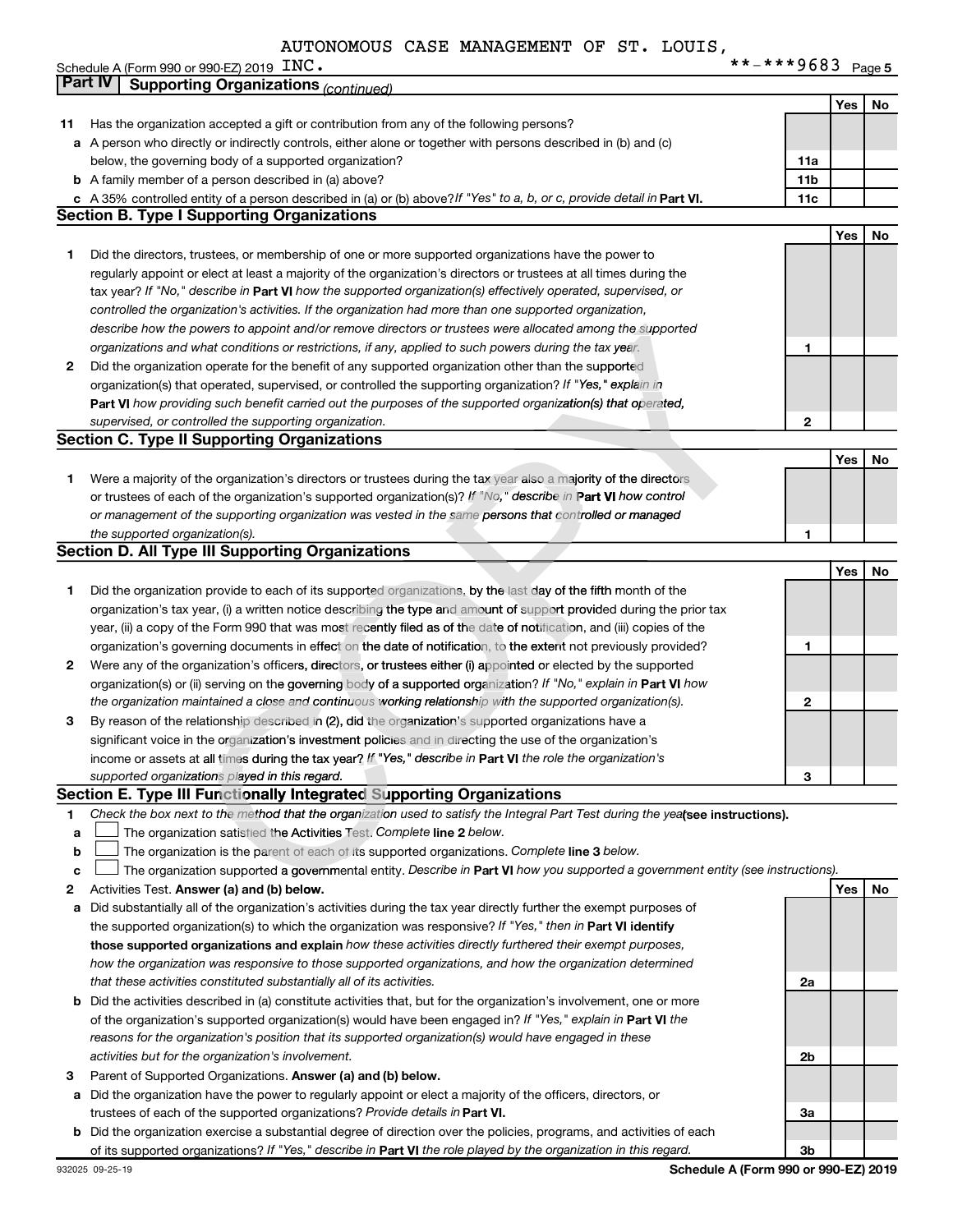|    | Schedule A (Form 990 or 990-EZ) 2019 INC.                                                                                                          |                |                | **-***9683 Page6               |
|----|----------------------------------------------------------------------------------------------------------------------------------------------------|----------------|----------------|--------------------------------|
|    | <b>Part V</b><br>Type III Non-Functionally Integrated 509(a)(3) Supporting Organizations                                                           |                |                |                                |
| 1  | Check here if the organization satisfied the Integral Part Test as a qualifying trust on Nov. 20, 1970 (explain in Part VI). See instructions. All |                |                |                                |
|    | other Type III non-functionally integrated supporting organizations must complete Sections A through E.                                            |                |                |                                |
|    | Section A - Adjusted Net Income                                                                                                                    |                | (A) Prior Year | (B) Current Year<br>(optional) |
| 1  | Net short-term capital gain                                                                                                                        | 1              |                |                                |
| 2  | Recoveries of prior-year distributions                                                                                                             | $\mathbf{2}$   |                |                                |
| З  | Other gross income (see instructions)                                                                                                              | 3              |                |                                |
| 4  | Add lines 1 through 3.                                                                                                                             | 4              |                |                                |
| 5  | Depreciation and depletion                                                                                                                         | 5              |                |                                |
| 6  | Portion of operating expenses paid or incurred for production or                                                                                   |                |                |                                |
|    | collection of gross income or for management, conservation, or                                                                                     |                |                |                                |
|    | maintenance of property held for production of income (see instructions)                                                                           | 6              |                |                                |
| 7  | Other expenses (see instructions)                                                                                                                  | $\overline{7}$ |                |                                |
| 8  | <b>Adjusted Net Income</b> (subtract lines 5, 6, and 7 from line 4)                                                                                | 8              |                |                                |
|    | <b>Section B - Minimum Asset Amount</b>                                                                                                            |                | (A) Prior Year | (B) Current Year<br>(optional) |
| 1. | Aggregate fair market value of all non-exempt-use assets (see                                                                                      |                |                |                                |
|    | instructions for short tax year or assets held for part of year):                                                                                  |                |                |                                |
|    | <b>a</b> Average monthly value of securities                                                                                                       | 1a             |                |                                |
|    | <b>b</b> Average monthly cash balances                                                                                                             | 1b             |                |                                |
|    | c Fair market value of other non-exempt-use assets                                                                                                 | 1 <sub>c</sub> |                |                                |
|    | <b>d</b> Total (add lines 1a, 1b, and 1c)                                                                                                          | 1 <sub>d</sub> |                |                                |
|    | <b>e</b> Discount claimed for blockage or other                                                                                                    |                |                |                                |
|    | factors (explain in detail in Part VI):                                                                                                            |                |                |                                |
| 2  | Acquisition indebtedness applicable to non-exempt-use assets                                                                                       | $\mathbf{2}$   |                |                                |
| 3  | Subtract line 2 from line 1d.                                                                                                                      | 3              |                |                                |
| 4  | Cash deemed held for exempt use. Enter 1-1/2% of line 3 (for greater amount,                                                                       |                |                |                                |
|    | see instructions).                                                                                                                                 | 4              |                |                                |
| 5  | Net value of non-exempt-use assets (subtract line 4 from line 3)                                                                                   | 5              |                |                                |
| 6  | Multiply line 5 by .035.                                                                                                                           | 6              |                |                                |
| 7  | Recoveries of prior-year distributions                                                                                                             | $\overline{7}$ |                |                                |
| 8  | Minimum Asset Amount (add line 7 to line 6)                                                                                                        | 8              |                |                                |
|    | Section C - Distributable Amount                                                                                                                   |                |                | <b>Current Year</b>            |
| 1. | Adjusted net income for prior year (from Section A, line 8, Column A)                                                                              | 1              |                |                                |
| 2  | Enter 85% of line 1.                                                                                                                               | 2              |                |                                |
| 3  | Minimum asset amount for prior year (from Section B, line 8, Column A)                                                                             | 3              |                |                                |
| 4  | Enter greater of line 2 or line 3.                                                                                                                 | 4              |                |                                |
| 5  | Income tax imposed in prior year                                                                                                                   | 5              |                |                                |
| 6  | Distributable Amount. Subtract line 5 from line 4, unless subject to                                                                               |                |                |                                |
|    | emergency temporary reduction (see instructions).                                                                                                  | 6              |                |                                |
| 7  | Check here if the current year is the organization's first as a non-functionally integrated Type III supporting organization (see                  |                |                |                                |
|    | instructions).                                                                                                                                     |                |                |                                |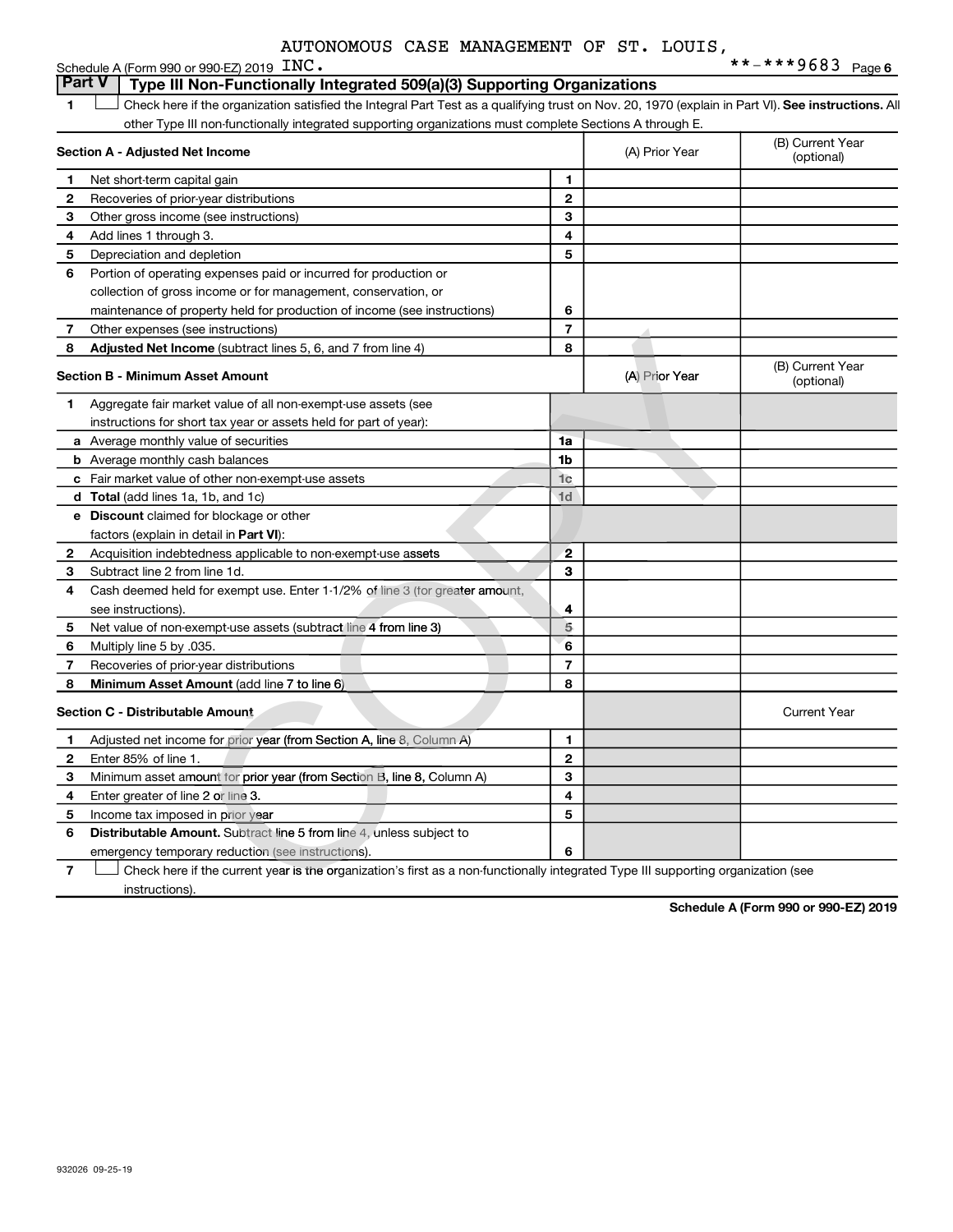|               | Schedule A (Form 990 or 990-EZ) 2019 INC.                                                                      |                                    |                                               |                                                         |
|---------------|----------------------------------------------------------------------------------------------------------------|------------------------------------|-----------------------------------------------|---------------------------------------------------------|
| <b>Part V</b> | Type III Non-Functionally Integrated 509(a)(3) Supporting Organizations (continued)                            |                                    |                                               |                                                         |
|               | <b>Section D - Distributions</b>                                                                               |                                    |                                               | <b>Current Year</b>                                     |
| 1             | Amounts paid to supported organizations to accomplish exempt purposes                                          |                                    |                                               |                                                         |
| 2             | Amounts paid to perform activity that directly furthers exempt purposes of supported                           |                                    |                                               |                                                         |
|               | organizations, in excess of income from activity                                                               |                                    |                                               |                                                         |
| 3             | Administrative expenses paid to accomplish exempt purposes of supported organizations                          |                                    |                                               |                                                         |
| 4             | Amounts paid to acquire exempt-use assets                                                                      |                                    |                                               |                                                         |
| 5             | Qualified set-aside amounts (prior IRS approval required)                                                      |                                    |                                               |                                                         |
| 6             | Other distributions (describe in <b>Part VI</b> ). See instructions.                                           |                                    |                                               |                                                         |
| 7             | Total annual distributions. Add lines 1 through 6.                                                             |                                    |                                               |                                                         |
| 8             | Distributions to attentive supported organizations to which the organization is responsive                     |                                    |                                               |                                                         |
|               | (provide details in Part VI). See instructions.                                                                |                                    |                                               |                                                         |
| 9             | Distributable amount for 2019 from Section C, line 6                                                           |                                    |                                               |                                                         |
| 10            | Line 8 amount divided by line 9 amount                                                                         |                                    |                                               |                                                         |
|               | <b>Section E - Distribution Allocations (see instructions)</b>                                                 | (i)<br><b>Excess Distributions</b> | (ii)<br><b>Underdistributions</b><br>Pre-2019 | (iii)<br><b>Distributable</b><br><b>Amount for 2019</b> |
| 1             | Distributable amount for 2019 from Section C, line 6                                                           |                                    |                                               |                                                         |
| 2             | Underdistributions, if any, for years prior to 2019 (reason-                                                   |                                    |                                               |                                                         |
|               |                                                                                                                |                                    |                                               |                                                         |
| 3             | able cause required- explain in Part VI). See instructions.<br>Excess distributions carryover, if any, to 2019 |                                    |                                               |                                                         |
|               | a From 2014                                                                                                    |                                    |                                               |                                                         |
|               | <b>b</b> From 2015                                                                                             |                                    |                                               |                                                         |
|               |                                                                                                                |                                    |                                               |                                                         |
|               | c From 2016                                                                                                    |                                    |                                               |                                                         |
|               | <b>d</b> From 2017                                                                                             |                                    |                                               |                                                         |
|               | e From 2018                                                                                                    |                                    |                                               |                                                         |
|               | f Total of lines 3a through e                                                                                  |                                    |                                               |                                                         |
|               | g Applied to underdistributions of prior years                                                                 |                                    |                                               |                                                         |
|               | <b>h</b> Applied to 2019 distributable amount                                                                  |                                    |                                               |                                                         |
| Ť.            | Carryover from 2014 not applied (see instructions)                                                             |                                    |                                               |                                                         |
|               | Remainder. Subtract lines 3g, 3h, and 3i from 3f.                                                              |                                    |                                               |                                                         |
| 4             | Distributions for 2019 from Section D,                                                                         |                                    |                                               |                                                         |
|               | line $7:$                                                                                                      |                                    |                                               |                                                         |
|               | a Applied to underdistributions of prior years                                                                 |                                    |                                               |                                                         |
|               | <b>b</b> Applied to 2019 distributable amount                                                                  |                                    |                                               |                                                         |
|               | <b>c</b> Remainder. Subtract lines 4a and 4b from 4.                                                           |                                    |                                               |                                                         |
|               | 5 Remaining underdistributions for years prior to 2019, if                                                     |                                    |                                               |                                                         |
|               | any. Subtract lines 3g and 4a from line 2. For result greater                                                  |                                    |                                               |                                                         |
|               | than zero, explain in Part VI. See instructions.                                                               |                                    |                                               |                                                         |
| 6             | Remaining underdistributions for 2019. Subtract lines 3h                                                       |                                    |                                               |                                                         |
|               | and 4b from line 1. For result greater than zero, explain in                                                   |                                    |                                               |                                                         |
|               | <b>Part VI.</b> See instructions.                                                                              |                                    |                                               |                                                         |
| 7             | Excess distributions carryover to 2020. Add lines 3j                                                           |                                    |                                               |                                                         |
|               | and 4c.                                                                                                        |                                    |                                               |                                                         |
| 8             | Breakdown of line 7:                                                                                           |                                    |                                               |                                                         |
|               | a Excess from 2015                                                                                             |                                    |                                               |                                                         |
|               | <b>b</b> Excess from 2016                                                                                      |                                    |                                               |                                                         |
|               | c Excess from 2017                                                                                             |                                    |                                               |                                                         |
|               | d Excess from 2018                                                                                             |                                    |                                               |                                                         |
|               | e Excess from 2019                                                                                             |                                    |                                               |                                                         |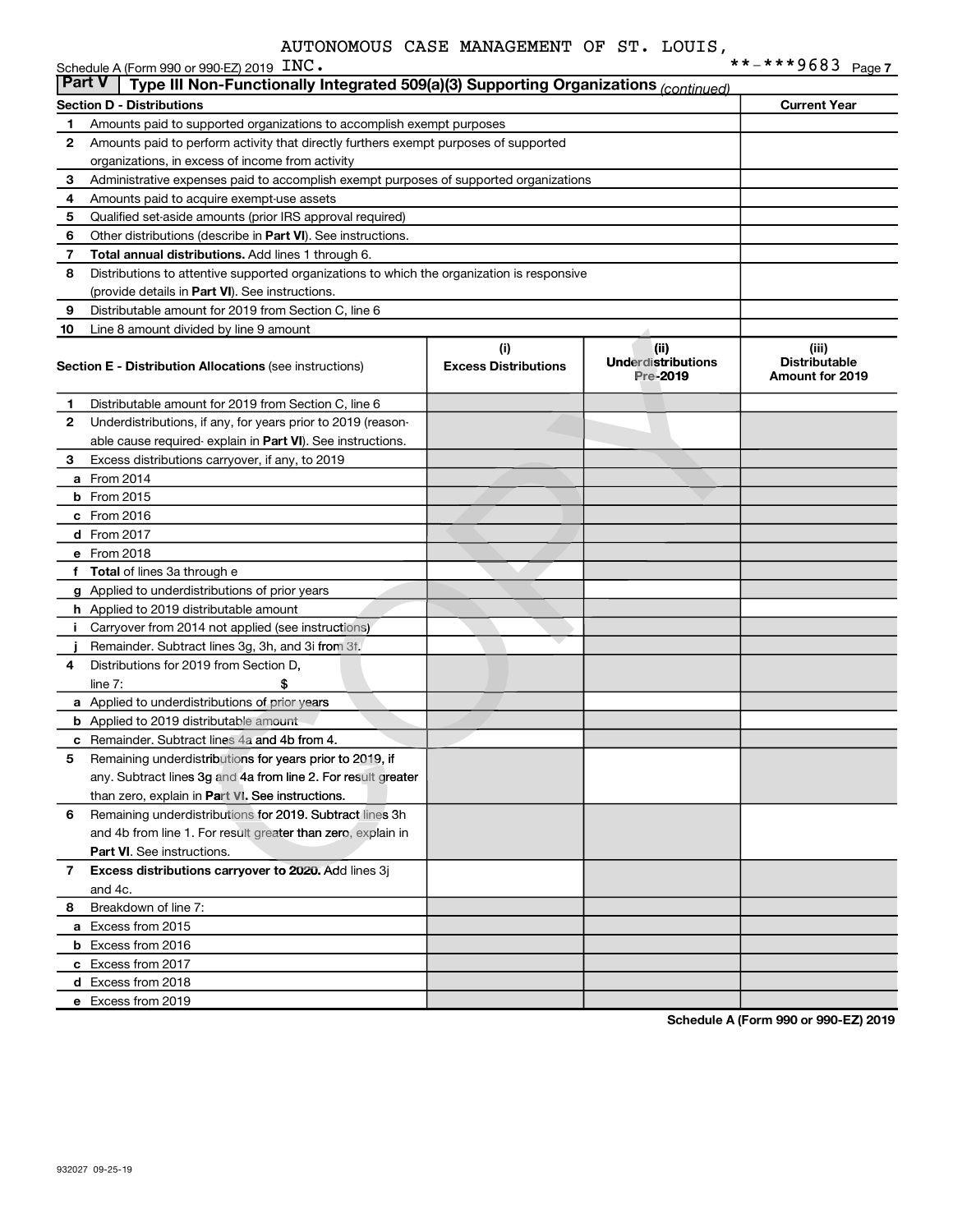| AUTONOMOUS CASE MANAGEMENT OF ST. LOUIS, |  |  |  |
|------------------------------------------|--|--|--|
|------------------------------------------|--|--|--|

|                | AUTONOMOUS CASE MANAGEMENT OF ST. LOUIS,                                                                                                                                                                                                                                                                                                                                                                                                                                                                                                                                                    |
|----------------|---------------------------------------------------------------------------------------------------------------------------------------------------------------------------------------------------------------------------------------------------------------------------------------------------------------------------------------------------------------------------------------------------------------------------------------------------------------------------------------------------------------------------------------------------------------------------------------------|
|                | **-***9683 Page 8<br>Schedule A (Form 990 or 990-EZ) 2019 INC.                                                                                                                                                                                                                                                                                                                                                                                                                                                                                                                              |
| <b>Part VI</b> | Supplemental Information. Provide the explanations required by Part II, line 10; Part II, line 17a or 17b; Part III, line 12;<br>Part IV, Section A, lines 1, 2, 3b, 3c, 4b, 4c, 5a, 6, 9a, 9b, 9c, 11a, 11b, and 11c; Part IV, Section B, lines 1 and 2; Part IV, Section C,<br>line 1; Part IV, Section D, lines 2 and 3; Part IV, Section E, lines 1c, 2a, 2b, 3a, and 3b; Part V, line 1; Part V, Section B, line 1e; Part V,<br>Section D, lines 5, 6, and 8; and Part V, Section E, lines 2, 5, and 6. Also complete this part for any additional information.<br>(See instructions.) |
|                |                                                                                                                                                                                                                                                                                                                                                                                                                                                                                                                                                                                             |
|                |                                                                                                                                                                                                                                                                                                                                                                                                                                                                                                                                                                                             |
|                |                                                                                                                                                                                                                                                                                                                                                                                                                                                                                                                                                                                             |
|                |                                                                                                                                                                                                                                                                                                                                                                                                                                                                                                                                                                                             |
|                |                                                                                                                                                                                                                                                                                                                                                                                                                                                                                                                                                                                             |
|                |                                                                                                                                                                                                                                                                                                                                                                                                                                                                                                                                                                                             |
|                |                                                                                                                                                                                                                                                                                                                                                                                                                                                                                                                                                                                             |
|                |                                                                                                                                                                                                                                                                                                                                                                                                                                                                                                                                                                                             |
|                |                                                                                                                                                                                                                                                                                                                                                                                                                                                                                                                                                                                             |
|                |                                                                                                                                                                                                                                                                                                                                                                                                                                                                                                                                                                                             |
|                |                                                                                                                                                                                                                                                                                                                                                                                                                                                                                                                                                                                             |
|                |                                                                                                                                                                                                                                                                                                                                                                                                                                                                                                                                                                                             |
|                |                                                                                                                                                                                                                                                                                                                                                                                                                                                                                                                                                                                             |
|                |                                                                                                                                                                                                                                                                                                                                                                                                                                                                                                                                                                                             |
|                |                                                                                                                                                                                                                                                                                                                                                                                                                                                                                                                                                                                             |
|                |                                                                                                                                                                                                                                                                                                                                                                                                                                                                                                                                                                                             |
|                |                                                                                                                                                                                                                                                                                                                                                                                                                                                                                                                                                                                             |
|                |                                                                                                                                                                                                                                                                                                                                                                                                                                                                                                                                                                                             |
|                |                                                                                                                                                                                                                                                                                                                                                                                                                                                                                                                                                                                             |
|                |                                                                                                                                                                                                                                                                                                                                                                                                                                                                                                                                                                                             |
|                |                                                                                                                                                                                                                                                                                                                                                                                                                                                                                                                                                                                             |
|                |                                                                                                                                                                                                                                                                                                                                                                                                                                                                                                                                                                                             |
|                |                                                                                                                                                                                                                                                                                                                                                                                                                                                                                                                                                                                             |
|                |                                                                                                                                                                                                                                                                                                                                                                                                                                                                                                                                                                                             |
|                |                                                                                                                                                                                                                                                                                                                                                                                                                                                                                                                                                                                             |
|                |                                                                                                                                                                                                                                                                                                                                                                                                                                                                                                                                                                                             |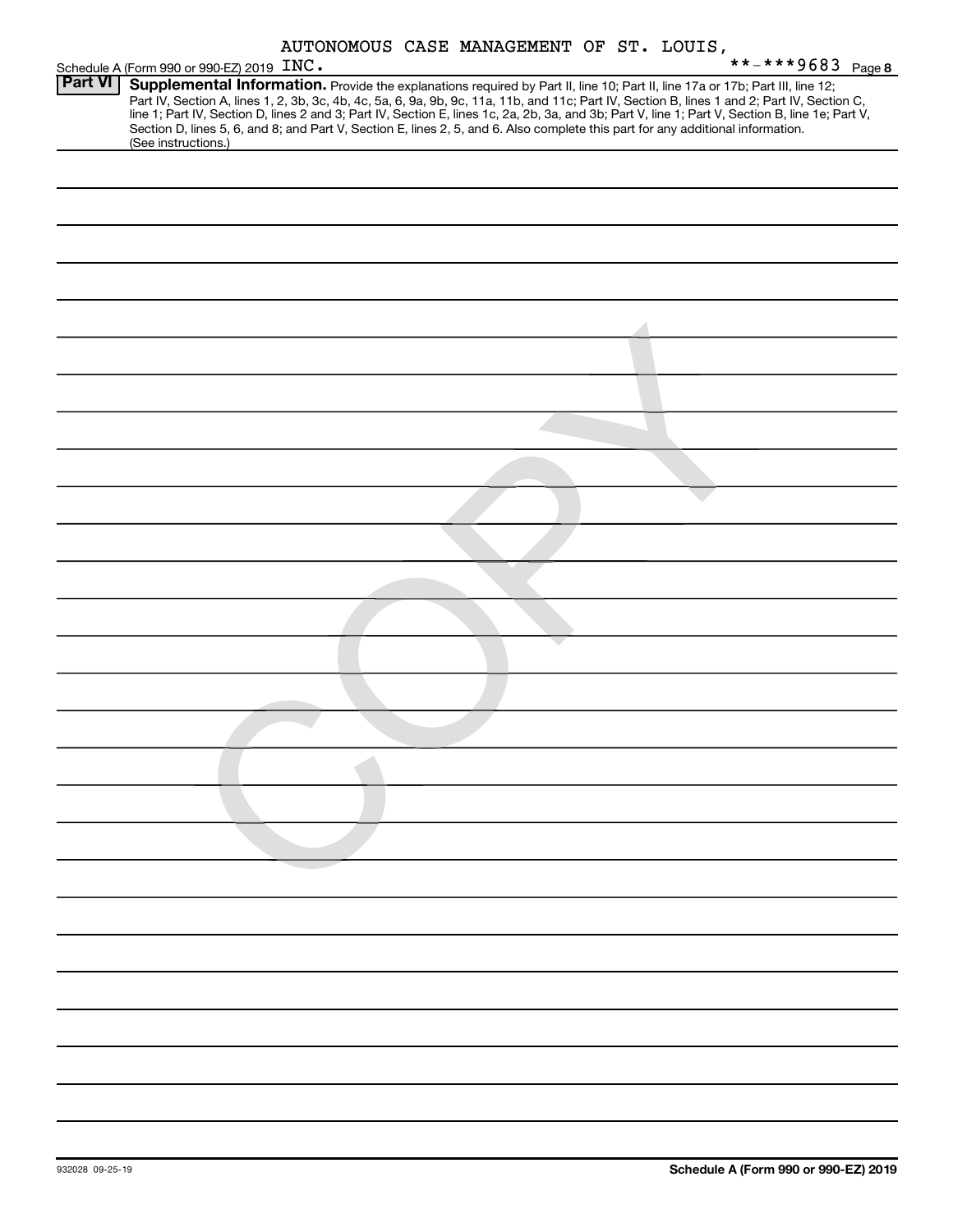Department of the Treasury

# **Schedule B Schedule of Contributors**

**or 990-PF) | Attach to Form 990, Form 990-EZ, or Form 990-PF. | Go to www.irs.gov/Form990 for the latest information.** OMB No. 1545-0047

**2019**

| Internal Revenue Service       |                                                                                                                                                                                                                                                                                                                                                                                                                                                                                                           |                                       |  |  |  |  |  |
|--------------------------------|-----------------------------------------------------------------------------------------------------------------------------------------------------------------------------------------------------------------------------------------------------------------------------------------------------------------------------------------------------------------------------------------------------------------------------------------------------------------------------------------------------------|---------------------------------------|--|--|--|--|--|
| Name of the organization       | AUTONOMOUS CASE MANAGEMENT OF ST. LOUIS,                                                                                                                                                                                                                                                                                                                                                                                                                                                                  | <b>Employer identification number</b> |  |  |  |  |  |
|                                | INC.                                                                                                                                                                                                                                                                                                                                                                                                                                                                                                      | **-***9683                            |  |  |  |  |  |
| Organization type (check one): |                                                                                                                                                                                                                                                                                                                                                                                                                                                                                                           |                                       |  |  |  |  |  |
| Filers of:                     | Section:                                                                                                                                                                                                                                                                                                                                                                                                                                                                                                  |                                       |  |  |  |  |  |
| Form 990 or 990-EZ             | $\overline{X}$ 501(c)( 3) (enter number) organization                                                                                                                                                                                                                                                                                                                                                                                                                                                     |                                       |  |  |  |  |  |
|                                | 4947(a)(1) nonexempt charitable trust not treated as a private foundation                                                                                                                                                                                                                                                                                                                                                                                                                                 |                                       |  |  |  |  |  |
|                                | 527 political organization                                                                                                                                                                                                                                                                                                                                                                                                                                                                                |                                       |  |  |  |  |  |
| Form 990-PF                    | 501(c)(3) exempt private foundation                                                                                                                                                                                                                                                                                                                                                                                                                                                                       |                                       |  |  |  |  |  |
|                                | 4947(a)(1) nonexempt charitable trust treated as a private foundation                                                                                                                                                                                                                                                                                                                                                                                                                                     |                                       |  |  |  |  |  |
|                                | 501(c)(3) taxable private foundation                                                                                                                                                                                                                                                                                                                                                                                                                                                                      |                                       |  |  |  |  |  |
|                                |                                                                                                                                                                                                                                                                                                                                                                                                                                                                                                           |                                       |  |  |  |  |  |
|                                | Check if your organization is covered by the General Rule or a Special Rule.                                                                                                                                                                                                                                                                                                                                                                                                                              |                                       |  |  |  |  |  |
|                                | Note: Only a section 501(c)(7), (8), or (10) organization can check boxes for both the General Rule and a Special Rule. See instructions.                                                                                                                                                                                                                                                                                                                                                                 |                                       |  |  |  |  |  |
| <b>General Rule</b>            |                                                                                                                                                                                                                                                                                                                                                                                                                                                                                                           |                                       |  |  |  |  |  |
| $\boxed{\text{X}}$             | For an organization filing Form 990, 990-EZ, or 990-PF that received, during the year, contributions totaling \$5,000 or more (in money or<br>property) from any one contributor. Complete Parts I and II. See instructions for determining a contributor's total contributions.                                                                                                                                                                                                                          |                                       |  |  |  |  |  |
| <b>Special Rules</b>           |                                                                                                                                                                                                                                                                                                                                                                                                                                                                                                           |                                       |  |  |  |  |  |
|                                | For an organization described in section 501(c)(3) filing Form 990 or 990-EZ that met the 33 1/3% support test of the regulations under<br>sections 509(a)(1) and 170(b)(1)(A)(vi), that checked Schedule A (Form 990 or 990-EZ), Part II, line 13, 16a, or 16b, and that received from<br>any one contributor, during the year, total contributions of the greater of (1) \$5,000; or (2) 2% of the amount on (i) Form 990, Part VIII, line 1h;<br>or (ii) Form 990-EZ, line 1. Complete Parts I and II. |                                       |  |  |  |  |  |
|                                | For an organization described in section 501(c)(7), (8), or (10) filing Form 990 or 990-EZ that received from any one contributor, during the<br>year, total contributions of more than \$1,000 exclusively for religious, charitable, scientific, literary, or educational purposes, or for the<br>prevention of cruelty to children or animals. Complete Parts I, II, and III.                                                                                                                          |                                       |  |  |  |  |  |
|                                | For an organization described in section 501(c)(7), (8), or (10) filing Form 990 or 990-EZ that received from any one contributor, during the                                                                                                                                                                                                                                                                                                                                                             |                                       |  |  |  |  |  |

#### **Special Rules**

purpose. Don't complete any of the parts unless the General Rule applies to this organization because it received nonexclusively year, contributions exclusively for religious, charitable, etc., purposes, but no such contributions totaled more than \$1,000. If this box is checked, enter here the total contributions that were received during the year for an exclusively religious, charitable, etc., For an organization described in section 501(c)(7), (8), or (10) filing Form 990 or 990-EZ that received from any one contributor, during the religious, charitable, etc., contributions totaling \$5,000 or more during the year  $\ldots$  $\ldots$  $\ldots$  $\ldots$  $\ldots$  $\ldots$  $\begin{array}{c} \hline \end{array}$ 

**Caution:**  An organization that isn't covered by the General Rule and/or the Special Rules doesn't file Schedule B (Form 990, 990-EZ, or 990-PF),  **must** but it answer "No" on Part IV, line 2, of its Form 990; or check the box on line H of its Form 990-EZ or on its Form 990-PF, Part I, line 2, to certify that it doesn't meet the filing requirements of Schedule B (Form 990, 990-EZ, or 990-PF).

LHA For Paperwork Reduction Act Notice, see the instructions for Form 990, 990-EZ, or 990-PF. Schedule B (Form 990, 990-EZ, or 990-PF) (2019)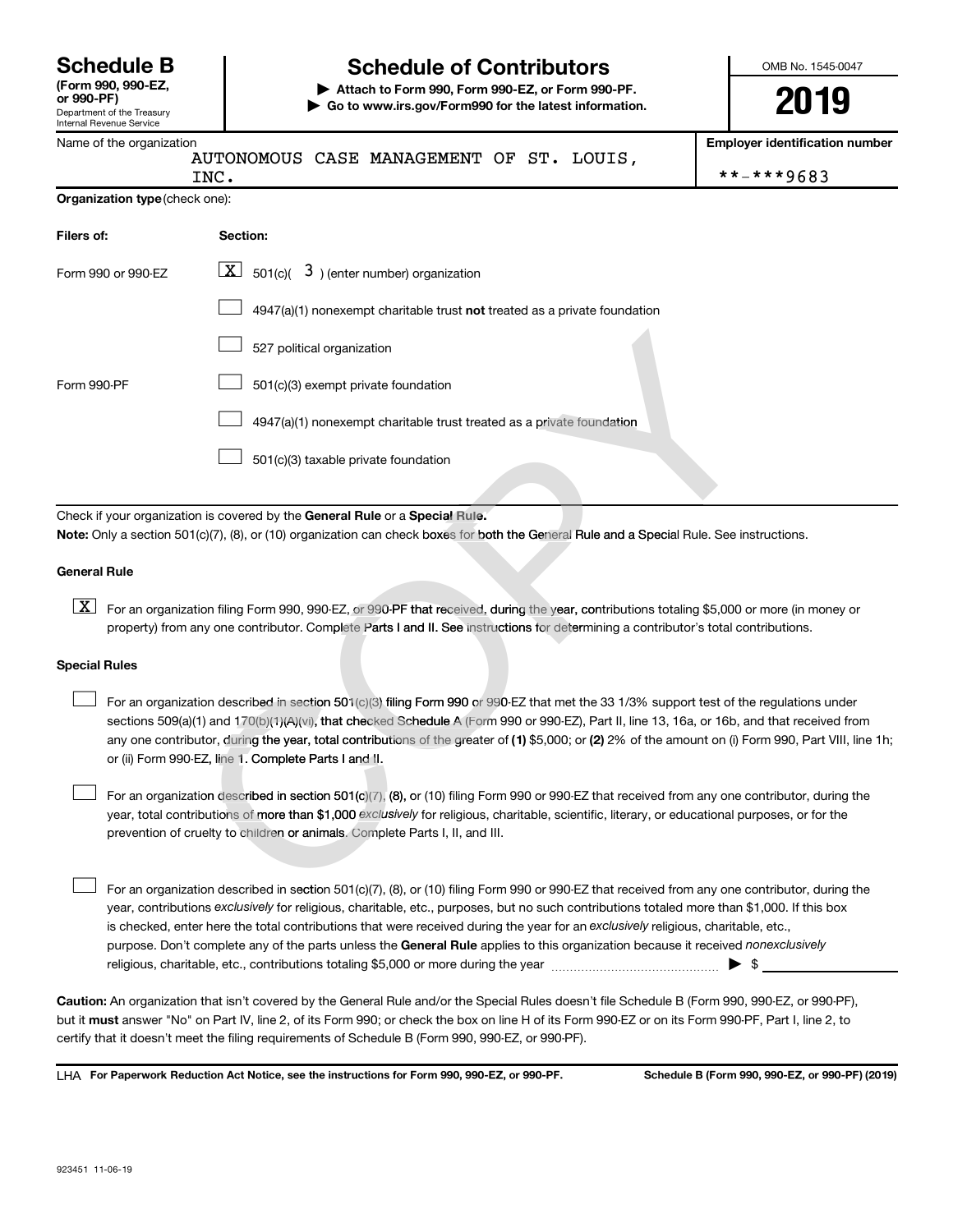| Schedule B (Form 990, 990-EZ, or 990-PF) (2019) | Page |  |
|-------------------------------------------------|------|--|
|-------------------------------------------------|------|--|

Name of organization

AUTONOMOUS CASE MANAGEMENT OF ST. LOUIS, INC. \*\*-\*\*\*9683

**Employer identification number**

| Part I     | <b>Contributors</b> (see instructions). Use duplicate copies of Part I if additional space is needed. |                                   |                                                                                                                    |
|------------|-------------------------------------------------------------------------------------------------------|-----------------------------------|--------------------------------------------------------------------------------------------------------------------|
| (a)        | (b)                                                                                                   | (c)                               | (d)                                                                                                                |
| No.        | Name, address, and ZIP + 4                                                                            | <b>Total contributions</b>        | Type of contribution                                                                                               |
| 1          |                                                                                                       | \$<br>4, 121, 294.                | $\overline{\mathbf{X}}$<br>Person<br>Payroll<br><b>Noncash</b><br>(Complete Part II for<br>noncash contributions.) |
| (a)<br>No. | (b)<br>Name, address, and ZIP + 4                                                                     | (c)<br><b>Total contributions</b> | (d)<br>Type of contribution                                                                                        |
|            |                                                                                                       | \$                                | Person<br>Payroll<br><b>Noncash</b><br>(Complete Part II for<br>noncash contributions.)                            |
| (a)<br>No. | (b)<br>Name, address, and ZIP + 4                                                                     | (c)<br><b>Total contributions</b> | (d)<br>Type of contribution                                                                                        |
|            |                                                                                                       | \$                                | Person<br>Payroll<br>Noncash<br>(Complete Part II for<br>noncash contributions.)                                   |
| (a)<br>No. | (b)<br>Name, address, and ZIP + 4                                                                     | (c)<br><b>Total contributions</b> | (d)<br>Type of contribution                                                                                        |
|            |                                                                                                       | \$                                | Person<br>Payroll<br>Noncash<br>(Complete Part II for<br>noncash contributions.)                                   |
| (a)        | (b)                                                                                                   | (c)                               | (d)                                                                                                                |
| No.        | Name, address, and ZIP + 4                                                                            | \$<br><b>Total contributions</b>  | Type of contribution<br>Person<br>Payroll<br>Noncash<br>(Complete Part II for<br>noncash contributions.)           |
| (a)        | (b)                                                                                                   | (c)<br><b>Total contributions</b> | (d)<br>Type of contribution                                                                                        |
| No.        | Name, address, and ZIP + 4                                                                            | \$                                | Person<br>Payroll<br>Noncash<br>(Complete Part II for<br>noncash contributions.)                                   |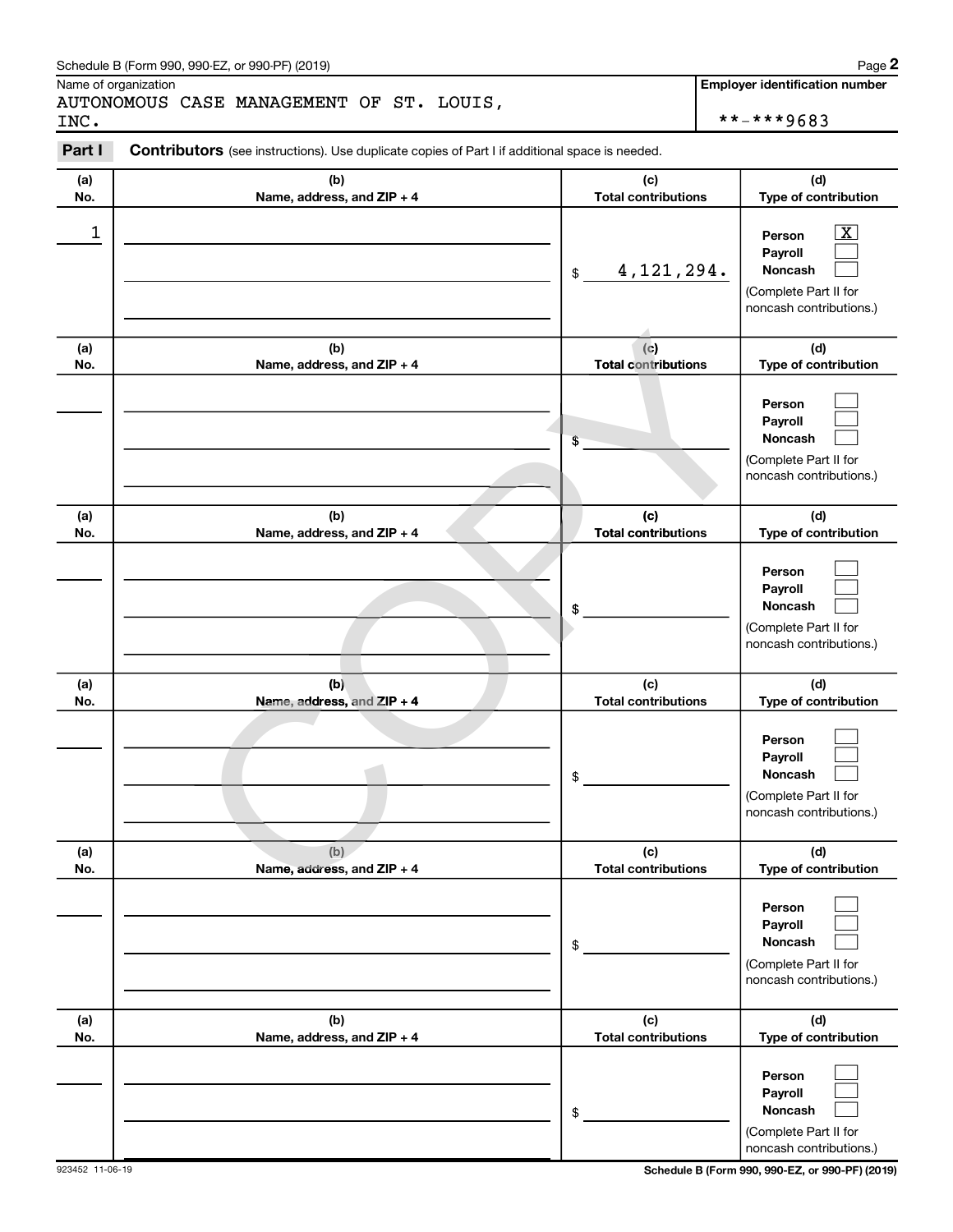|                              | Schedule B (Form 990, 990-EZ, or 990-PF) (2019)                                                     |                                                        | Page 3                                              |
|------------------------------|-----------------------------------------------------------------------------------------------------|--------------------------------------------------------|-----------------------------------------------------|
| INC.                         | Name of organization<br>AUTONOMOUS CASE MANAGEMENT OF ST. LOUIS,                                    |                                                        | <b>Employer identification number</b><br>**-***9683 |
| Part II                      | Noncash Property (see instructions). Use duplicate copies of Part II if additional space is needed. |                                                        |                                                     |
| (a)<br>No.<br>from<br>Part I | (b)<br>Description of noncash property given                                                        | (c)<br>FMV (or estimate)<br>(See instructions.)        | (d)<br>Date received                                |
|                              |                                                                                                     | \$                                                     |                                                     |
| (a)<br>No.<br>from<br>Part I | (b)<br>Description of noncash property given                                                        | (c)<br>FMV (or estimate)<br>(See instructions.)        | (d)<br>Date received                                |
|                              |                                                                                                     | \$                                                     |                                                     |
| (a)<br>No.<br>from<br>Part I | (b)<br>Description of noncash property given                                                        | (c)<br><b>FMV</b> (or estimate)<br>(See instructions.) | (d)<br>Date received                                |
|                              |                                                                                                     | \$                                                     |                                                     |
| (a)<br>No.<br>from<br>Part I | (b)<br>Description of noncash property given                                                        | (c)<br>FMV (or estimate)<br>(See instructions.)        | (d)<br>Date received                                |
|                              |                                                                                                     | \$                                                     |                                                     |
| (a)<br>No.<br>from<br>Part I | (b)<br>Description of noncash property given                                                        | (c)<br>FMV (or estimate)<br>(See instructions.)        | (d)<br>Date received                                |
|                              |                                                                                                     | \$                                                     |                                                     |
| (a)<br>No.<br>from<br>Part I | (b)<br>Description of noncash property given                                                        | (c)<br>FMV (or estimate)<br>(See instructions.)        | (d)<br>Date received                                |
|                              |                                                                                                     | \$                                                     |                                                     |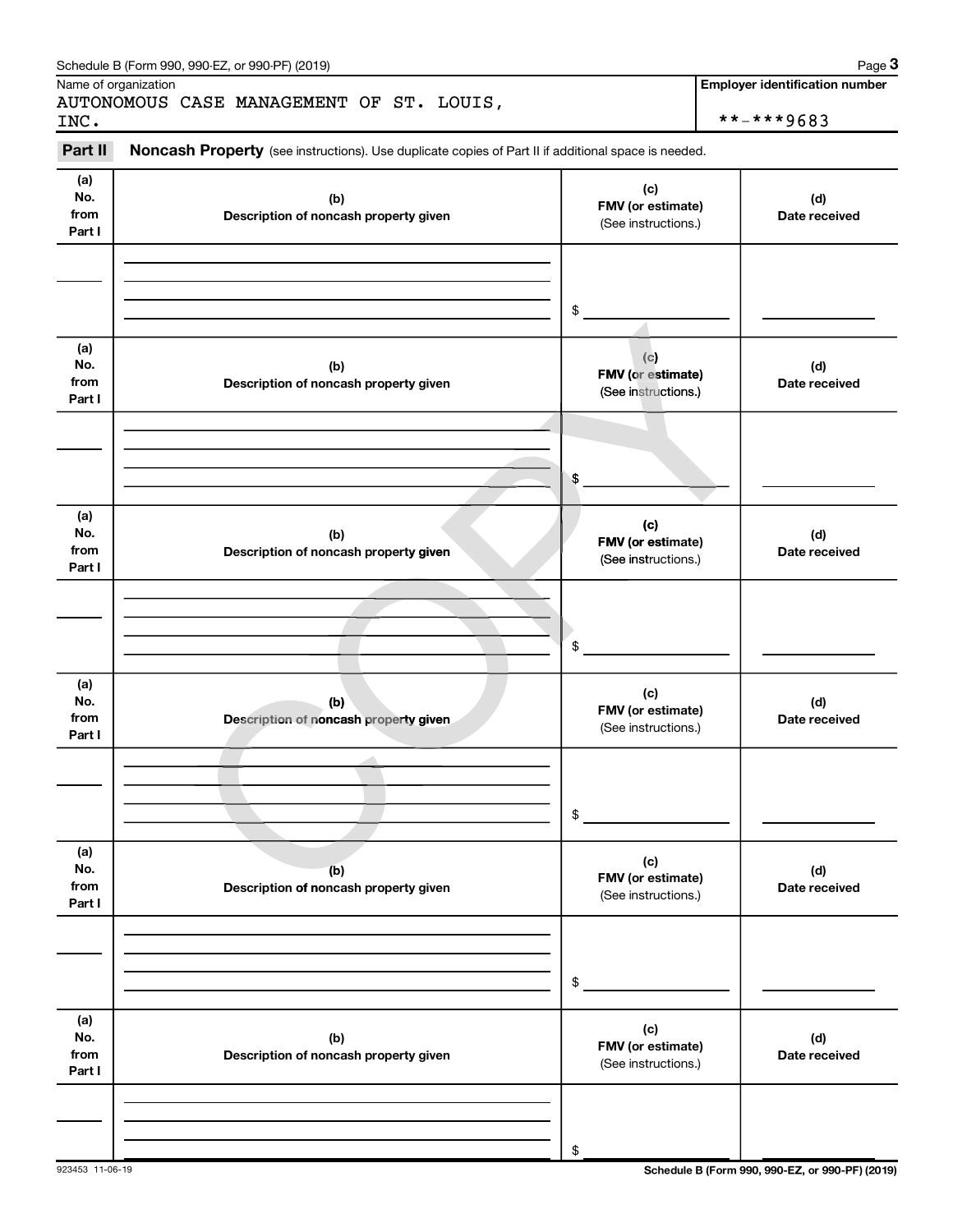|                           | Schedule B (Form 990, 990-EZ, or 990-PF) (2019)                                                                                                                                                                                                                                                                                                                                                                                                                                                             |                      |  | Page 4                                   |  |  |  |  |
|---------------------------|-------------------------------------------------------------------------------------------------------------------------------------------------------------------------------------------------------------------------------------------------------------------------------------------------------------------------------------------------------------------------------------------------------------------------------------------------------------------------------------------------------------|----------------------|--|------------------------------------------|--|--|--|--|
|                           | Name of organization                                                                                                                                                                                                                                                                                                                                                                                                                                                                                        |                      |  | <b>Employer identification number</b>    |  |  |  |  |
|                           | AUTONOMOUS CASE MANAGEMENT OF ST. LOUIS,                                                                                                                                                                                                                                                                                                                                                                                                                                                                    |                      |  |                                          |  |  |  |  |
| INC.                      |                                                                                                                                                                                                                                                                                                                                                                                                                                                                                                             |                      |  | **-***9683                               |  |  |  |  |
| Part III                  | Exclusively religious, charitable, etc., contributions to organizations described in section 501(c)(7), (8), or (10) that total more than \$1,000 for the year<br>from any one contributor. Complete columns (a) through (e) and the following line entry. For organizations<br>completing Part III, enter the total of exclusively religious, charitable, etc., contributions of \$1,000 or less for the year. [Enter this info. once.]<br>Use duplicate copies of Part III if additional space is needed. |                      |  |                                          |  |  |  |  |
| (a) No.<br>from           |                                                                                                                                                                                                                                                                                                                                                                                                                                                                                                             |                      |  |                                          |  |  |  |  |
| Part I                    | (b) Purpose of gift                                                                                                                                                                                                                                                                                                                                                                                                                                                                                         | (c) Use of gift      |  | (d) Description of how gift is held      |  |  |  |  |
|                           |                                                                                                                                                                                                                                                                                                                                                                                                                                                                                                             | (e) Transfer of gift |  |                                          |  |  |  |  |
|                           | Transferee's name, address, and ZIP + 4                                                                                                                                                                                                                                                                                                                                                                                                                                                                     |                      |  | Relationship of transferor to transferee |  |  |  |  |
|                           |                                                                                                                                                                                                                                                                                                                                                                                                                                                                                                             |                      |  |                                          |  |  |  |  |
|                           |                                                                                                                                                                                                                                                                                                                                                                                                                                                                                                             |                      |  |                                          |  |  |  |  |
| (a) No.<br>from<br>Part I | (b) Purpose of gift                                                                                                                                                                                                                                                                                                                                                                                                                                                                                         | (c) Use of gift      |  | (d) Description of how gift is held      |  |  |  |  |
|                           |                                                                                                                                                                                                                                                                                                                                                                                                                                                                                                             |                      |  |                                          |  |  |  |  |
|                           |                                                                                                                                                                                                                                                                                                                                                                                                                                                                                                             |                      |  |                                          |  |  |  |  |
|                           |                                                                                                                                                                                                                                                                                                                                                                                                                                                                                                             |                      |  |                                          |  |  |  |  |
|                           | (e) Transfer of gift                                                                                                                                                                                                                                                                                                                                                                                                                                                                                        |                      |  |                                          |  |  |  |  |
|                           |                                                                                                                                                                                                                                                                                                                                                                                                                                                                                                             |                      |  |                                          |  |  |  |  |
|                           | Transferee's name, address, and $ZIP + 4$                                                                                                                                                                                                                                                                                                                                                                                                                                                                   |                      |  | Relationship of transferor to transferee |  |  |  |  |
|                           |                                                                                                                                                                                                                                                                                                                                                                                                                                                                                                             |                      |  |                                          |  |  |  |  |
|                           |                                                                                                                                                                                                                                                                                                                                                                                                                                                                                                             |                      |  |                                          |  |  |  |  |
|                           |                                                                                                                                                                                                                                                                                                                                                                                                                                                                                                             |                      |  |                                          |  |  |  |  |
| (a) No.<br>from<br>Part I | (b) Purpose of gift                                                                                                                                                                                                                                                                                                                                                                                                                                                                                         | (c) Use of gift      |  | (d) Description of how gift is held      |  |  |  |  |
|                           |                                                                                                                                                                                                                                                                                                                                                                                                                                                                                                             |                      |  |                                          |  |  |  |  |
|                           |                                                                                                                                                                                                                                                                                                                                                                                                                                                                                                             |                      |  |                                          |  |  |  |  |
|                           |                                                                                                                                                                                                                                                                                                                                                                                                                                                                                                             |                      |  |                                          |  |  |  |  |
|                           |                                                                                                                                                                                                                                                                                                                                                                                                                                                                                                             |                      |  |                                          |  |  |  |  |
|                           |                                                                                                                                                                                                                                                                                                                                                                                                                                                                                                             | (e) Transfer of gift |  |                                          |  |  |  |  |
|                           | Transferee's name, address, and ZIP + 4                                                                                                                                                                                                                                                                                                                                                                                                                                                                     |                      |  | Relationship of transferor to transferee |  |  |  |  |
|                           |                                                                                                                                                                                                                                                                                                                                                                                                                                                                                                             |                      |  |                                          |  |  |  |  |
|                           |                                                                                                                                                                                                                                                                                                                                                                                                                                                                                                             |                      |  |                                          |  |  |  |  |
|                           |                                                                                                                                                                                                                                                                                                                                                                                                                                                                                                             |                      |  |                                          |  |  |  |  |
|                           |                                                                                                                                                                                                                                                                                                                                                                                                                                                                                                             |                      |  |                                          |  |  |  |  |
| (a) No.<br>from<br>Part I | (b) Purpose of gift                                                                                                                                                                                                                                                                                                                                                                                                                                                                                         | (c) Use of gift      |  | (d) Description of how gift is held      |  |  |  |  |
|                           |                                                                                                                                                                                                                                                                                                                                                                                                                                                                                                             |                      |  |                                          |  |  |  |  |
|                           |                                                                                                                                                                                                                                                                                                                                                                                                                                                                                                             |                      |  |                                          |  |  |  |  |
|                           |                                                                                                                                                                                                                                                                                                                                                                                                                                                                                                             | (e) Transfer of gift |  |                                          |  |  |  |  |
|                           | Transferee's name, address, and ZIP + 4                                                                                                                                                                                                                                                                                                                                                                                                                                                                     |                      |  | Relationship of transferor to transferee |  |  |  |  |
|                           |                                                                                                                                                                                                                                                                                                                                                                                                                                                                                                             |                      |  |                                          |  |  |  |  |
|                           |                                                                                                                                                                                                                                                                                                                                                                                                                                                                                                             |                      |  |                                          |  |  |  |  |
|                           |                                                                                                                                                                                                                                                                                                                                                                                                                                                                                                             |                      |  |                                          |  |  |  |  |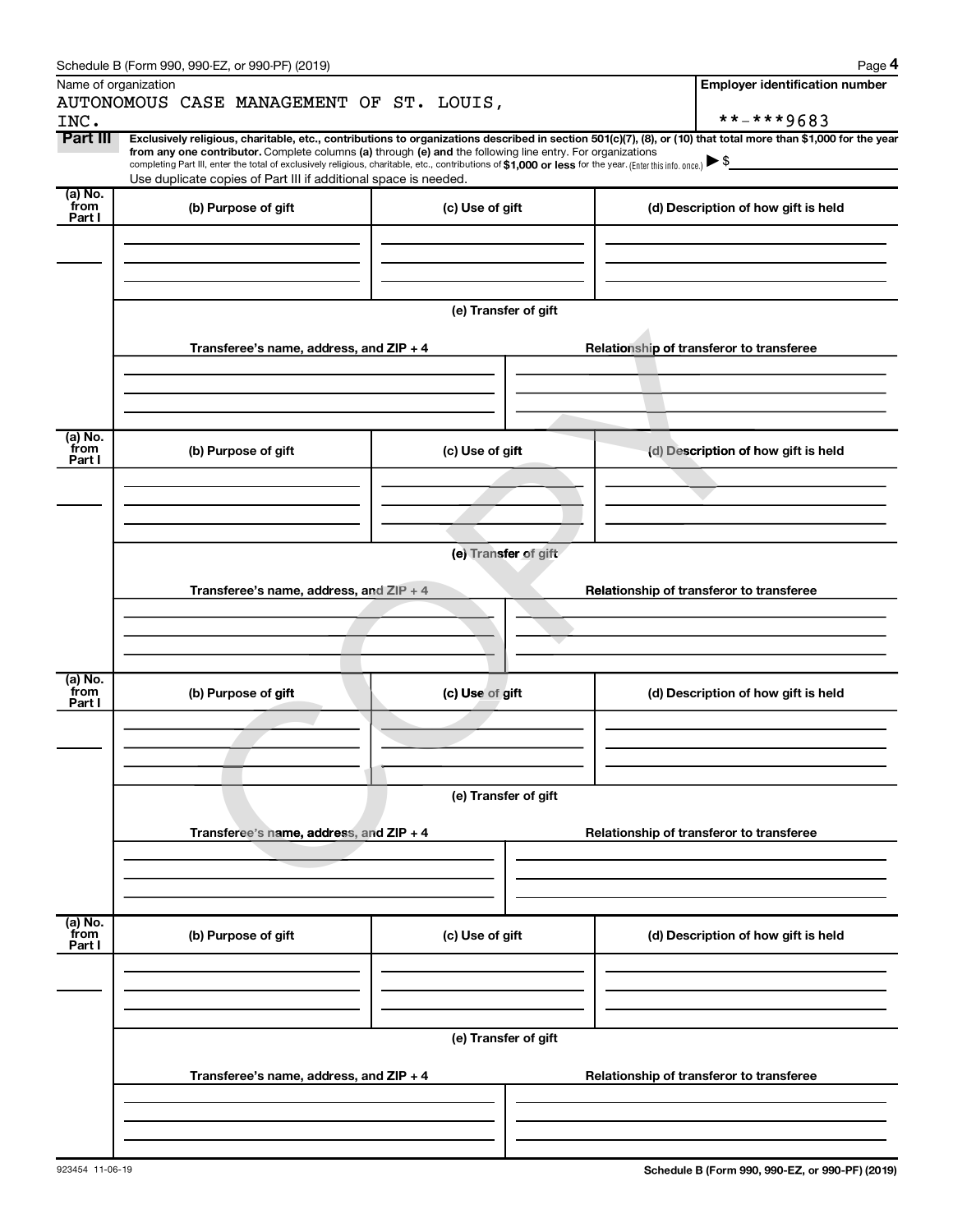|         |                                                                                                                                                                                                                                |                                                                                                   |                                                                                                      |  |                                                    |                         | OMB No. 1545-0047                                   |
|---------|--------------------------------------------------------------------------------------------------------------------------------------------------------------------------------------------------------------------------------|---------------------------------------------------------------------------------------------------|------------------------------------------------------------------------------------------------------|--|----------------------------------------------------|-------------------------|-----------------------------------------------------|
|         | <b>SCHEDULE D</b><br>(Form 990)                                                                                                                                                                                                |                                                                                                   | <b>Supplemental Financial Statements</b><br>Complete if the organization answered "Yes" on Form 990, |  |                                                    |                         |                                                     |
|         |                                                                                                                                                                                                                                |                                                                                                   | Part IV, line 6, 7, 8, 9, 10, 11a, 11b, 11c, 11d, 11e, 11f, 12a, or 12b.                             |  |                                                    |                         | Open to Public                                      |
|         | Department of the Treasury<br>Internal Revenue Service                                                                                                                                                                         |                                                                                                   | Attach to Form 990.<br>Go to www.irs.gov/Form990 for instructions and the latest information.        |  |                                                    |                         | Inspection                                          |
|         | Name of the organization                                                                                                                                                                                                       | AUTONOMOUS CASE MANAGEMENT OF ST. LOUIS,<br>INC.                                                  |                                                                                                      |  |                                                    |                         | <b>Employer identification number</b><br>**-***9683 |
| Part I  |                                                                                                                                                                                                                                | Organizations Maintaining Donor Advised Funds or Other Similar Funds or Accounts. Complete if the |                                                                                                      |  |                                                    |                         |                                                     |
|         |                                                                                                                                                                                                                                | organization answered "Yes" on Form 990, Part IV, line 6.                                         |                                                                                                      |  |                                                    |                         |                                                     |
|         |                                                                                                                                                                                                                                |                                                                                                   | (a) Donor advised funds                                                                              |  |                                                    |                         | (b) Funds and other accounts                        |
| 1       |                                                                                                                                                                                                                                |                                                                                                   |                                                                                                      |  |                                                    |                         |                                                     |
| 2<br>З  | Aggregate value of contributions to (during year)<br>Aggregate value of grants from (during year)                                                                                                                              |                                                                                                   |                                                                                                      |  |                                                    |                         |                                                     |
| 4       |                                                                                                                                                                                                                                |                                                                                                   |                                                                                                      |  |                                                    |                         |                                                     |
| 5       | Did the organization inform all donors and donor advisors in writing that the assets held in donor advised funds                                                                                                               |                                                                                                   |                                                                                                      |  |                                                    |                         |                                                     |
|         |                                                                                                                                                                                                                                |                                                                                                   |                                                                                                      |  |                                                    |                         | Yes<br>No                                           |
| 6       | Did the organization inform all grantees, donors, and donor advisors in writing that grant funds can be used only                                                                                                              |                                                                                                   |                                                                                                      |  |                                                    |                         |                                                     |
|         | for charitable purposes and not for the benefit of the donor or donor advisor, or for any other purpose conferring                                                                                                             |                                                                                                   |                                                                                                      |  |                                                    |                         |                                                     |
|         | impermissible private benefit?                                                                                                                                                                                                 |                                                                                                   |                                                                                                      |  |                                                    |                         | Yes<br>No                                           |
| Part II |                                                                                                                                                                                                                                | Conservation Easements. Complete if the organization answered "Yes" on Form 990, Part IV, line 7. |                                                                                                      |  |                                                    |                         |                                                     |
| 1       | Purpose(s) of conservation easements held by the organization (check all that apply).                                                                                                                                          |                                                                                                   |                                                                                                      |  |                                                    |                         |                                                     |
|         |                                                                                                                                                                                                                                | Preservation of land for public use (for example, recreation or education)                        |                                                                                                      |  | Preservation of a historically important land area |                         |                                                     |
|         | Protection of natural habitat                                                                                                                                                                                                  |                                                                                                   |                                                                                                      |  | Preservation of a certified historic structure     |                         |                                                     |
|         | Preservation of open space                                                                                                                                                                                                     |                                                                                                   |                                                                                                      |  |                                                    |                         |                                                     |
| 2       | Complete lines 2a through 2d if the organization held a qualified conservation contribution in the form of a conservation easement on the last                                                                                 |                                                                                                   |                                                                                                      |  |                                                    |                         |                                                     |
|         | day of the tax year.                                                                                                                                                                                                           |                                                                                                   |                                                                                                      |  |                                                    |                         | Held at the End of the Tax Year                     |
|         |                                                                                                                                                                                                                                |                                                                                                   |                                                                                                      |  |                                                    | 2a<br>2b                |                                                     |
|         |                                                                                                                                                                                                                                |                                                                                                   |                                                                                                      |  |                                                    | 2 <sub>c</sub>          |                                                     |
| d       | Number of conservation easements included in (c) acquired after 7/25/06, and not on a historic structure                                                                                                                       |                                                                                                   |                                                                                                      |  |                                                    |                         |                                                     |
|         | listed in the National Register [11] The Contract of the State of the National Register [11] The National Register [11] The Mational Register [11] The Mational Register [11] The Mational Register [11] The Mational Register |                                                                                                   |                                                                                                      |  |                                                    | 2d                      |                                                     |
| 3       | Number of conservation easements modified, transferred, released, extinguished, or terminated by the organization during the tax                                                                                               |                                                                                                   |                                                                                                      |  |                                                    |                         |                                                     |
|         | $\vee$ ear $\blacktriangleright$                                                                                                                                                                                               |                                                                                                   |                                                                                                      |  |                                                    |                         |                                                     |
| 4       | Number of states where property subject to conservation easement is located                                                                                                                                                    |                                                                                                   |                                                                                                      |  |                                                    |                         |                                                     |
| 5       | Does the organization have a written policy regarding the periodic monitoring, inspection, handling of                                                                                                                         |                                                                                                   |                                                                                                      |  |                                                    |                         |                                                     |
|         | violations, and enforcement of the conservation easements it holds?                                                                                                                                                            |                                                                                                   |                                                                                                      |  |                                                    |                         | <b>No</b><br>Yes                                    |
| 6       | Staff and volunteer hours devoted to monitoring, inspecting, handling of violations, and enforcing conservation easements during the year                                                                                      |                                                                                                   |                                                                                                      |  |                                                    |                         |                                                     |
|         |                                                                                                                                                                                                                                |                                                                                                   |                                                                                                      |  |                                                    |                         |                                                     |
| 7       | Amount of expenses incurred in monitoring, inspecting, handling of violations, and enforcing conservation easements during the year                                                                                            |                                                                                                   |                                                                                                      |  |                                                    |                         |                                                     |
|         | $\blacktriangleright$ \$                                                                                                                                                                                                       |                                                                                                   |                                                                                                      |  |                                                    |                         |                                                     |
| 8       | Does each conservation easement reported on line 2(d) above satisfy the requirements of section 170(h)(4)(B)(i)                                                                                                                |                                                                                                   |                                                                                                      |  |                                                    |                         |                                                     |
|         |                                                                                                                                                                                                                                |                                                                                                   |                                                                                                      |  |                                                    |                         | Yes<br>No                                           |
| 9       | In Part XIII, describe how the organization reports conservation easements in its revenue and expense statement and                                                                                                            |                                                                                                   |                                                                                                      |  |                                                    |                         |                                                     |
|         | balance sheet, and include, if applicable, the text of the footnote to the organization's financial statements that describes the<br>organization's accounting for conservation easements.                                     |                                                                                                   |                                                                                                      |  |                                                    |                         |                                                     |
|         | Part III                                                                                                                                                                                                                       | Organizations Maintaining Collections of Art, Historical Treasures, or Other Similar Assets.      |                                                                                                      |  |                                                    |                         |                                                     |
|         |                                                                                                                                                                                                                                | Complete if the organization answered "Yes" on Form 990, Part IV, line 8.                         |                                                                                                      |  |                                                    |                         |                                                     |
|         | 1a If the organization elected, as permitted under FASB ASC 958, not to report in its revenue statement and balance sheet works                                                                                                |                                                                                                   |                                                                                                      |  |                                                    |                         |                                                     |
|         | of art, historical treasures, or other similar assets held for public exhibition, education, or research in furtherance of public                                                                                              |                                                                                                   |                                                                                                      |  |                                                    |                         |                                                     |
|         | service, provide in Part XIII the text of the footnote to its financial statements that describes these items.                                                                                                                 |                                                                                                   |                                                                                                      |  |                                                    |                         |                                                     |
|         | <b>b</b> If the organization elected, as permitted under FASB ASC 958, to report in its revenue statement and balance sheet works of                                                                                           |                                                                                                   |                                                                                                      |  |                                                    |                         |                                                     |
|         | art, historical treasures, or other similar assets held for public exhibition, education, or research in furtherance of public service,                                                                                        |                                                                                                   |                                                                                                      |  |                                                    |                         |                                                     |
|         | provide the following amounts relating to these items:                                                                                                                                                                         |                                                                                                   |                                                                                                      |  |                                                    |                         |                                                     |
|         |                                                                                                                                                                                                                                |                                                                                                   |                                                                                                      |  |                                                    |                         |                                                     |
|         | (ii) Assets included in Form 990, Part X                                                                                                                                                                                       |                                                                                                   |                                                                                                      |  |                                                    | $\blacktriangleright$ s |                                                     |
| 2       | If the organization received or held works of art, historical treasures, or other similar assets for financial gain, provide                                                                                                   |                                                                                                   |                                                                                                      |  |                                                    |                         |                                                     |
|         | the following amounts required to be reported under FASB ASC 958 relating to these items:                                                                                                                                      |                                                                                                   |                                                                                                      |  |                                                    |                         |                                                     |
|         |                                                                                                                                                                                                                                |                                                                                                   |                                                                                                      |  |                                                    | \$                      |                                                     |
|         |                                                                                                                                                                                                                                |                                                                                                   |                                                                                                      |  |                                                    |                         |                                                     |

932051 10-02-19 LHA For Paperwork Reduction Act Notice, see the Instructions for Form 990. Shedule D (Form 990) 2019 L

| Schedule D (Form 990) 2019 |  |
|----------------------------|--|
|                            |  |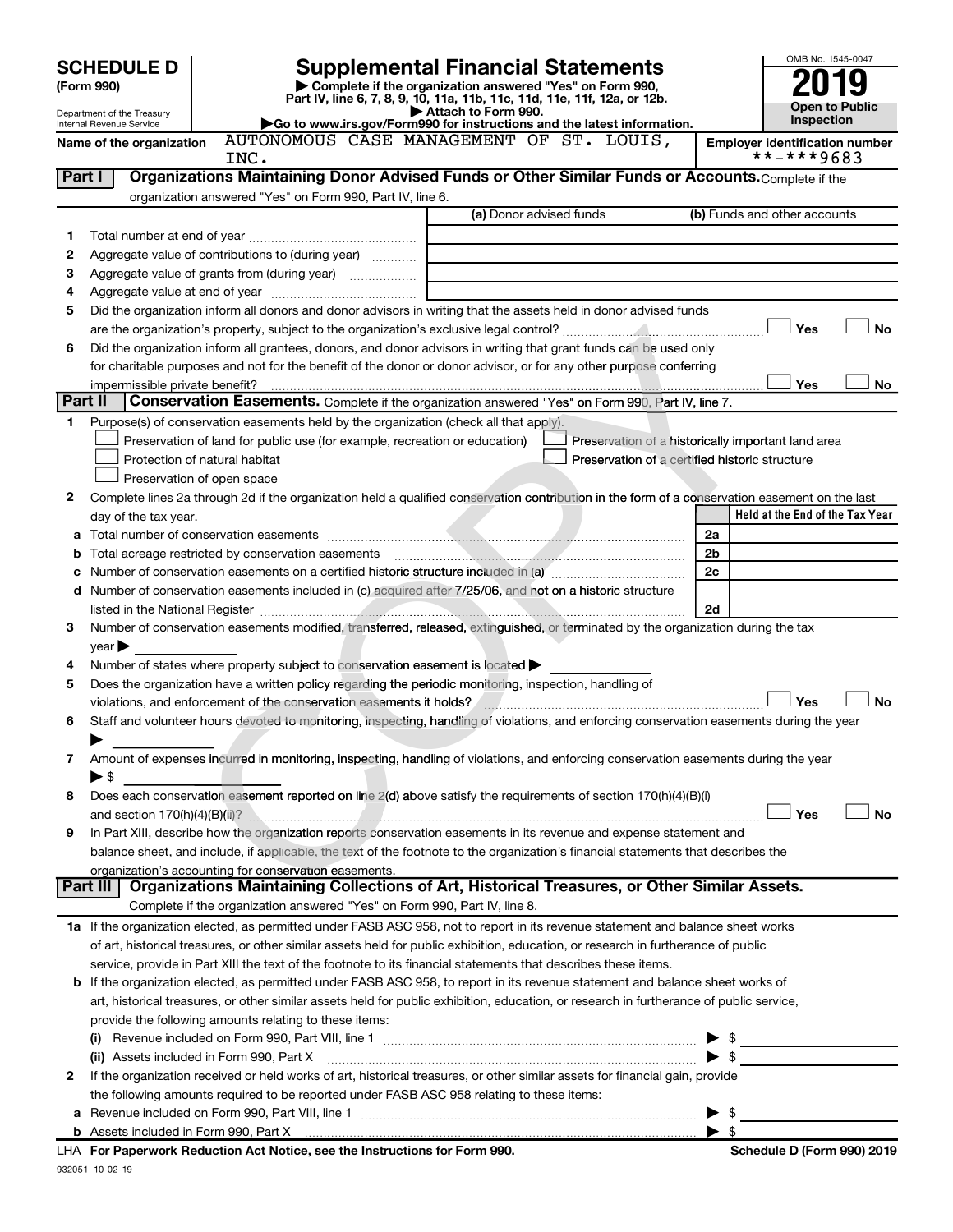|  |  | AUTONOMOUS CASE MANAGEMENT OF ST. LOUIS, |  |  |  |
|--|--|------------------------------------------|--|--|--|
|--|--|------------------------------------------|--|--|--|

|   | INC.<br>Schedule D (Form 990) 2019                                                                                                                                                                                                  |                    |                |                          |                                             | **-***9683     | Page 2              |
|---|-------------------------------------------------------------------------------------------------------------------------------------------------------------------------------------------------------------------------------------|--------------------|----------------|--------------------------|---------------------------------------------|----------------|---------------------|
|   | Part III<br>Organizations Maintaining Collections of Art, Historical Treasures, or Other Similar Assets (continued)                                                                                                                 |                    |                |                          |                                             |                |                     |
| 3 | Using the organization's acquisition, accession, and other records, check any of the following that make significant use of its                                                                                                     |                    |                |                          |                                             |                |                     |
|   | collection items (check all that apply):                                                                                                                                                                                            |                    |                |                          |                                             |                |                     |
| a | Public exhibition                                                                                                                                                                                                                   | d                  |                | Loan or exchange program |                                             |                |                     |
| b | Scholarly research                                                                                                                                                                                                                  | e                  | Other          |                          |                                             |                |                     |
| c | Preservation for future generations                                                                                                                                                                                                 |                    |                |                          |                                             |                |                     |
| 4 | Provide a description of the organization's collections and explain how they further the organization's exempt purpose in Part XIII.                                                                                                |                    |                |                          |                                             |                |                     |
| 5 | During the year, did the organization solicit or receive donations of art, historical treasures, or other similar assets                                                                                                            |                    |                |                          |                                             |                |                     |
|   |                                                                                                                                                                                                                                     |                    |                |                          |                                             | Yes            | No                  |
|   | Part IV<br>Escrow and Custodial Arrangements. Complete if the organization answered "Yes" on Form 990, Part IV, line 9, or                                                                                                          |                    |                |                          |                                             |                |                     |
|   | reported an amount on Form 990, Part X, line 21.                                                                                                                                                                                    |                    |                |                          |                                             |                |                     |
|   | 1a Is the organization an agent, trustee, custodian or other intermediary for contributions or other assets not included                                                                                                            |                    |                |                          |                                             |                |                     |
|   |                                                                                                                                                                                                                                     |                    |                |                          |                                             | Yes            | No                  |
|   | b If "Yes," explain the arrangement in Part XIII and complete the following table:                                                                                                                                                  |                    |                |                          |                                             |                |                     |
|   |                                                                                                                                                                                                                                     |                    |                |                          |                                             | Amount         |                     |
|   | c Beginning balance measurements and the contract of the contract of the contract of the contract of the contract of the contract of the contract of the contract of the contract of the contract of the contract of the contr      |                    |                |                          | 1c                                          |                |                     |
|   |                                                                                                                                                                                                                                     |                    |                |                          | 1d                                          |                |                     |
|   | e Distributions during the year manufactured and contain an account of the year manufactured and the year manufactured and the year manufactured and the year manufactured and the year manufactured and the year manufactured      |                    |                |                          | 1e                                          |                |                     |
| f |                                                                                                                                                                                                                                     |                    |                |                          | 1f                                          |                |                     |
|   | 2a Did the organization include an amount on Form 990, Part X, line 21, for escrow or custodial account liability?                                                                                                                  |                    |                |                          |                                             | Yes            | No                  |
|   | b If "Yes," explain the arrangement in Part XIII. Check here if the explanation has been provided on Part XIII                                                                                                                      |                    |                |                          |                                             |                |                     |
|   | <b>Part V</b><br>Endowment Funds. Complete if the organization answered "Yes" on Form 990, Part IV, line 10.                                                                                                                        |                    |                |                          |                                             |                |                     |
|   |                                                                                                                                                                                                                                     | (a) Current year   | (b) Prior year |                          | (c) Two years back $ $ (d) Three years back |                | (e) Four years back |
|   | 1a Beginning of year balance                                                                                                                                                                                                        |                    |                |                          |                                             |                |                     |
|   |                                                                                                                                                                                                                                     |                    |                |                          |                                             |                |                     |
|   | c Net investment earnings, gains, and losses                                                                                                                                                                                        |                    |                |                          |                                             |                |                     |
|   |                                                                                                                                                                                                                                     |                    |                |                          |                                             |                |                     |
|   | e Other expenditures for facilities                                                                                                                                                                                                 |                    |                |                          |                                             |                |                     |
|   | and programs                                                                                                                                                                                                                        |                    |                |                          |                                             |                |                     |
|   |                                                                                                                                                                                                                                     |                    |                |                          |                                             |                |                     |
| g |                                                                                                                                                                                                                                     |                    |                |                          |                                             |                |                     |
| 2 | Provide the estimated percentage of the current year end balance (line 1g, column (a)) held as:                                                                                                                                     |                    |                |                          |                                             |                |                     |
| a | Board designated or quasi-endowment                                                                                                                                                                                                 |                    | %              |                          |                                             |                |                     |
| b | Permanent endowment                                                                                                                                                                                                                 | %                  |                |                          |                                             |                |                     |
| c | Term endowment $\blacktriangleright$                                                                                                                                                                                                | %                  |                |                          |                                             |                |                     |
|   | The percentages on lines 2a, 2b, and 2c should equal 100%.                                                                                                                                                                          |                    |                |                          |                                             |                |                     |
|   | 3a Are there endowment funds not in the possession of the organization that are held and administered for the organization                                                                                                          |                    |                |                          |                                             |                |                     |
|   | by:                                                                                                                                                                                                                                 |                    |                |                          |                                             |                | <b>Yes</b><br>No    |
|   | (i)                                                                                                                                                                                                                                 |                    |                |                          |                                             | 3a(i)          |                     |
|   | (ii) Related organizations <b>contracts</b> and contracts and contracts and contracts are all the contracts and contracts are all the contracts and contracts are all the contracts and contracts are all the contracts and contrac |                    |                |                          |                                             | 3a(ii)         |                     |
|   |                                                                                                                                                                                                                                     |                    |                |                          |                                             | 3b             |                     |
|   | Describe in Part XIII the intended uses of the organization's endowment funds.                                                                                                                                                      |                    |                |                          |                                             |                |                     |
|   | Part VI   Land, Buildings, and Equipment.                                                                                                                                                                                           |                    |                |                          |                                             |                |                     |
|   | Complete if the organization answered "Yes" on Form 990, Part IV, line 11a. See Form 990, Part X, line 10.                                                                                                                          |                    |                |                          |                                             |                |                     |
|   | Description of property                                                                                                                                                                                                             | (a) Cost or other  |                | (b) Cost or other        | (c) Accumulated                             | (d) Book value |                     |
|   |                                                                                                                                                                                                                                     | basis (investment) |                | basis (other)            | depreciation                                |                |                     |
|   |                                                                                                                                                                                                                                     |                    |                |                          |                                             |                |                     |
|   |                                                                                                                                                                                                                                     |                    |                |                          |                                             |                |                     |
|   |                                                                                                                                                                                                                                     |                    |                | 23,574.                  | 12,991.                                     |                | 10,583.             |
|   |                                                                                                                                                                                                                                     |                    |                | 121,732.                 | 86,418.                                     |                | 35,314.             |
|   |                                                                                                                                                                                                                                     |                    |                |                          |                                             |                |                     |
|   | Total. Add lines 1a through 1e. (Column (d) must equal Form 990, Part X, column (B), line 10c.)                                                                                                                                     |                    |                |                          | ▶                                           |                | 45,897.             |

**Schedule D (Form 990) 2019**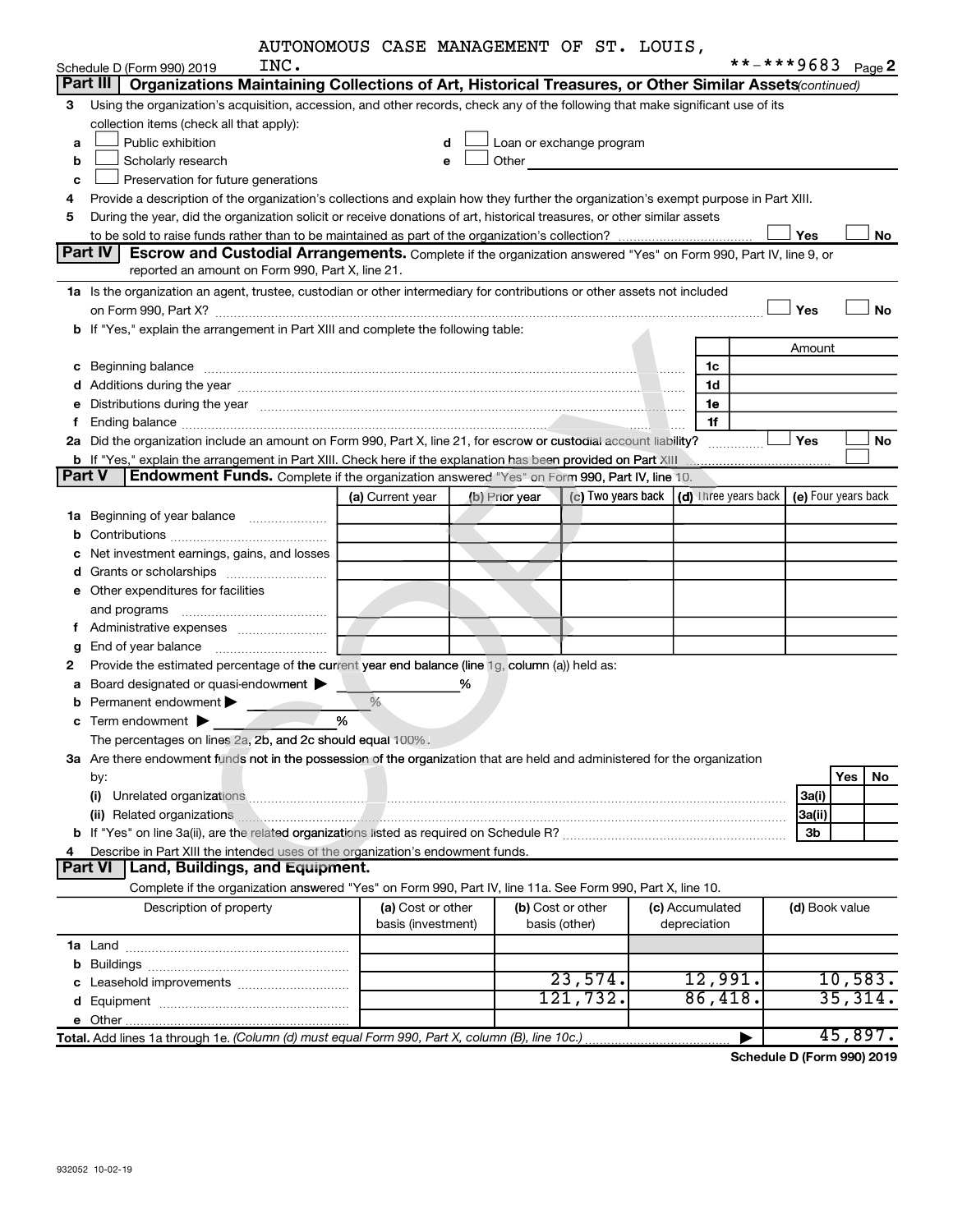|  |  | AUTONOMOUS CASE MANAGEMENT OF ST. LOUIS, |  |  |  |
|--|--|------------------------------------------|--|--|--|
|--|--|------------------------------------------|--|--|--|

| INC.<br>Schedule D (Form 990) 2019                                                                                |                 | **-***9683 $_{Page 3}$                                    |
|-------------------------------------------------------------------------------------------------------------------|-----------------|-----------------------------------------------------------|
| <b>Part VIII</b><br><b>Investments - Other Securities.</b>                                                        |                 |                                                           |
| Complete if the organization answered "Yes" on Form 990, Part IV, line 11b. See Form 990, Part X, line 12.        |                 |                                                           |
| (a) Description of security or category (including name of security)                                              | (b) Book value  | (c) Method of valuation: Cost or end-of-year market value |
| (1) Financial derivatives                                                                                         |                 |                                                           |
|                                                                                                                   |                 |                                                           |
| $(3)$ Other                                                                                                       |                 |                                                           |
| (A)                                                                                                               |                 |                                                           |
| (B)                                                                                                               |                 |                                                           |
| (C)                                                                                                               |                 |                                                           |
| (D)                                                                                                               |                 |                                                           |
| (E)                                                                                                               |                 |                                                           |
| (F)                                                                                                               |                 |                                                           |
| (G)                                                                                                               |                 |                                                           |
| (H)                                                                                                               |                 |                                                           |
| Total. (Col. (b) must equal Form 990, Part X, col. (B) line 12.)                                                  |                 |                                                           |
| Part VIII Investments - Program Related.                                                                          |                 |                                                           |
| Complete if the organization answered "Yes" on Form 990, Part IV, line 11c. See Form 990, Part X, line 13.        |                 |                                                           |
| (a) Description of investment                                                                                     | (b) Book value  | (c) Method of valuation: Cost or end-of-year market value |
| (1)                                                                                                               |                 |                                                           |
| (2)                                                                                                               |                 |                                                           |
| (3)                                                                                                               |                 |                                                           |
| (4)                                                                                                               |                 |                                                           |
| (5)                                                                                                               |                 |                                                           |
| (6)                                                                                                               |                 |                                                           |
| (7)                                                                                                               |                 |                                                           |
| (8)                                                                                                               |                 |                                                           |
| (9)                                                                                                               |                 |                                                           |
| Total. (Col. (b) must equal Form 990, Part X, col. (B) line $13.$ )                                               |                 |                                                           |
| Part IX<br><b>Other Assets.</b>                                                                                   |                 |                                                           |
| Complete if the organization answered "Yes" on Form 990, Part IV, line 11d. See Form 990, Part X, line 15.        |                 |                                                           |
|                                                                                                                   | (a) Description | (b) Book value                                            |
| (1)                                                                                                               |                 |                                                           |
| (2)                                                                                                               |                 |                                                           |
| (3)                                                                                                               |                 |                                                           |
| (4)                                                                                                               |                 |                                                           |
| (5)                                                                                                               |                 |                                                           |
| (6)                                                                                                               |                 |                                                           |
| (7)                                                                                                               |                 |                                                           |
| (8)                                                                                                               |                 |                                                           |
| (9)                                                                                                               |                 |                                                           |
| Total. (Column (b) must equal Form 990, Part X, col. (B) line 15.)                                                |                 |                                                           |
| <b>Other Liabilities.</b><br>Part X                                                                               |                 |                                                           |
| Complete if the organization answered "Yes" on Form 990, Part IV, line 11e or 11f. See Form 990, Part X, line 25. |                 |                                                           |
| (a) Description of liability<br>1.                                                                                |                 | (b) Book value                                            |

**1. (a)** Description of liability **Book value (b)** Book value **Total.**  *(Column (b) must equal Form 990, Part X, col. (B) line 25.)* Complete if the organization answered "Yes" on Form 990, Part IV, line 11e or 11f. See Form 990, Part X, line 25. (1) Federal income taxes (2) (3) (4) (5) (6) (7) (8) (9) | **Part X | Other Liabilities.** 

**2.** Liability for uncertain tax positions. In Part XIII, provide the text of the footnote to the organization's financial statements that reports the organization's liability for uncertain tax positions under FASB ASC 740. Check here if the text of the footnote has been provided in Part XIII  $\Box$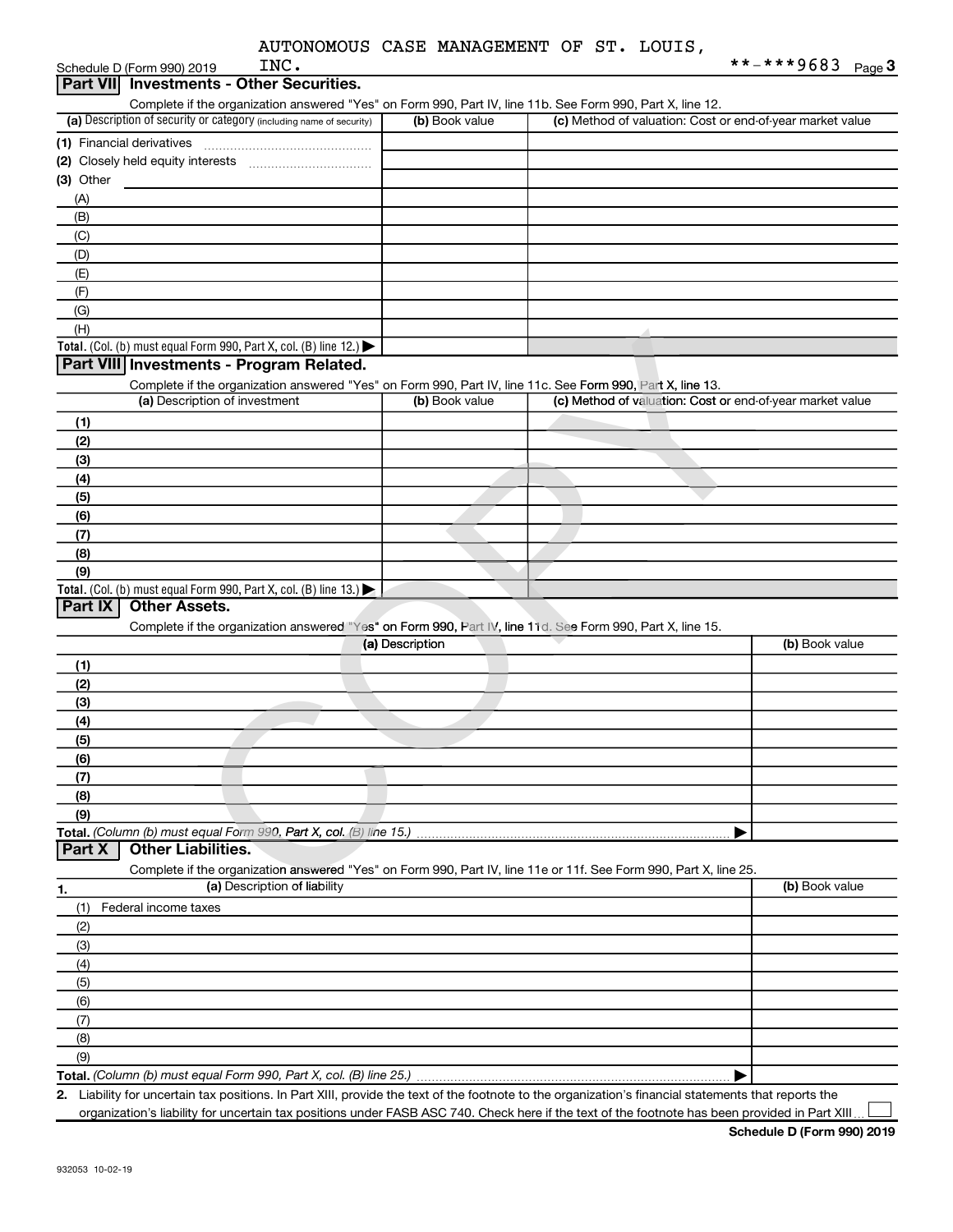|   | INC.<br>Schedule D (Form 990) 2019                                                                                                                             |             |                | **-***9683                   | Page 4  |
|---|----------------------------------------------------------------------------------------------------------------------------------------------------------------|-------------|----------------|------------------------------|---------|
|   | Reconciliation of Revenue per Audited Financial Statements With Revenue per Return.<br><b>Part XI</b>                                                          |             |                |                              |         |
|   | Complete if the organization answered "Yes" on Form 990, Part IV, line 12a.                                                                                    |             |                |                              |         |
| 1 | Total revenue, gains, and other support per audited financial statements [[[[[[[[[[[[[[[[[[[[[[[[]]]]]]]]]]]]                                                  |             | $\blacksquare$ | 4, 262, 485.                 |         |
| 2 | Amounts included on line 1 but not on Form 990, Part VIII, line 12:                                                                                            |             |                |                              |         |
| a | 2a<br>Net unrealized gains (losses) on investments [111] Net unrealized mains (losses) on investments [11] Mortellin                                           | $-43, 202.$ |                |                              |         |
| b | 2 <sub>b</sub>                                                                                                                                                 |             |                |                              |         |
| с | 2 <sub>c</sub>                                                                                                                                                 |             |                |                              |         |
| d | 2d                                                                                                                                                             |             |                |                              |         |
| е | Add lines 2a through 2d                                                                                                                                        |             | 2е             | $-43,202$ .<br>4,305,687.    |         |
| з |                                                                                                                                                                |             | 3              |                              |         |
| 4 | Amounts included on Form 990, Part VIII, line 12, but not on line 1:                                                                                           |             |                |                              |         |
| а | 4a                                                                                                                                                             |             |                |                              |         |
| b | 4b                                                                                                                                                             | 12,498.     |                |                              |         |
| c | Add lines 4a and 4b                                                                                                                                            |             | 4с             | $\frac{12,498}{4,318,185}$ . |         |
| 5 |                                                                                                                                                                |             | 5              |                              |         |
|   | Part XII   Reconciliation of Expenses per Audited Financial Statements With Expenses per Return.                                                               |             |                |                              |         |
|   | Complete if the organization answered "Yes" on Form 990, Part IV, line 12a.                                                                                    |             |                |                              |         |
| 1 |                                                                                                                                                                |             | 1              | 3,512,957.                   |         |
| 2 | Amounts included on line 1 but not on Form 990, Part IX, line 25:                                                                                              |             |                |                              |         |
| а | 2a                                                                                                                                                             |             |                |                              |         |
| b | 2 <sub>b</sub>                                                                                                                                                 |             |                |                              |         |
|   | 2c                                                                                                                                                             |             |                |                              |         |
|   | 2d                                                                                                                                                             |             |                |                              |         |
| е | Add lines 2a through 2d                                                                                                                                        |             | 2е             |                              |         |
| З |                                                                                                                                                                |             | 3              | 3,512,957.                   |         |
| 4 | Amounts included on Form 990, Part IX, line 25, but not on line 1:                                                                                             |             |                |                              |         |
|   | 4a                                                                                                                                                             |             |                |                              |         |
| b |                                                                                                                                                                |             |                |                              |         |
|   | c Add lines 4a and 4b                                                                                                                                          |             | 4c             |                              | υ.      |
| 5 |                                                                                                                                                                |             | 5              | 3,512,957.                   |         |
|   | Part XIII Supplemental Information.                                                                                                                            |             |                |                              |         |
|   | Provide the descriptions required for Part II, lines 3, 5, and 9; Part III, lines 1a and 4; Part IV, lines 1b and 2b; Part V, line 4; Part X, line 2; Part XI, |             |                |                              |         |
|   | lines 2d and 4b; and Part XII, lines 2d and 4b. Also complete this part to provide any additional information.                                                 |             |                |                              |         |
|   |                                                                                                                                                                |             |                |                              |         |
|   |                                                                                                                                                                |             |                |                              |         |
|   |                                                                                                                                                                |             |                |                              |         |
|   |                                                                                                                                                                |             |                |                              |         |
|   | Part XI, Line 4b - Other Adjustments:                                                                                                                          |             |                |                              |         |
|   | GAAP TO TAX BASIS ADJUSTMENT FOR SALES OF INVESTMENTS                                                                                                          |             |                |                              | 12,498. |
|   |                                                                                                                                                                |             |                |                              |         |
|   |                                                                                                                                                                |             |                |                              |         |
|   |                                                                                                                                                                |             |                |                              |         |

|--|

932054 10-02-19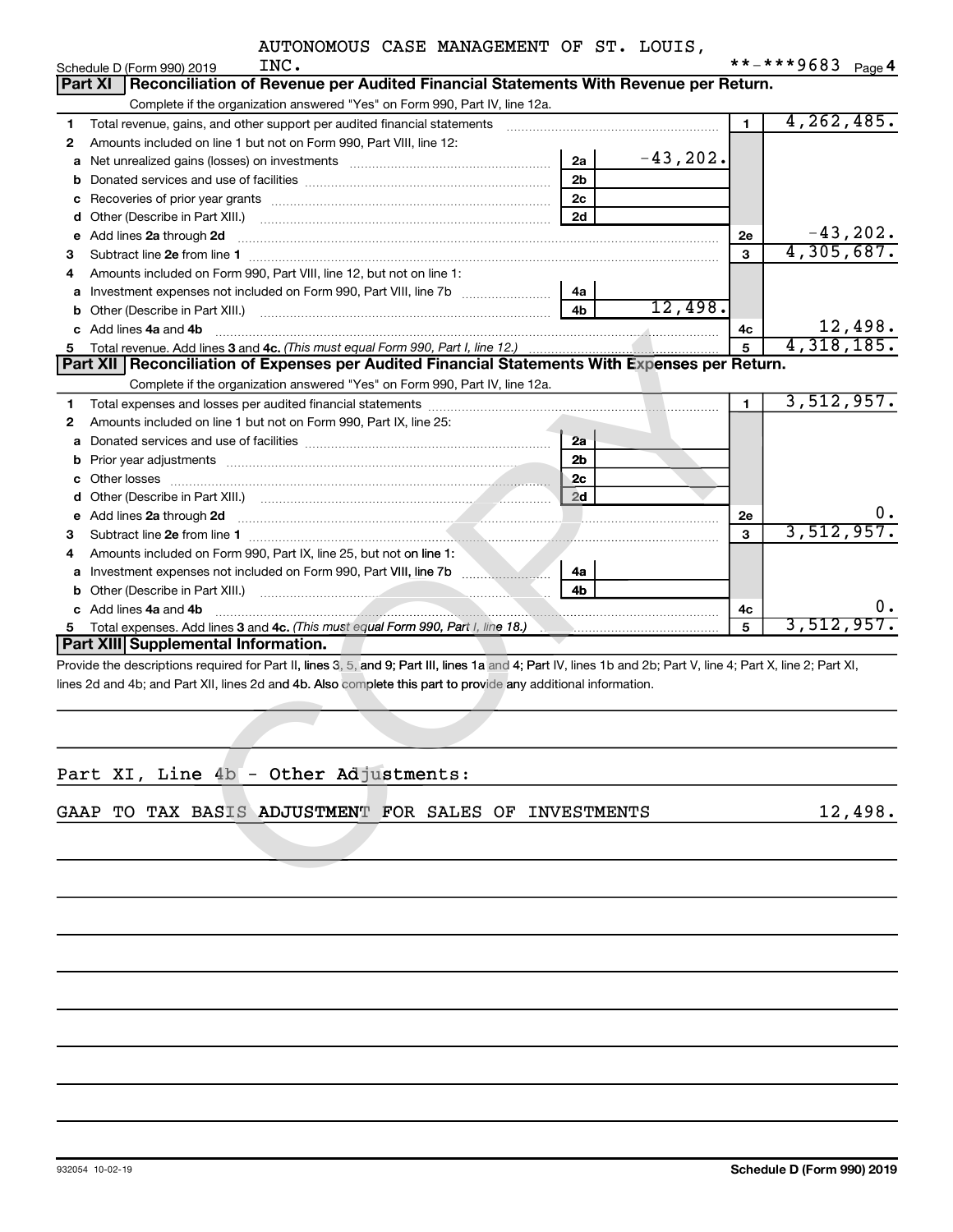|              | <b>Compensation Information</b><br><b>SCHEDULE J</b>                                                                                                                                                                             |                                       | OMB No. 1545-0047     |                              |
|--------------|----------------------------------------------------------------------------------------------------------------------------------------------------------------------------------------------------------------------------------|---------------------------------------|-----------------------|------------------------------|
|              | (Form 990)<br>For certain Officers, Directors, Trustees, Key Employees, and Highest                                                                                                                                              |                                       | 2019                  |                              |
|              | <b>Compensated Employees</b>                                                                                                                                                                                                     |                                       |                       |                              |
|              | Complete if the organization answered "Yes" on Form 990, Part IV, line 23.<br>Attach to Form 990.                                                                                                                                |                                       | <b>Open to Public</b> |                              |
|              | Department of the Treasury<br>Internal Revenue Service<br>Go to www.irs.gov/Form990 for instructions and the latest information.                                                                                                 |                                       | Inspection            |                              |
|              | AUTONOMOUS CASE MANAGEMENT OF ST. LOUIS,<br>Name of the organization                                                                                                                                                             | <b>Employer identification number</b> |                       |                              |
|              | INC.                                                                                                                                                                                                                             | **-***9683                            |                       |                              |
| Part I       | <b>Questions Regarding Compensation</b>                                                                                                                                                                                          |                                       |                       |                              |
|              |                                                                                                                                                                                                                                  |                                       | Yes                   | No                           |
|              | 1a Check the appropriate box(es) if the organization provided any of the following to or for a person listed on Form 990,                                                                                                        |                                       |                       |                              |
|              | Part VII, Section A, line 1a. Complete Part III to provide any relevant information regarding these items.                                                                                                                       |                                       |                       |                              |
|              | First-class or charter travel<br>Housing allowance or residence for personal use                                                                                                                                                 |                                       |                       |                              |
|              | Travel for companions<br>Payments for business use of personal residence                                                                                                                                                         |                                       |                       |                              |
|              | Tax indemnification and gross-up payments<br>Health or social club dues or initiation fees                                                                                                                                       |                                       |                       |                              |
|              | Discretionary spending account<br>Personal services (such as maid, chauffeur, chef)                                                                                                                                              |                                       |                       |                              |
|              | <b>b</b> If any of the boxes on line 1a are checked, did the organization follow a written policy regarding payment or                                                                                                           |                                       |                       |                              |
|              |                                                                                                                                                                                                                                  | 1b                                    |                       |                              |
| $\mathbf{2}$ | Did the organization require substantiation prior to reimbursing or allowing expenses incurred by all directors,                                                                                                                 |                                       |                       |                              |
|              | trustees, and officers, including the CEO/Executive Director, regarding the items checked on line 1a?                                                                                                                            | 2                                     |                       |                              |
|              |                                                                                                                                                                                                                                  |                                       |                       |                              |
| 3            | Indicate which, if any, of the following the organization used to establish the compensation of the organization's                                                                                                               |                                       |                       |                              |
|              | CEO/Executive Director. Check all that apply. Do not check any boxes for methods used by a related organization to                                                                                                               |                                       |                       |                              |
|              | establish compensation of the CEO/Executive Director, but explain in Part III.                                                                                                                                                   |                                       |                       |                              |
|              | $\underline{\mathbf{X}}$ Compensation committee<br>Written employment contract                                                                                                                                                   |                                       |                       |                              |
|              | Compensation survey or study<br>Independent compensation consultant                                                                                                                                                              |                                       |                       |                              |
|              | $\boxed{\textbf{X}}$ Approval by the board or compensation committee<br>Form 990 of other organizations                                                                                                                          |                                       |                       |                              |
|              |                                                                                                                                                                                                                                  |                                       |                       |                              |
| 4            | During the year, did any person listed on Form 990, Part VII, Section A, line 1a, with respect to the filing                                                                                                                     |                                       |                       |                              |
|              | organization or a related organization:                                                                                                                                                                                          |                                       |                       |                              |
|              | Receive a severance payment or change-of-control payment?                                                                                                                                                                        | 4a                                    |                       | х                            |
| b            |                                                                                                                                                                                                                                  | 4b                                    |                       | $\overline{\textbf{x}}$      |
| c            |                                                                                                                                                                                                                                  | 4с                                    |                       | $\overline{\texttt{x}}$      |
|              | If "Yes" to any of lines 4a-c, list the persons and provide the applicable amounts for each item in Part III.                                                                                                                    |                                       |                       |                              |
|              |                                                                                                                                                                                                                                  |                                       |                       |                              |
|              | Only section 501(c)(3), 501(c)(4), and 501(c)(29) organizations must complete lines 5-9.                                                                                                                                         |                                       |                       |                              |
|              | For persons listed on Form 990, Part VII, Section A, line 1a, did the organization pay or accrue any compensation                                                                                                                |                                       |                       |                              |
|              | contingent on the revenues of:                                                                                                                                                                                                   |                                       |                       |                              |
|              |                                                                                                                                                                                                                                  | 5a                                    |                       | x                            |
|              | b Any related organization?<br>under the material continuum continuum continuum contract of the contract of the material contract of the contract of the contract of the contract of the contract of the contract of the contrac | 5b                                    |                       | X                            |
|              | If "Yes" on line 5a or 5b, describe in Part III.                                                                                                                                                                                 |                                       |                       |                              |
| 6.           | For persons listed on Form 990, Part VII, Section A, line 1a, did the organization pay or accrue any compensation                                                                                                                |                                       |                       |                              |
|              | contingent on the net earnings of:                                                                                                                                                                                               |                                       |                       |                              |
|              |                                                                                                                                                                                                                                  | 6a                                    |                       | X<br>$\overline{\mathtt{x}}$ |
|              |                                                                                                                                                                                                                                  | 6b                                    |                       |                              |
|              | If "Yes" on line 6a or 6b, describe in Part III.                                                                                                                                                                                 |                                       |                       |                              |
|              | 7 For persons listed on Form 990, Part VII, Section A, line 1a, did the organization provide any nonfixed payments                                                                                                               |                                       |                       |                              |
|              |                                                                                                                                                                                                                                  | $\overline{7}$                        | x                     |                              |
| 8            | Were any amounts reported on Form 990, Part VII, paid or accrued pursuant to a contract that was subject to the                                                                                                                  |                                       |                       | x                            |
|              |                                                                                                                                                                                                                                  | 8                                     |                       |                              |
| 9            | If "Yes" on line 8, did the organization also follow the rebuttable presumption procedure described in                                                                                                                           |                                       |                       |                              |
|              |                                                                                                                                                                                                                                  | 9                                     |                       |                              |
|              | LHA For Paperwork Reduction Act Notice, see the Instructions for Form 990.                                                                                                                                                       | Schedule J (Form 990) 2019            |                       |                              |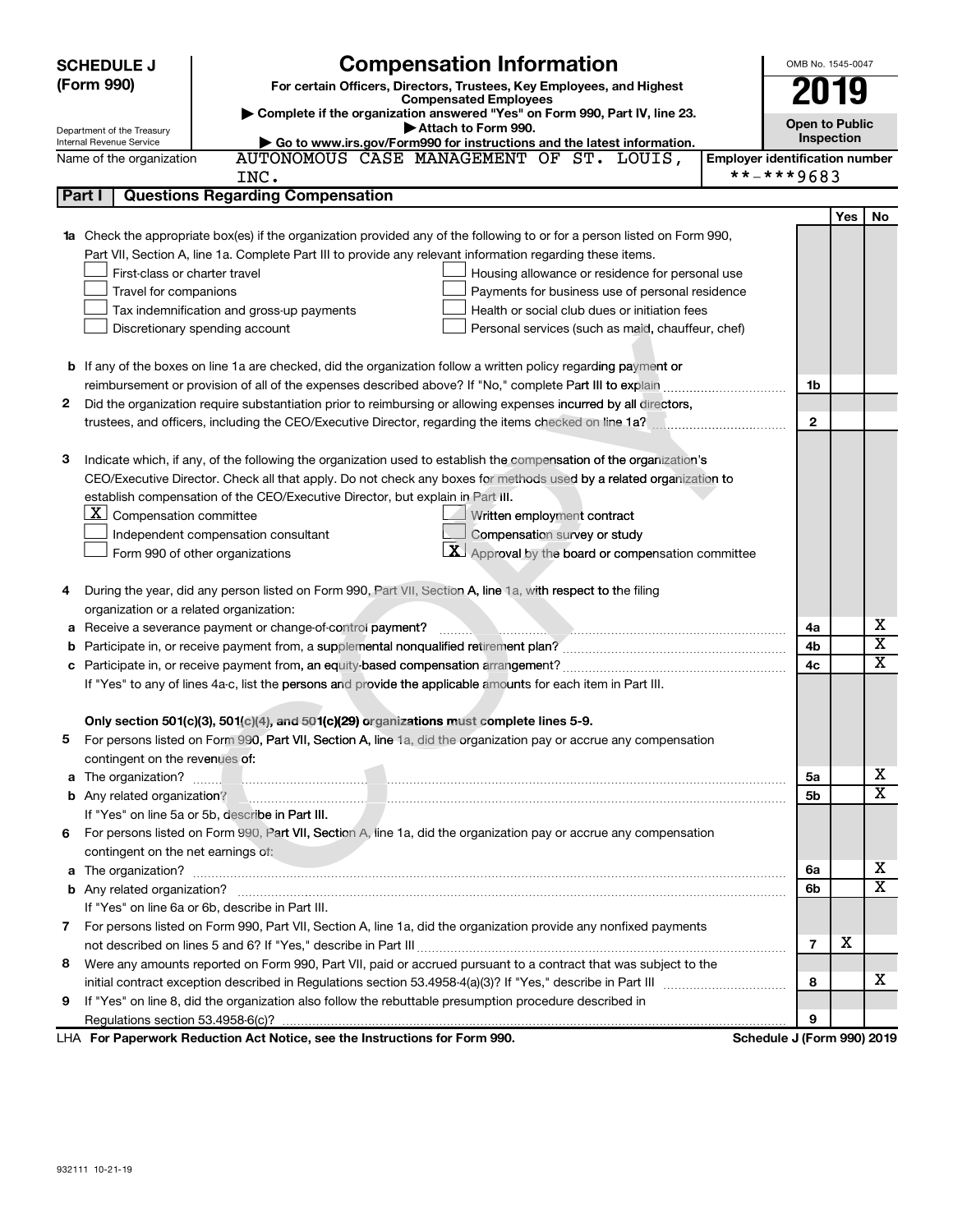| .<br>INC.<br>Schedule J (Form 990) 2019                                                                                                                                                                                                                                          |                                     |                          |                                           |                                           | $**+***$                       |                |                                    | Page 2                                                     |
|----------------------------------------------------------------------------------------------------------------------------------------------------------------------------------------------------------------------------------------------------------------------------------|-------------------------------------|--------------------------|-------------------------------------------|-------------------------------------------|--------------------------------|----------------|------------------------------------|------------------------------------------------------------|
| Part II   Officers, Directors, Trustees, Key Employees, and Highest Compensated Employees. Use duplicate copies if additional space is needed.                                                                                                                                   |                                     |                          |                                           |                                           |                                |                |                                    |                                                            |
| For each individual whose compensation must be reported on Schedule J, report compensation from the organization on row (i) and from related organizations, described in the instructions, on row (ii).<br>Do not list any individuals that aren't listed on Form 990, Part VII. |                                     |                          |                                           |                                           |                                |                |                                    |                                                            |
| Note: The sum of columns (B)(i)-(iii) for each listed individual must equal the total amount of Form 990, Part VII, Section A, line 1a, applicable column (D) and (E) amounts for that individual.                                                                               |                                     |                          |                                           |                                           |                                |                |                                    |                                                            |
|                                                                                                                                                                                                                                                                                  |                                     | (B) Breakdown of W-2     |                                           | and/or 1099-MISC compensation             | (C) Retirement and             | (D) Nontaxable | (E) Total of columns<br>(B)(i)-(D) | (F) Compensation                                           |
| (A) Name and Title                                                                                                                                                                                                                                                               |                                     | compensation<br>(i) Base | compensation<br>(ii) Bonus &<br>incentive | compensation<br>reportable<br>(iii) Other | other deferred<br>compensation | benefits       |                                    | reported as deferred<br>on prior Form 990<br>in column (B) |
| T HESS<br>$(1)$ JULIE                                                                                                                                                                                                                                                            | $\widehat{=}$                       |                          |                                           |                                           | $\circ$                        | $\dot{\circ}$  |                                    | $\dot{\circ}$                                              |
| EXECUTIVE DIRECTOR                                                                                                                                                                                                                                                               | ε                                   | $\bullet$<br>0           | ٠<br>0                                    | ٠<br>0                                    | $\bullet$<br>$\circ$           | 0              | $\bullet$<br>0                     | 0                                                          |
|                                                                                                                                                                                                                                                                                  | $\widehat{\equiv}$<br>$\widehat{=}$ |                          |                                           |                                           |                                |                |                                    |                                                            |
|                                                                                                                                                                                                                                                                                  | $\widehat{=}$                       |                          |                                           |                                           |                                |                |                                    |                                                            |
|                                                                                                                                                                                                                                                                                  | $\widehat{=}$                       |                          |                                           |                                           |                                |                |                                    |                                                            |
|                                                                                                                                                                                                                                                                                  | $\widehat{=}$                       |                          |                                           |                                           |                                |                |                                    |                                                            |
|                                                                                                                                                                                                                                                                                  | $\widehat{\equiv}$                  |                          |                                           |                                           |                                |                |                                    |                                                            |
|                                                                                                                                                                                                                                                                                  | $\widehat{\phantom{a}}$             |                          |                                           |                                           |                                |                |                                    |                                                            |
|                                                                                                                                                                                                                                                                                  | $\widehat{=}$                       |                          |                                           |                                           |                                |                |                                    |                                                            |
|                                                                                                                                                                                                                                                                                  | $\widehat{\cdot}$                   |                          |                                           |                                           |                                |                |                                    |                                                            |
|                                                                                                                                                                                                                                                                                  | $\widehat{\equiv}$                  |                          |                                           |                                           |                                |                |                                    |                                                            |
|                                                                                                                                                                                                                                                                                  | $\widehat{=}$                       |                          |                                           |                                           |                                |                |                                    |                                                            |
|                                                                                                                                                                                                                                                                                  | $\widehat{\equiv}$                  |                          |                                           |                                           |                                |                |                                    |                                                            |
|                                                                                                                                                                                                                                                                                  | $\widehat{=}$                       |                          |                                           |                                           |                                |                |                                    |                                                            |
|                                                                                                                                                                                                                                                                                  | Ξ                                   |                          |                                           |                                           |                                |                |                                    |                                                            |
|                                                                                                                                                                                                                                                                                  | $\widehat{=}$                       |                          |                                           |                                           |                                |                |                                    |                                                            |
|                                                                                                                                                                                                                                                                                  | $\widehat{\equiv}$                  |                          |                                           |                                           |                                |                |                                    |                                                            |
|                                                                                                                                                                                                                                                                                  | $\widehat{\mathbf{z}}$              |                          |                                           |                                           |                                |                |                                    |                                                            |
|                                                                                                                                                                                                                                                                                  | ε                                   |                          |                                           |                                           |                                |                |                                    |                                                            |
|                                                                                                                                                                                                                                                                                  | $\mathrel{\widehat{=}}$             |                          |                                           |                                           |                                |                |                                    |                                                            |
|                                                                                                                                                                                                                                                                                  | $\widehat{\equiv}$                  |                          |                                           |                                           |                                |                |                                    |                                                            |
|                                                                                                                                                                                                                                                                                  | $\widehat{=}$                       |                          |                                           |                                           |                                |                |                                    |                                                            |
|                                                                                                                                                                                                                                                                                  | $\widehat{\equiv}$                  |                          |                                           |                                           |                                |                |                                    |                                                            |
|                                                                                                                                                                                                                                                                                  | $\widehat{=}$                       |                          |                                           |                                           |                                |                |                                    |                                                            |
|                                                                                                                                                                                                                                                                                  | $\widehat{=}$                       |                          |                                           |                                           |                                |                |                                    |                                                            |
|                                                                                                                                                                                                                                                                                  | $\widehat{=}$                       |                          |                                           |                                           |                                |                |                                    |                                                            |
|                                                                                                                                                                                                                                                                                  | $\widehat{\equiv}$                  |                          |                                           |                                           |                                |                |                                    |                                                            |
|                                                                                                                                                                                                                                                                                  | $\widehat{=}$                       |                          |                                           |                                           |                                |                |                                    |                                                            |
|                                                                                                                                                                                                                                                                                  | $\widehat{\equiv}$                  |                          |                                           |                                           |                                |                |                                    |                                                            |
|                                                                                                                                                                                                                                                                                  | $\mathrel{\widehat{=}}$             |                          |                                           |                                           |                                |                |                                    |                                                            |
|                                                                                                                                                                                                                                                                                  | $\widehat{\equiv}$                  |                          |                                           |                                           |                                |                |                                    |                                                            |
|                                                                                                                                                                                                                                                                                  |                                     |                          |                                           |                                           |                                |                |                                    | Schedule J (Form 990) 2019                                 |

932112 10-21-19

932112 10-21-19

AUTONOMOUS CASE MANAGEMENT OF ST. LOUIS,  $***$ ,  $***$  9683 INC. AUTONOMOUS CASE MANAGEMENT OF ST. LOUIS,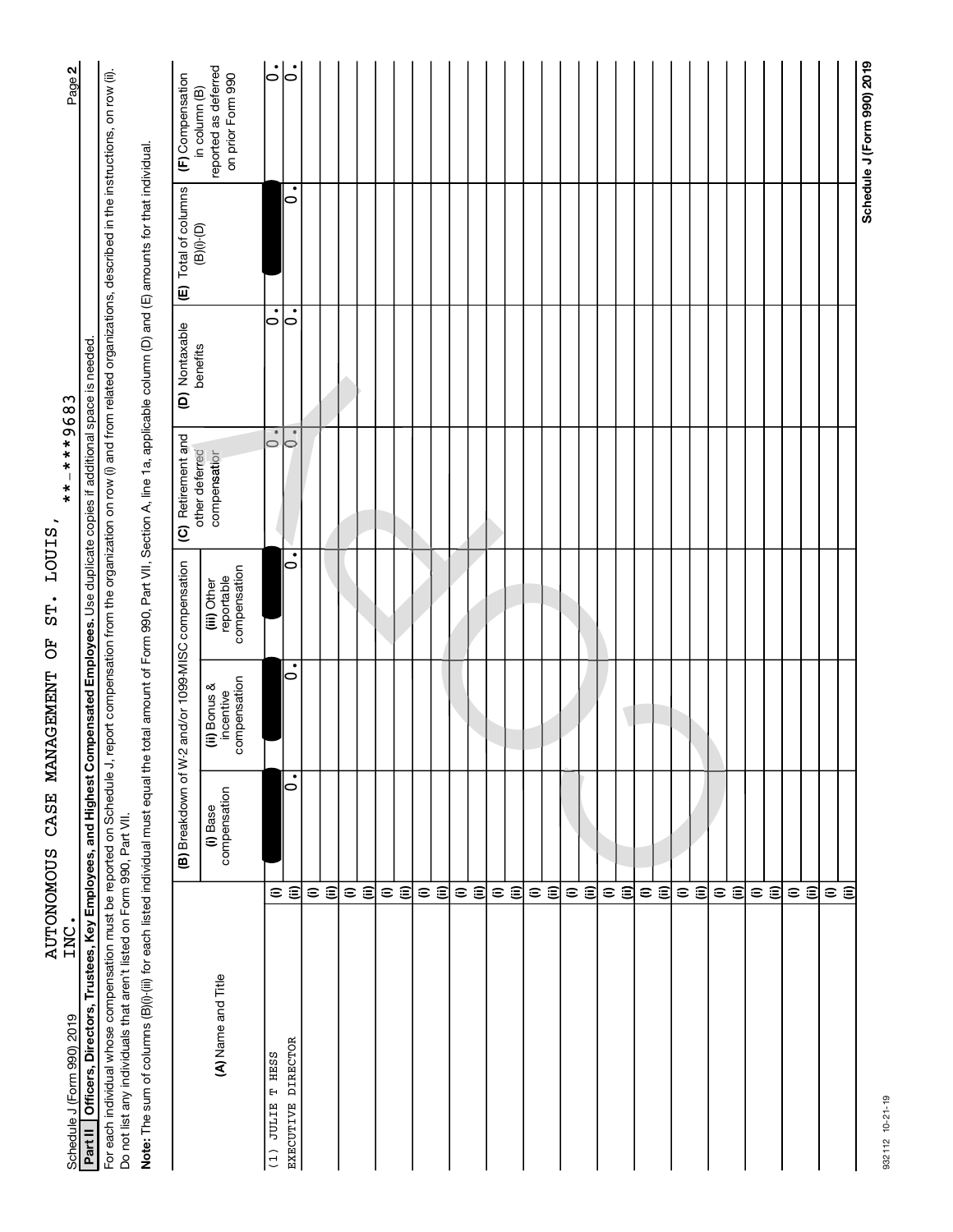| Page 3                                                              |                                                                                                                                                                                                                                                                                        |                                         |                                                                                                                            |              |  |  |  |  |  |  |  |  |                            |
|---------------------------------------------------------------------|----------------------------------------------------------------------------------------------------------------------------------------------------------------------------------------------------------------------------------------------------------------------------------------|-----------------------------------------|----------------------------------------------------------------------------------------------------------------------------|--------------|--|--|--|--|--|--|--|--|----------------------------|
| $******9683$                                                        |                                                                                                                                                                                                                                                                                        |                                         |                                                                                                                            |              |  |  |  |  |  |  |  |  | Schedule J (Form 990) 2019 |
| LOUIS,<br>ST.<br>5O<br>CASE MANAGEMENT<br><b>AUTONOMOUS</b><br>INC. | Provide the information, explanation, or descriptions required for Part I, lines 1a, 1b, 3, 4a, 4b, 4c, 5a, 5b, 6a, 6b, 7, and 8, and for Part II. Also complete this part for any additional information.<br>Schedule J (Form 990) 2019<br><b>Part III   Supplemental Information</b> | $\ddot{r}$<br>Line<br>$\vec{L}$<br>Part | modn<br>based<br>director<br>executive<br>the<br>$\overline{c}$<br>paid<br>ia<br>1-<br>discretionary bonus<br>$\mathbb{R}$ | performance. |  |  |  |  |  |  |  |  |                            |

932113 10-21-19

932113 10-21-19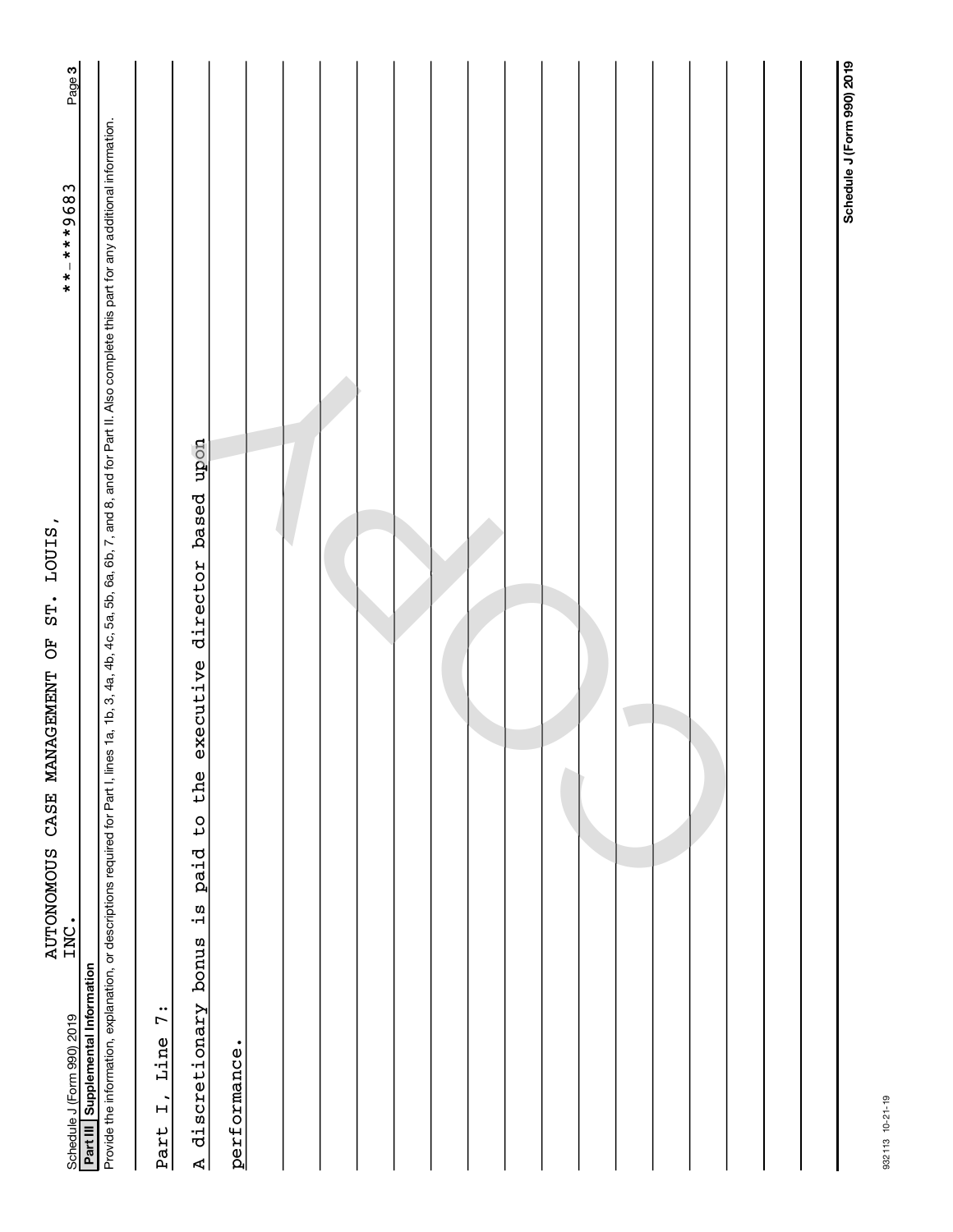Internal Revenue Service

Department of the Treasury **(Form 990 or 990-EZ)**

**Complete to provide information for responses to specific questions on Form 990 or 990-EZ or to provide any additional information. | Attach to Form 990 or 990-EZ.** SCHEDULE O **Supplemental Information to Form 990 or 990-EZ** 2019<br>(Form 990 or 990-EZ)



**| Go to www.irs.gov/Form990 for the latest information. Employer identification number** Name of the organization AUTONOMOUS CASE MANAGEMENT OF ST. LOUIS, INC.  $1 \times 10^{-10}$   $1 \times 10^{-10}$   $1 \times 10^{-10}$   $1 \times 10^{-10}$   $1 \times 10^{-10}$   $1 \times 10^{-10}$   $1 \times 10^{-10}$   $1 \times 10^{-10}$   $1 \times 10^{-10}$   $1 \times 10^{-10}$   $1 \times 10^{-10}$   $1 \times 10^{-10}$   $1 \times 10^{-10}$   $1 \times 10^{-10}$   $1 \times 10^{-10}$   $1 \times 10^{-10}$   $1 \times 10^{-1$ 

Form 990, Part I, Line 1, Description of Organization Mission:

SUPPORT SERVICES, REGARDLESS OF THEIR ABILITY TO PAY.

Form 990, Part VI, Section B, line 11b:

THE RETURN WAS REVIEWED IN DETAIL BY THE EXECUTIVE DIRECTOR AND THEN

PRESENTED TO THE FINANCE COMMITTEE FOR FURTHER REVIEW BEFORE FILING.

Form 990, Part VI, Section B, Line 12c:

THE ORGANIZATION PERFORMS AN ANNUAL REVIEW AND A REVIEW AS NEEDED TO N

MONITOR AND ENFORCE COMPLIANCE WITH ITS CONFLICT OF INTEREST POLICY.

Form 990, Part VI, Section B, Line 15:

COMPENSATION AMOUNTS FOR THE ORGANIZATION'S EXECUTIVE DIRECTOR IS

DETERMINED ANNUALLY BY THE FINANCE COMMITTEE OF THE BOARD OF DIRECTORS AND APPROVED BY THE BOARD OF DIRECTORS ALONG WITH THE COMPENSATION OF THE OTHER EMPLOYEES AS PART OF THE ANNUAL BUDGET APPROVAL WHICH IS INCLUDED IN THE IN DETERMINING THE EXECUTIVE DIRECTOR'S SALARY THE FINANCE COMMITTEE REVIEWS INFORMATION ON COMPARABLE COMPENSATION FOR SIMILARLY QUALIFIED PERSONS AT SIMILARLY SITUATED ORGANIZATIONS. WAS REVIEWED IN DETAIL BY THE EXECUTIVE DIRECTOR AND<br>
D THE FINANCE COMMITTEE FOR FURTHER REVIEW BEFORE FI<br>
ATION PERFORMS AN ANNUAL REVIEW AND A REVIEW AS NEED<br>
ENFORCE COMPLIANCE WITH ITS CONFLICT OF INTEREST PO<br>
ATION P MINUTES OF THE BOARD OF DIRECTORS.

Form 990, Part VI, Section C, Line 19:

THE ORGANIZATION MAKES ITS GOVERNING DOCUMENTS, CONFLICT OF INTEREST POLICY AND FINANCIAL STATEMENTS AVAILABLE TO THE PUBLIC UPON REQUEST.

Form 990, Part XI, line 9, Changes in Net Assets:

GAAP TO TAX BASIS ADJUSTMENT FOR SALES OF INVESTMENTS  $-12,497$ .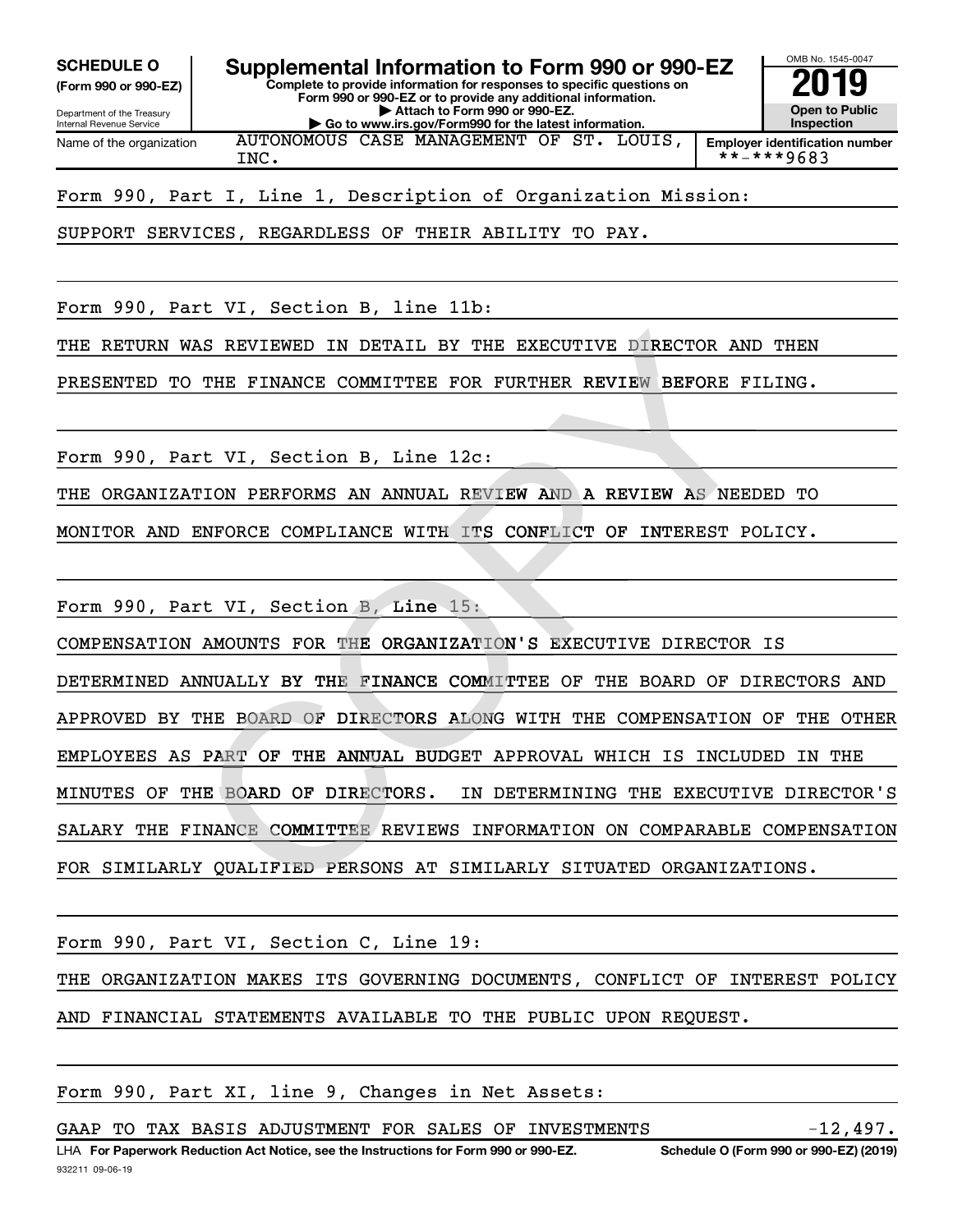| Schedule O (Form 990 or 990-EZ) (2019)                            |      |  |  | Page 2                                                                  |
|-------------------------------------------------------------------|------|--|--|-------------------------------------------------------------------------|
| Name of the organization AUTONOMOUS CASE MANAGEMENT OF ST. LOUIS, |      |  |  | <b>Employer identification number</b>                                   |
|                                                                   | INC. |  |  | **-***9683                                                              |
|                                                                   |      |  |  |                                                                         |
|                                                                   |      |  |  |                                                                         |
| FORM 990, PART XII, LINE 2C:                                      |      |  |  |                                                                         |
|                                                                   |      |  |  |                                                                         |
|                                                                   |      |  |  | THE FINANCE COMMITTEE ASSUMES RESPONSIBILITY FOR OVERSIGHT OF THE AUDIT |
|                                                                   |      |  |  | OF ITS FINANCIAL STATEMENTS AND SELECTION OF AN INDEPENDENT ACCOUNTANT. |
|                                                                   |      |  |  |                                                                         |
| THIS PROCESS HAS NOT CHANGED FROM THE PRIOR YEAR.                 |      |  |  |                                                                         |
|                                                                   |      |  |  |                                                                         |
|                                                                   |      |  |  |                                                                         |
|                                                                   |      |  |  |                                                                         |
|                                                                   |      |  |  |                                                                         |
|                                                                   |      |  |  |                                                                         |
|                                                                   |      |  |  |                                                                         |
|                                                                   |      |  |  |                                                                         |
|                                                                   |      |  |  |                                                                         |
|                                                                   |      |  |  |                                                                         |
|                                                                   |      |  |  |                                                                         |
|                                                                   |      |  |  |                                                                         |
|                                                                   |      |  |  |                                                                         |
|                                                                   |      |  |  |                                                                         |
|                                                                   |      |  |  |                                                                         |
|                                                                   |      |  |  |                                                                         |
|                                                                   |      |  |  |                                                                         |
|                                                                   |      |  |  |                                                                         |
|                                                                   |      |  |  |                                                                         |
|                                                                   |      |  |  |                                                                         |
|                                                                   |      |  |  |                                                                         |
|                                                                   |      |  |  |                                                                         |
|                                                                   |      |  |  |                                                                         |
|                                                                   |      |  |  |                                                                         |
|                                                                   |      |  |  |                                                                         |
|                                                                   |      |  |  |                                                                         |
|                                                                   |      |  |  |                                                                         |
|                                                                   |      |  |  |                                                                         |
|                                                                   |      |  |  |                                                                         |
|                                                                   |      |  |  |                                                                         |
|                                                                   |      |  |  |                                                                         |
|                                                                   |      |  |  |                                                                         |
|                                                                   |      |  |  |                                                                         |
|                                                                   |      |  |  |                                                                         |
|                                                                   |      |  |  |                                                                         |
|                                                                   |      |  |  |                                                                         |
|                                                                   |      |  |  |                                                                         |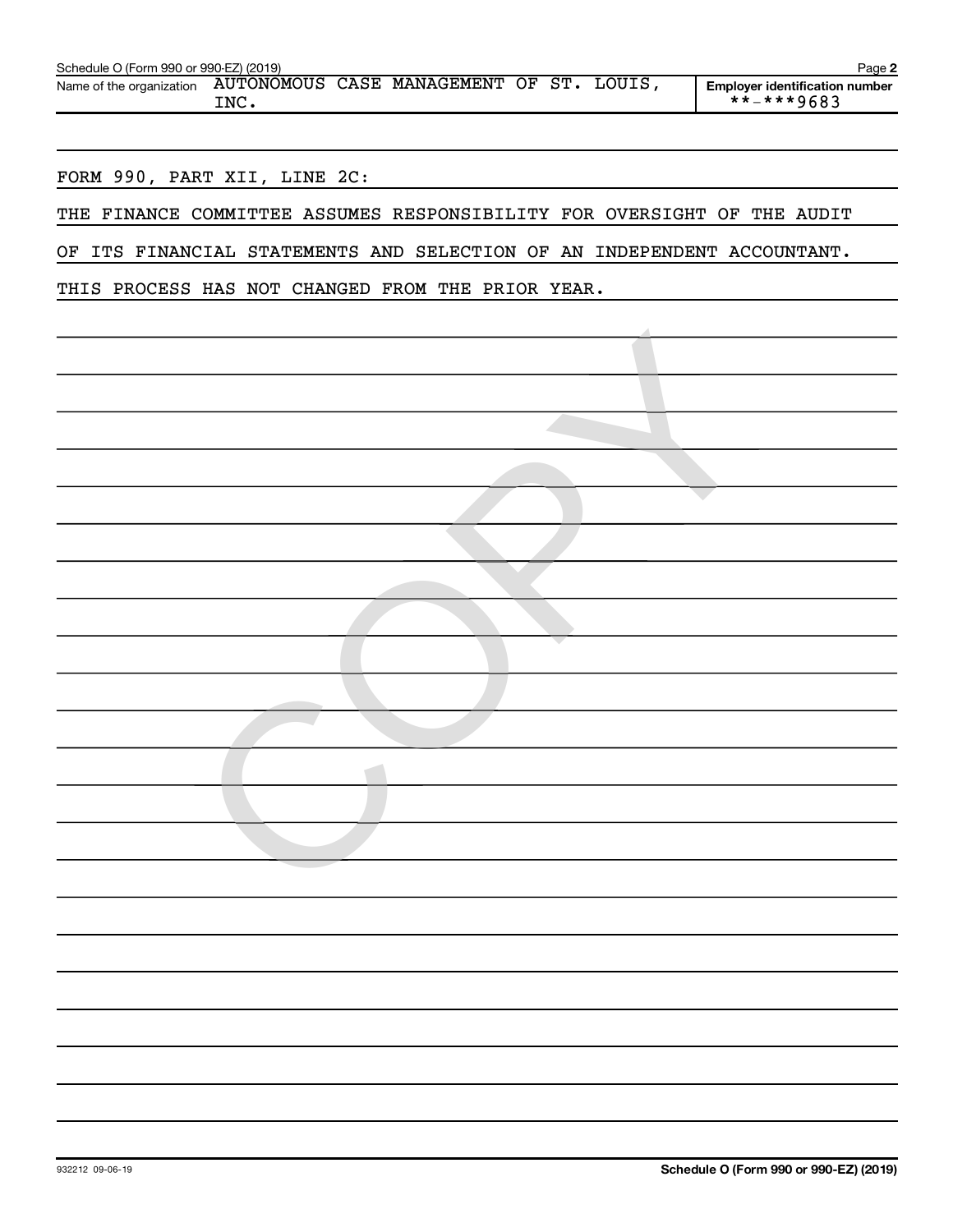| <b>SCHEDULER</b>                                                        |                                                                                                                    | Related O                                                                                            | rganizations and Unrelated Partnerships                                                                         |                                          |                                                                              |                                                         | OMB No. 1545-0047                                       |
|-------------------------------------------------------------------------|--------------------------------------------------------------------------------------------------------------------|------------------------------------------------------------------------------------------------------|-----------------------------------------------------------------------------------------------------------------|------------------------------------------|------------------------------------------------------------------------------|---------------------------------------------------------|---------------------------------------------------------|
| (Form 990)                                                              |                                                                                                                    | ▶ Complete if the organization answered "Yes" on Form 990, Part IV, line 33, 34, 35b, 36, or 37.     |                                                                                                                 |                                          |                                                                              |                                                         | 2019                                                    |
| Department of the Treasury<br>Internal Revenue Service                  |                                                                                                                    |                                                                                                      | Attach to Form 990.                                                                                             |                                          |                                                                              |                                                         | Open to Public<br>Inspection                            |
| Name of the organization                                                | CASE<br>SUONONOTUA<br>INC.                                                                                         | - Go to www.irs.gov/Form990 for instructions and the latest information.<br>MANAGEMENT OF ST. LOUIS, |                                                                                                                 |                                          |                                                                              | Employer identification number<br>* * + _ * * * 9 6 8 3 |                                                         |
| Part I                                                                  | Identification of Disregarded Entities. Complete if the organization answered "Yes" on Form 990, Part IV, line 33. |                                                                                                      |                                                                                                                 |                                          |                                                                              |                                                         |                                                         |
|                                                                         | Name, address, and EIN (if applicable)<br>of disregarded entity<br><u>ි</u>                                        | Primary activity<br>ම                                                                                | Legal domicile (state or<br>foreign country)<br>$\mathbf{c}$                                                    | Total income<br>$\widehat{\mathbf{c}}$   | End-of-year assets<br>$\mathbf{e}$                                           |                                                         | Direct controlling<br>entity<br>$\epsilon$              |
| #68<br>63122<br>ACM VETERAN CARE,<br>W. ARGONNE,<br>ST LOUIS, MO<br>101 | 46-4060692<br>$\,$ $\,$<br>LLC                                                                                     | <b>Z</b><br>SEE PART                                                                                 | Missouri                                                                                                        | $\mathbf{\tilde{c}}$                     | .900.                                                                        | AUTONOMOUS CASE<br>$0.1$ INC.                           | AANAGEMENT OF ST LOUIS,                                 |
|                                                                         |                                                                                                                    |                                                                                                      |                                                                                                                 |                                          |                                                                              |                                                         |                                                         |
|                                                                         |                                                                                                                    |                                                                                                      |                                                                                                                 |                                          |                                                                              |                                                         |                                                         |
|                                                                         |                                                                                                                    |                                                                                                      |                                                                                                                 |                                          |                                                                              |                                                         |                                                         |
| Part II                                                                 | Identification of Related Tax-Exempt Organizations. Complete<br>organizations during the tax year.                 |                                                                                                      | if the organization answered "Yes" on Form 990, Part IV, line 34, because it had one or more related tax-exempt |                                          |                                                                              |                                                         |                                                         |
|                                                                         | Name, address, and EIN<br>of related organization<br>$\widehat{\mathbf{e}}$                                        | Primary activity<br>$\widehat{e}$                                                                    | Legal domicile (state or<br>foreign country)<br>$\widehat{\mathbf{c}}$                                          | Exempt Code<br>section<br>$\overline{c}$ | status (if section<br>Public charity<br>501(c)(3))<br>$\widehat{\mathbf{e}}$ | Direct controlling<br>entity<br>$\boldsymbol{\epsilon}$ | Section 512(b)(13)<br>2<br>controlled<br>entity?<br>Yes |
|                                                                         |                                                                                                                    |                                                                                                      |                                                                                                                 |                                          |                                                                              |                                                         |                                                         |
|                                                                         |                                                                                                                    |                                                                                                      |                                                                                                                 |                                          |                                                                              |                                                         |                                                         |
|                                                                         |                                                                                                                    |                                                                                                      |                                                                                                                 |                                          |                                                                              |                                                         |                                                         |
|                                                                         |                                                                                                                    |                                                                                                      |                                                                                                                 |                                          |                                                                              |                                                         |                                                         |
|                                                                         | For Paperwork Reduction Act Notice, see the Instructions for Form 990.                                             |                                                                                                      |                                                                                                                 |                                          |                                                                              |                                                         | Schedule R (Form 990) 2019                              |

OMB No. 1545-0047

932161 09-10-19 LHA

932161 09-10-19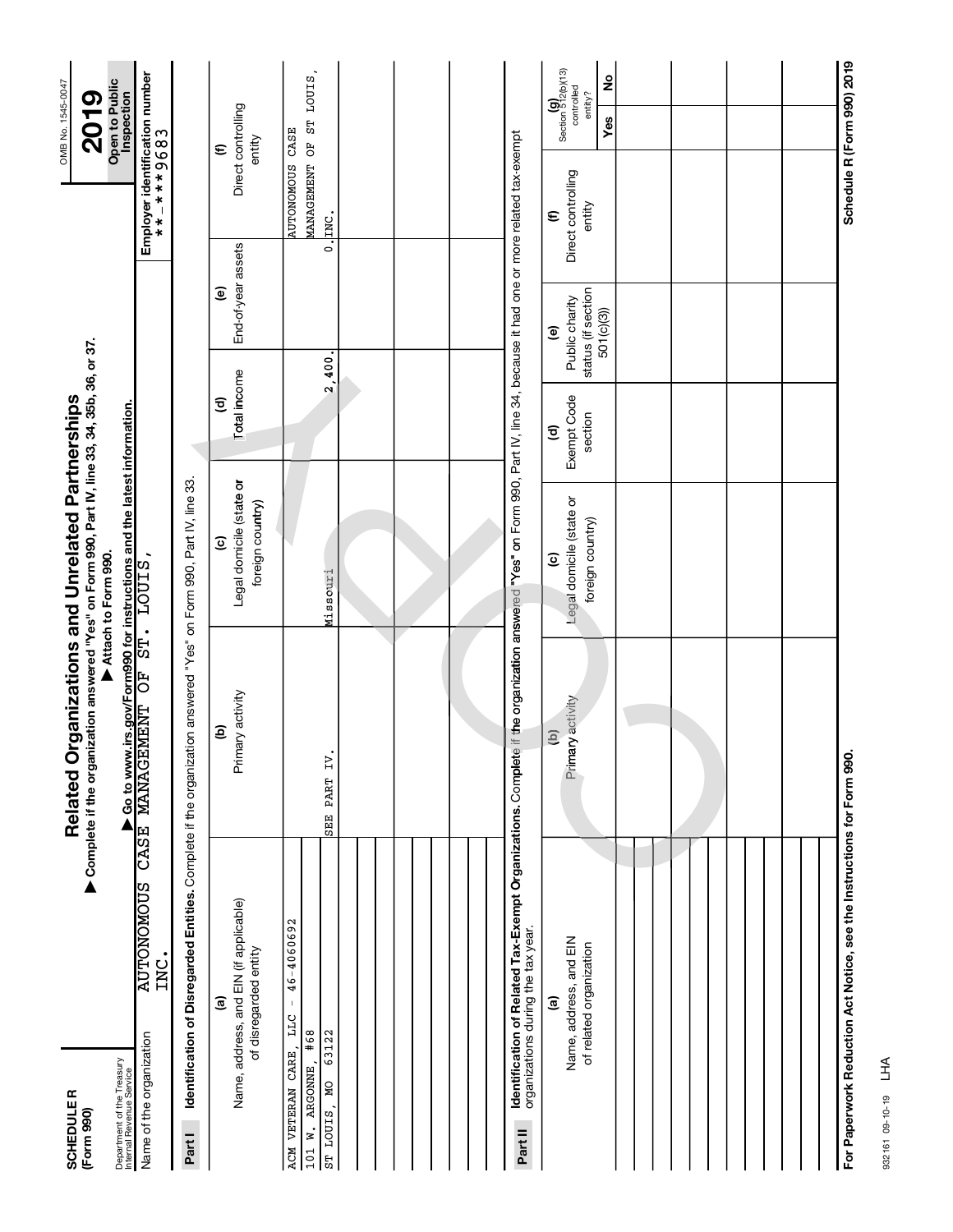| Page 2                     |                                                                                                                                                                                                                                                | Ξ                       | General or <b>Percentage</b><br>managing <b>ownership</b><br>partner?                      |            |  |  |  |  |  |  |  | <b>Identification of Related Organizations Taxable as a Corporation or Trust.</b> Complete if the organization answered "Yes" on Form 990, Part IV, line 34, because it had one or more related<br>organizations treated as a corporat |                        | $\begin{array}{c} \textbf{(i)}\\ \text{Section}\\ 512(\text{b})(13)\\ \text{controlled}\\ \text{entibled}\\ \text{entity?} \end{array}$ | ş                     |  |  |  |  |  |  | Schedule R (Form 990) 2019 |  |
|----------------------------|------------------------------------------------------------------------------------------------------------------------------------------------------------------------------------------------------------------------------------------------|-------------------------|--------------------------------------------------------------------------------------------|------------|--|--|--|--|--|--|--|----------------------------------------------------------------------------------------------------------------------------------------------------------------------------------------------------------------------------------------|------------------------|-----------------------------------------------------------------------------------------------------------------------------------------|-----------------------|--|--|--|--|--|--|----------------------------|--|
| ς                          |                                                                                                                                                                                                                                                |                         |                                                                                            |            |  |  |  |  |  |  |  |                                                                                                                                                                                                                                        |                        |                                                                                                                                         | Yes                   |  |  |  |  |  |  |                            |  |
| $-***968$                  |                                                                                                                                                                                                                                                | ⊜                       |                                                                                            | <b>Nes</b> |  |  |  |  |  |  |  |                                                                                                                                                                                                                                        | ε                      | Percentage                                                                                                                              |                       |  |  |  |  |  |  |                            |  |
|                            |                                                                                                                                                                                                                                                |                         | Code V-UBI<br>amount in box<br>20 of Schedule<br>K-1 (Form 1065)                           |            |  |  |  |  |  |  |  |                                                                                                                                                                                                                                        |                        |                                                                                                                                         |                       |  |  |  |  |  |  |                            |  |
| $*$                        |                                                                                                                                                                                                                                                | Ξ                       |                                                                                            |            |  |  |  |  |  |  |  |                                                                                                                                                                                                                                        |                        |                                                                                                                                         |                       |  |  |  |  |  |  |                            |  |
|                            |                                                                                                                                                                                                                                                |                         |                                                                                            |            |  |  |  |  |  |  |  |                                                                                                                                                                                                                                        | ම                      | Share of                                                                                                                                | end-of-year<br>assets |  |  |  |  |  |  |                            |  |
|                            |                                                                                                                                                                                                                                                | ε                       | Disproportionate<br>allocations?                                                           | 2          |  |  |  |  |  |  |  |                                                                                                                                                                                                                                        |                        |                                                                                                                                         |                       |  |  |  |  |  |  |                            |  |
|                            |                                                                                                                                                                                                                                                |                         |                                                                                            | <b>Yes</b> |  |  |  |  |  |  |  |                                                                                                                                                                                                                                        | $\epsilon$             | Share of total<br>income                                                                                                                |                       |  |  |  |  |  |  |                            |  |
|                            |                                                                                                                                                                                                                                                |                         |                                                                                            |            |  |  |  |  |  |  |  |                                                                                                                                                                                                                                        |                        |                                                                                                                                         |                       |  |  |  |  |  |  |                            |  |
|                            |                                                                                                                                                                                                                                                | ම                       | Share of<br>end-of-year<br>assets                                                          |            |  |  |  |  |  |  |  |                                                                                                                                                                                                                                        |                        |                                                                                                                                         |                       |  |  |  |  |  |  |                            |  |
|                            |                                                                                                                                                                                                                                                |                         |                                                                                            |            |  |  |  |  |  |  |  |                                                                                                                                                                                                                                        | ම                      |                                                                                                                                         |                       |  |  |  |  |  |  |                            |  |
|                            |                                                                                                                                                                                                                                                | $\boldsymbol{\epsilon}$ | Share of total<br>income                                                                   |            |  |  |  |  |  |  |  |                                                                                                                                                                                                                                        |                        | Type of entity<br>(C corp, S corp,<br>or trust)                                                                                         |                       |  |  |  |  |  |  |                            |  |
|                            |                                                                                                                                                                                                                                                |                         |                                                                                            |            |  |  |  |  |  |  |  |                                                                                                                                                                                                                                        |                        |                                                                                                                                         |                       |  |  |  |  |  |  |                            |  |
|                            |                                                                                                                                                                                                                                                |                         |                                                                                            |            |  |  |  |  |  |  |  |                                                                                                                                                                                                                                        | $\widehat{\mathbf{c}}$ | Direct controlling                                                                                                                      |                       |  |  |  |  |  |  |                            |  |
| LOUIS                      |                                                                                                                                                                                                                                                |                         | Predominant income<br>(related, unrelated,<br>excluded from tax under<br>sections 512-514) |            |  |  |  |  |  |  |  |                                                                                                                                                                                                                                        |                        |                                                                                                                                         |                       |  |  |  |  |  |  |                            |  |
|                            |                                                                                                                                                                                                                                                | ම                       |                                                                                            |            |  |  |  |  |  |  |  |                                                                                                                                                                                                                                        |                        |                                                                                                                                         |                       |  |  |  |  |  |  |                            |  |
| $\bullet$<br>5F            |                                                                                                                                                                                                                                                |                         |                                                                                            |            |  |  |  |  |  |  |  |                                                                                                                                                                                                                                        | $\overline{c}$         | Legal domicile<br>(state or<br>foreign<br>country)                                                                                      |                       |  |  |  |  |  |  |                            |  |
| 5O                         |                                                                                                                                                                                                                                                |                         |                                                                                            |            |  |  |  |  |  |  |  |                                                                                                                                                                                                                                        |                        |                                                                                                                                         |                       |  |  |  |  |  |  |                            |  |
|                            |                                                                                                                                                                                                                                                | $\widehat{\mathbf{c}}$  | irect controlling<br>entity                                                                |            |  |  |  |  |  |  |  |                                                                                                                                                                                                                                        |                        | activity                                                                                                                                |                       |  |  |  |  |  |  |                            |  |
| NANAGEMENT                 |                                                                                                                                                                                                                                                |                         | ه                                                                                          |            |  |  |  |  |  |  |  |                                                                                                                                                                                                                                        | ම                      |                                                                                                                                         |                       |  |  |  |  |  |  |                            |  |
|                            |                                                                                                                                                                                                                                                | $\overline{c}$          | Legal<br>domicile<br>(state or<br>foreign<br>country)                                      |            |  |  |  |  |  |  |  |                                                                                                                                                                                                                                        |                        | Primary                                                                                                                                 |                       |  |  |  |  |  |  |                            |  |
|                            |                                                                                                                                                                                                                                                |                         |                                                                                            |            |  |  |  |  |  |  |  |                                                                                                                                                                                                                                        |                        |                                                                                                                                         |                       |  |  |  |  |  |  |                            |  |
| CASE                       |                                                                                                                                                                                                                                                |                         |                                                                                            |            |  |  |  |  |  |  |  |                                                                                                                                                                                                                                        |                        |                                                                                                                                         |                       |  |  |  |  |  |  |                            |  |
|                            |                                                                                                                                                                                                                                                | $\widehat{\mathbf{e}}$  | Primary activity                                                                           |            |  |  |  |  |  |  |  |                                                                                                                                                                                                                                        |                        |                                                                                                                                         |                       |  |  |  |  |  |  |                            |  |
|                            |                                                                                                                                                                                                                                                |                         |                                                                                            |            |  |  |  |  |  |  |  |                                                                                                                                                                                                                                        |                        |                                                                                                                                         |                       |  |  |  |  |  |  |                            |  |
| <b>AUTONOMOUS</b><br>INC   |                                                                                                                                                                                                                                                |                         |                                                                                            |            |  |  |  |  |  |  |  |                                                                                                                                                                                                                                        |                        |                                                                                                                                         |                       |  |  |  |  |  |  |                            |  |
|                            |                                                                                                                                                                                                                                                |                         |                                                                                            |            |  |  |  |  |  |  |  |                                                                                                                                                                                                                                        | $\widehat{\mathbf{e}}$ | Name, address, and EIN<br>of related organization                                                                                       |                       |  |  |  |  |  |  |                            |  |
|                            |                                                                                                                                                                                                                                                |                         |                                                                                            |            |  |  |  |  |  |  |  |                                                                                                                                                                                                                                        |                        |                                                                                                                                         |                       |  |  |  |  |  |  |                            |  |
|                            | Identification of Related Organizations Taxable as a Partnership. Complete if the organization answered "Yes" on Form 990, Part IV, line 34, because it had one or more related<br>organizations treated as a partnership during the tax year. | $\widehat{\mathbf{e}}$  |                                                                                            |            |  |  |  |  |  |  |  |                                                                                                                                                                                                                                        |                        |                                                                                                                                         |                       |  |  |  |  |  |  |                            |  |
| Schedule R (Form 990) 2019 |                                                                                                                                                                                                                                                |                         | Name, address, and EIN<br>of related organization                                          |            |  |  |  |  |  |  |  |                                                                                                                                                                                                                                        |                        |                                                                                                                                         |                       |  |  |  |  |  |  |                            |  |
|                            | Part III                                                                                                                                                                                                                                       |                         |                                                                                            |            |  |  |  |  |  |  |  | Part IV                                                                                                                                                                                                                                |                        |                                                                                                                                         |                       |  |  |  |  |  |  | 932162 09-10-19            |  |
|                            |                                                                                                                                                                                                                                                |                         |                                                                                            |            |  |  |  |  |  |  |  |                                                                                                                                                                                                                                        |                        |                                                                                                                                         |                       |  |  |  |  |  |  |                            |  |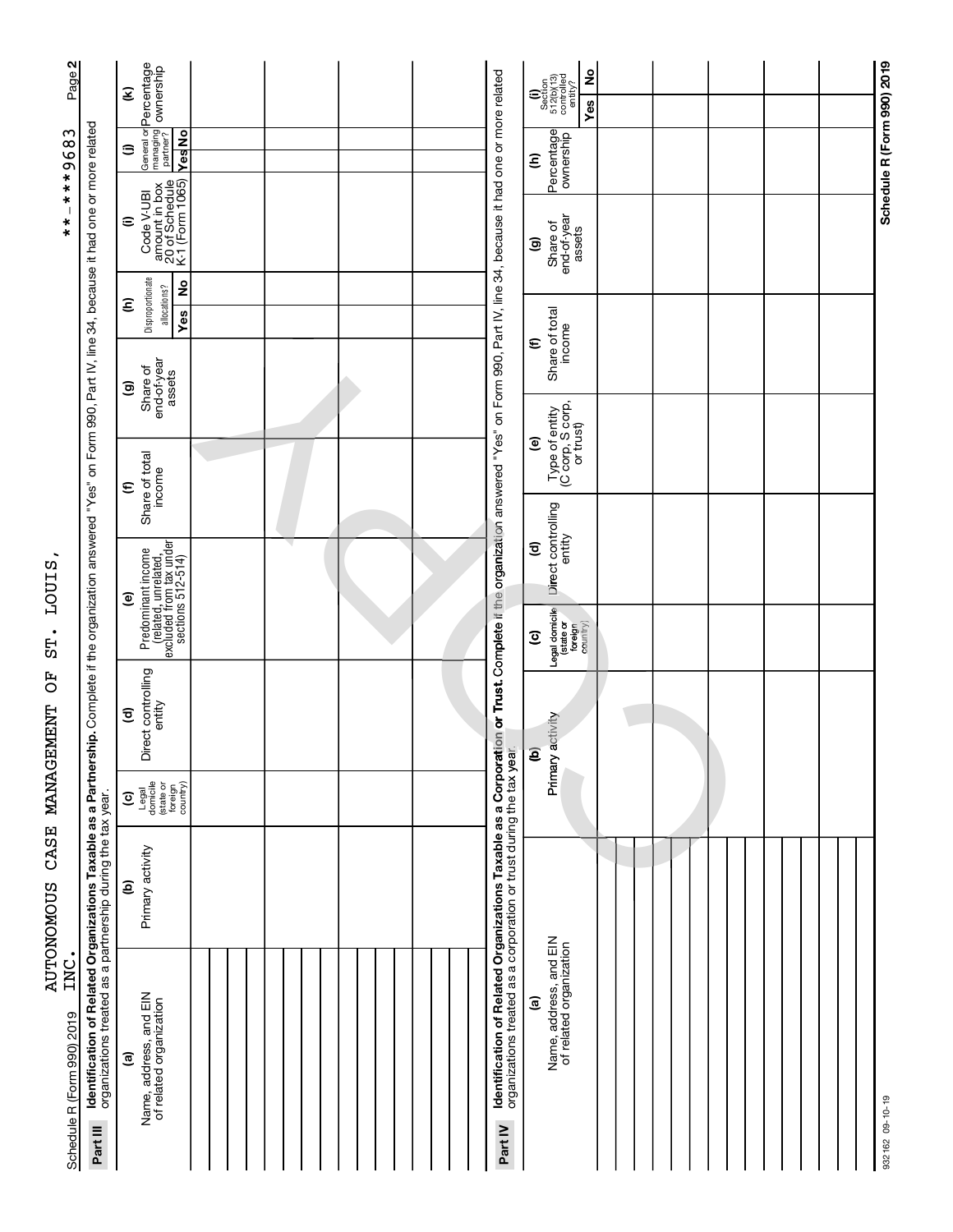| ミー・ミー・<br>)<br>                      | i<br>I |
|--------------------------------------|--------|
| E<br>C<br>ו<br>נ                     |        |
| F<br>C                               |        |
| ことにしょうしん イン・イン                       |        |
| <br> }<br>!                          |        |
| じと ドく こことこくことく EFL<br>- 100mDM7-10-1 | LOK.   |
|                                      | Σ      |

ကု|

Part V Transactions With Related Organizations. Complete if the organization answered "Yes" on Form 990, Part IV, line 34, 35b, or 36. Complete if the organization answered "Yes" on Form 990, Part IV, line 34, 35b, or 36. **Part V Transactions With Related Organizations.**  Schedule R (Form 990) 2019 INC.

|                                                                                                                                                                                                                                                        |                                |                 |                                       |                            | Yes |
|--------------------------------------------------------------------------------------------------------------------------------------------------------------------------------------------------------------------------------------------------------|--------------------------------|-----------------|---------------------------------------|----------------------------|-----|
| Note: Complete line 1 if any entity is listed in Parts II, III, or IV of this schedule.                                                                                                                                                                |                                |                 |                                       |                            | 2   |
| During the tax year, did the organization engage in any of the following transactions with one or more related organizations listed in Parts II-IV?                                                                                                    |                                |                 |                                       | $\frac{1}{2}$              |     |
| Receipt of (i) interest, (ii) annuities, (iii) royalties, or (iv) rent from a controlled entity<br>a                                                                                                                                                   |                                |                 |                                       |                            |     |
| Gift, grant, or capital contribution to related organization(s)<br>Ω                                                                                                                                                                                   |                                |                 |                                       | $\frac{a}{\tau}$           |     |
| Gift, grant, or capital contribution from related organization(s)<br>ပ                                                                                                                                                                                 |                                |                 |                                       | $\frac{1}{2}$              |     |
| Loans or loan guarantees to or for related organization(s)<br>ō                                                                                                                                                                                        |                                |                 |                                       | P                          |     |
| <b><i><u><u>Altresses in the second of the second of the second of the second of the second of the second of the second of the second of the second of the second of the second of the second of the second of the second of the secon</u></u></i></b> |                                |                 |                                       |                            |     |
| $\bullet$                                                                                                                                                                                                                                              |                                |                 |                                       | ٩                          |     |
|                                                                                                                                                                                                                                                        |                                |                 |                                       |                            |     |
| Dividends from related organization(s)                                                                                                                                                                                                                 |                                |                 |                                       | <b>÷</b>                   |     |
| Sale of assets to related organization(s)<br>o                                                                                                                                                                                                         |                                |                 |                                       | $\overline{9}$             |     |
| Purchase of assets from related organization(s)<br>ᅀ                                                                                                                                                                                                   |                                |                 |                                       | ≑                          |     |
| Exchange of assets with related organization(s)<br>$\overline{a}$                                                                                                                                                                                      |                                |                 |                                       | Ŧ                          |     |
| Lease of facilities, equipment, or other assets to related organization(s)                                                                                                                                                                             |                                |                 |                                       | ₩                          |     |
|                                                                                                                                                                                                                                                        |                                |                 |                                       |                            |     |
| Lease of facilities, equipment, or other assets from related organization(s)<br>×                                                                                                                                                                      |                                |                 |                                       | ¥                          |     |
| Performance of services or membership or fundraising solicitations for related organization(s)                                                                                                                                                         |                                |                 |                                       | $\equiv$                   |     |
| related organization(s)<br>Performance of services or membership or fundraising solicitations by<br>E                                                                                                                                                  |                                |                 |                                       | $\mathbf{m}$               |     |
| Sharing of facilities, equipment, mailing lists, or other assets with related organization(s)<br>$\mathbf{C}$                                                                                                                                          |                                |                 |                                       | $\tilde{=}$                |     |
| $\begin{array}{c} \vdots \\ \vdots \\ \vdots \\ \vdots \end{array}$<br>Sharing of paid employees with related organization(s)<br>$\circ$                                                                                                               |                                |                 |                                       | $\frac{1}{2}$              |     |
|                                                                                                                                                                                                                                                        |                                |                 |                                       |                            |     |
| Reimbursement paid to related organization(s) for expenses<br>$\mathbf{\Omega}$                                                                                                                                                                        |                                |                 |                                       | $\frac{1}{2}$              |     |
| Reimbursement paid by related organization(s) for expenses<br>$\sigma$                                                                                                                                                                                 |                                |                 |                                       | $\frac{1}{2}$              |     |
| Other transfer of cash or property to related organization(s)<br>L                                                                                                                                                                                     |                                |                 |                                       | ÷                          |     |
|                                                                                                                                                                                                                                                        |                                |                 |                                       | <u>19</u>                  |     |
| Other transfer of cash or property from related organization(s)<br><sub>c</sub>                                                                                                                                                                        |                                |                 |                                       |                            |     |
| If the answer to any of the above is "Yes," see the instructions for information on who must complete this line, including covered relationships and transaction thresholds.<br>$\sim$                                                                 |                                |                 |                                       |                            |     |
| Name of related organization                                                                                                                                                                                                                           | Transaction<br>type (a-s)<br>ê | Amount involved | Method of determining amount involved |                            |     |
| Ξ                                                                                                                                                                                                                                                      |                                |                 |                                       |                            |     |
| ତ୍ର                                                                                                                                                                                                                                                    |                                |                 |                                       |                            |     |
| ම                                                                                                                                                                                                                                                      |                                |                 |                                       |                            |     |
| E                                                                                                                                                                                                                                                      |                                |                 |                                       |                            |     |
| ම                                                                                                                                                                                                                                                      |                                |                 |                                       |                            |     |
| මු                                                                                                                                                                                                                                                     |                                |                 |                                       |                            |     |
| 932163 09-10-19                                                                                                                                                                                                                                        |                                |                 |                                       | Schedule R (Form 990) 2019 |     |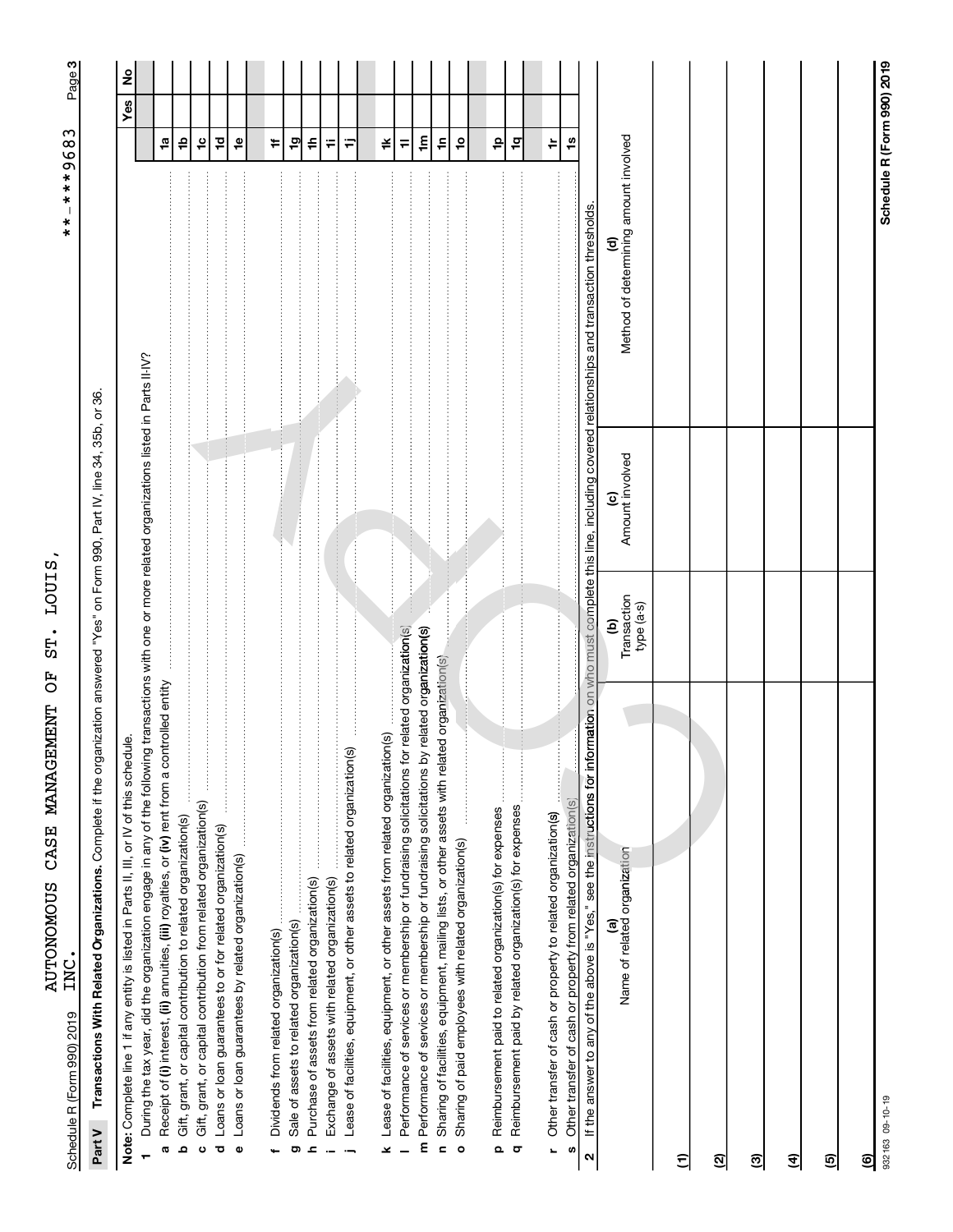| Page 4                                         |                                                                    |                                                                                                                                                                                                                                                                                                                                  | General or <b>Percentage</b><br>managing<br>partner? <b>OWNership</b><br>€                                                                                                                        |  |  |  |                            |
|------------------------------------------------|--------------------------------------------------------------------|----------------------------------------------------------------------------------------------------------------------------------------------------------------------------------------------------------------------------------------------------------------------------------------------------------------------------------|---------------------------------------------------------------------------------------------------------------------------------------------------------------------------------------------------|--|--|--|----------------------------|
|                                                |                                                                    |                                                                                                                                                                                                                                                                                                                                  | <b>Yes</b> No<br>⊜                                                                                                                                                                                |  |  |  |                            |
| ***9683<br>$\overline{\phantom{a}}$<br>$* * *$ |                                                                    |                                                                                                                                                                                                                                                                                                                                  | $\begin{array}{ l } \hline \text{Code V-UBI} & \text{G} \\ \hline \text{amount in box 20} \\ \hline \text{1 of Schedule K-1} & \text{F} \\ \hline \text{(Form 1065)} & \text{W} \end{array}$<br>⊜ |  |  |  | Schedule R (Form 990) 2019 |
|                                                |                                                                    |                                                                                                                                                                                                                                                                                                                                  | Dispropor-<br>tionate<br>allocations?<br>Yes No<br>ε                                                                                                                                              |  |  |  |                            |
|                                                |                                                                    |                                                                                                                                                                                                                                                                                                                                  | end-of-year<br>Share of<br>assets<br>ම                                                                                                                                                            |  |  |  |                            |
|                                                |                                                                    |                                                                                                                                                                                                                                                                                                                                  | Share of<br>income<br>total<br>$\epsilon$                                                                                                                                                         |  |  |  |                            |
|                                                |                                                                    |                                                                                                                                                                                                                                                                                                                                  | $\begin{bmatrix} \bullet \\ \bullet \\ \text{Area all} \\ \text{parameters} \\ 501(c)(3) \\ \text{orgs.2} \\ \text{long.3} \end{bmatrix}$<br><b>Yes</b> No                                        |  |  |  |                            |
| LOUIS,<br>ST.<br>FO                            | if the organization answered "Yes" on Form 990, Part IV, line 37.  |                                                                                                                                                                                                                                                                                                                                  | Predominant income<br>(related, unrelated,<br>excluded from tax under<br>sections 512-514)<br>$\widehat{\mathbf{c}}$                                                                              |  |  |  |                            |
|                                                |                                                                    |                                                                                                                                                                                                                                                                                                                                  | (state or foreign<br>Legal domicile<br>country)<br>$\widehat{c}$                                                                                                                                  |  |  |  |                            |
| AUTONOMOUS CASE MANAGEMENT                     |                                                                    |                                                                                                                                                                                                                                                                                                                                  | Primary activity<br>$\widehat{e}$                                                                                                                                                                 |  |  |  |                            |
| INC.<br>Schedule R (Form 990) 2019             | Part VI Unrelated Organizations Taxable as a Partnership. Complete | Provide the following information for each entity taxed as a partnership through through which the organization conducted more than five percent of its activities (measured by total assets or gross revenue)<br>that was not a related organization. See instructions regarding exclusion for certain investment partnerships. | Name, address, and EIN<br>of entity<br>$\widehat{\mathbf{e}}$                                                                                                                                     |  |  |  |                            |

932164 09-10-19

932164 09-10-19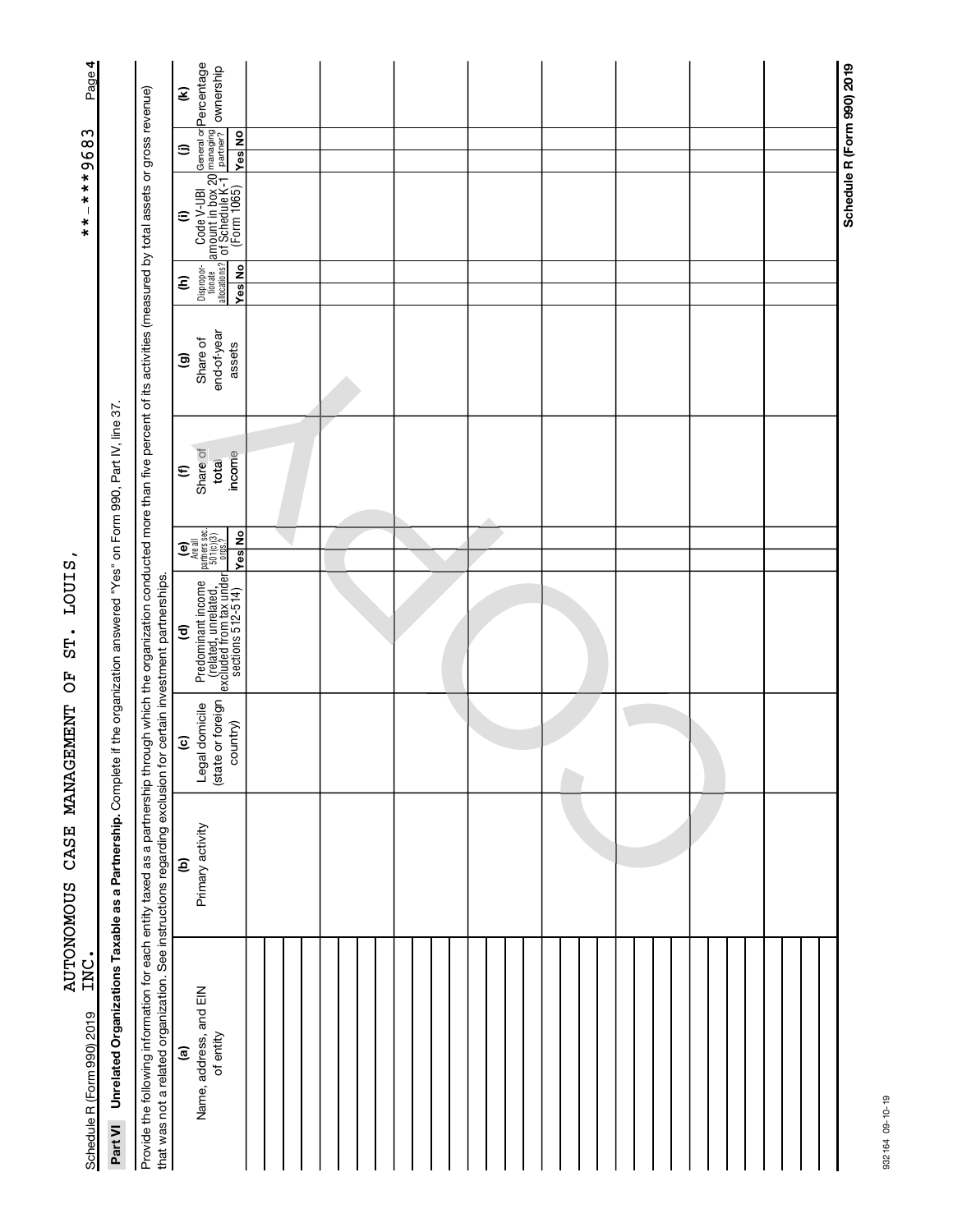|                                                                          | AUTONOMOUS CASE MANAGEMENT OF ST. LOUIS,                                                   |
|--------------------------------------------------------------------------|--------------------------------------------------------------------------------------------|
| Schedule R (Form 990) 2019<br><b>Part VII   Supplemental Information</b> | **-***9683 Page 5<br>INC.                                                                  |
|                                                                          | Provide additional information for responses to questions on Schedule R. See instructions. |
| PART I, LINE 1(B):                                                       |                                                                                            |
|                                                                          | PRIMARY ACTIVITY OF ACM VETERAN CARE, LLC: TO PROVIDE SUPPORT TO                           |
|                                                                          | VETERANS AND THEIR FAMILIES BY PROVIDING NO-INTEREST LOANS TO                              |
|                                                                          |                                                                                            |
|                                                                          | QUALIFYING VETERANS WHO NEED ASSISTANCE PAYING FOR THE VETERAN AIDE AND                    |
| ATTENDANCE BENEFITS.                                                     |                                                                                            |
|                                                                          |                                                                                            |
|                                                                          |                                                                                            |
|                                                                          |                                                                                            |
|                                                                          |                                                                                            |
|                                                                          |                                                                                            |
|                                                                          |                                                                                            |
|                                                                          |                                                                                            |
|                                                                          |                                                                                            |
|                                                                          |                                                                                            |
|                                                                          |                                                                                            |
|                                                                          |                                                                                            |
|                                                                          |                                                                                            |
|                                                                          |                                                                                            |
|                                                                          |                                                                                            |
|                                                                          |                                                                                            |
|                                                                          |                                                                                            |
|                                                                          |                                                                                            |
|                                                                          |                                                                                            |
|                                                                          |                                                                                            |
|                                                                          |                                                                                            |
|                                                                          |                                                                                            |
|                                                                          |                                                                                            |
|                                                                          |                                                                                            |
|                                                                          |                                                                                            |
|                                                                          |                                                                                            |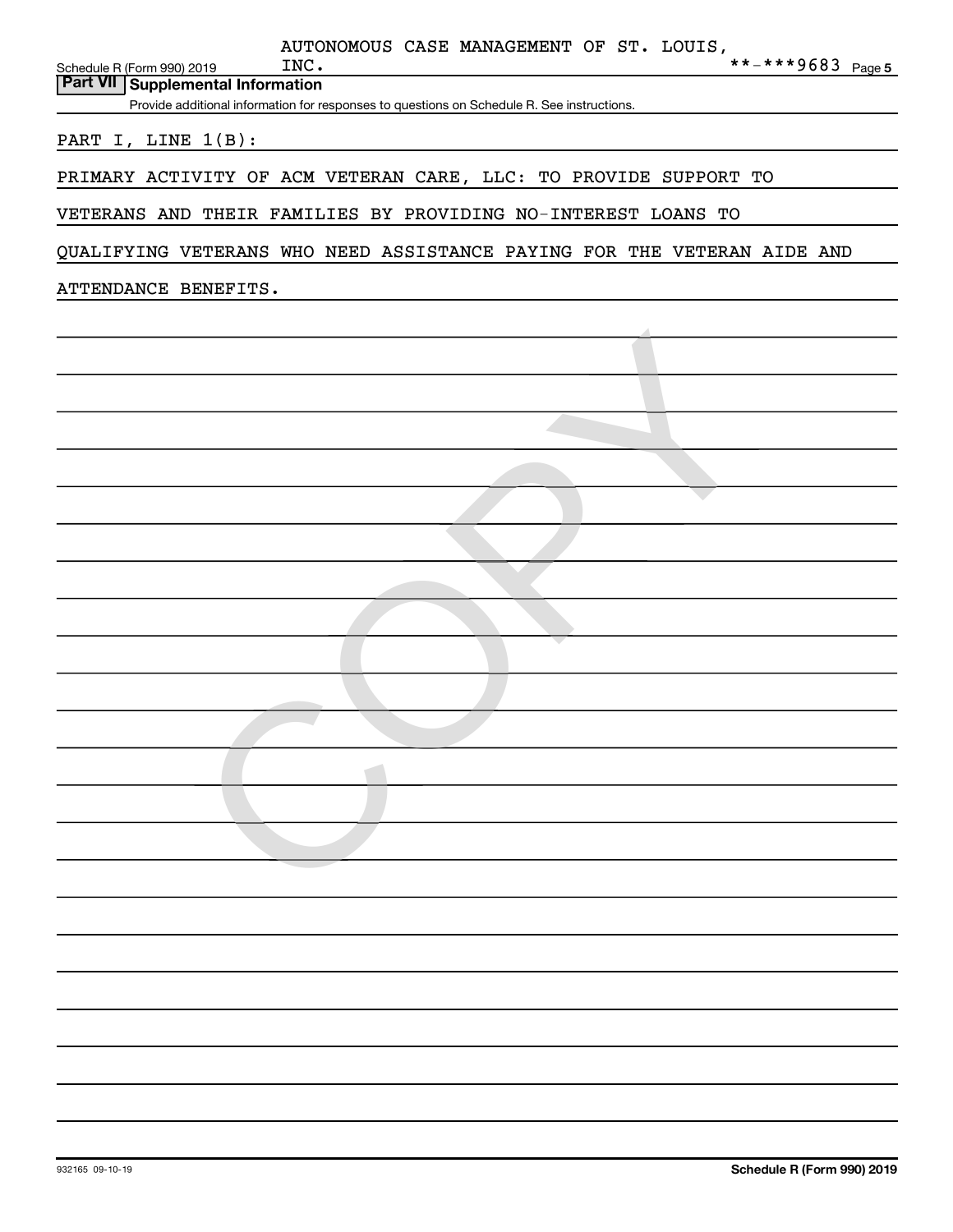# (Rev. January 2020) **Cxempt Organization Return** Manuary 2020) and the **Canadian Exempt Organization Return Form 8868 Application for Automatic Extension of Time To File an<br><b>Exempt Organization Return**<br>Fxempt Organization Return

Department of the Treasury Internal Revenue Service

**| File a separate application for each return.**

**| Go to www.irs.gov/Form8868 for the latest information.**

**Electronic filing (e-file).** You can electronically file Form 8868 to request a 6-month automatic extension of time to file any of the filing of this form, visit www.irs.gov/e-file-providers/e-file-for-charities-and-non-profits. forms listed below with the exception of Form 8870, Information Return for Transfers Associated With Certain Personal Benefit Contracts, for which an extension request must be sent to the IRS in paper format (see instructions). For more details on the electronic

#### **Automatic 6-Month Extension of Time.** Only submit original (no copies needed).

All corporations required to file an income tax return other than Form 990-T (including 1120-C filers), partnerships, REMICs, and trusts must use Form 7004 to request an extension of time to file income tax returns.

| Type or                                                                                  | Name of exempt organization or other filer, see instructions.<br>AUTONOMOUS CASE MANAGEMENT OF ST. LOUIS,                                                                                                                                                                                                                                                                                                                                                                                                                                                                                                                                                                                               |           |                                                                            |              | Taxpayer identification number (TIN) |                                              |  |  |
|------------------------------------------------------------------------------------------|---------------------------------------------------------------------------------------------------------------------------------------------------------------------------------------------------------------------------------------------------------------------------------------------------------------------------------------------------------------------------------------------------------------------------------------------------------------------------------------------------------------------------------------------------------------------------------------------------------------------------------------------------------------------------------------------------------|-----------|----------------------------------------------------------------------------|--------------|--------------------------------------|----------------------------------------------|--|--|
| print                                                                                    | INC.                                                                                                                                                                                                                                                                                                                                                                                                                                                                                                                                                                                                                                                                                                    |           |                                                                            |              |                                      | **-***9683                                   |  |  |
| File by the<br>due date for<br>filing your<br>return. See                                | Number, street, and room or suite no. If a P.O. box, see instructions.<br>101 W. ARGONNE, No. 68                                                                                                                                                                                                                                                                                                                                                                                                                                                                                                                                                                                                        |           |                                                                            |              |                                      |                                              |  |  |
| instructions.                                                                            | City, town or post office, state, and ZIP code. For a foreign address, see instructions.<br>63122<br>ST. LOUIS, MO                                                                                                                                                                                                                                                                                                                                                                                                                                                                                                                                                                                      |           |                                                                            |              |                                      |                                              |  |  |
|                                                                                          | Enter the Return Code for the return that this application is for (file a separate application for each return)                                                                                                                                                                                                                                                                                                                                                                                                                                                                                                                                                                                         |           |                                                                            |              |                                      | $\overline{0}$<br>1                          |  |  |
| Application                                                                              |                                                                                                                                                                                                                                                                                                                                                                                                                                                                                                                                                                                                                                                                                                         |           | <b>Return Application</b>                                                  |              |                                      | Return                                       |  |  |
| <b>Is For</b>                                                                            |                                                                                                                                                                                                                                                                                                                                                                                                                                                                                                                                                                                                                                                                                                         | Code      | Is For                                                                     |              |                                      | Code                                         |  |  |
|                                                                                          | Form 990 or Form 990-EZ                                                                                                                                                                                                                                                                                                                                                                                                                                                                                                                                                                                                                                                                                 | 01        | Form 990-T (corporation)                                                   |              |                                      | 07                                           |  |  |
| Form 990-BL                                                                              |                                                                                                                                                                                                                                                                                                                                                                                                                                                                                                                                                                                                                                                                                                         | 02        | Form 1041 A                                                                |              |                                      | 08                                           |  |  |
|                                                                                          | Form 4720 (individual)                                                                                                                                                                                                                                                                                                                                                                                                                                                                                                                                                                                                                                                                                  | 03        | Form 4720 (other than individual)                                          |              |                                      | 09                                           |  |  |
| Form 990-PF                                                                              |                                                                                                                                                                                                                                                                                                                                                                                                                                                                                                                                                                                                                                                                                                         | Form 5227 |                                                                            |              | 10                                   |                                              |  |  |
|                                                                                          | Form 990-T (sec. 401(a) or 408(a) trust)                                                                                                                                                                                                                                                                                                                                                                                                                                                                                                                                                                                                                                                                | Form 6069 |                                                                            |              | 11                                   |                                              |  |  |
| 06<br>Form 8870<br>Form 990-T (trust other than above)<br>JULIE HESS, EXECUTIVE DIRECTOR |                                                                                                                                                                                                                                                                                                                                                                                                                                                                                                                                                                                                                                                                                                         |           |                                                                            |              |                                      | 12                                           |  |  |
| $box \blacktriangleright$<br>1.<br>$\mathbf{2}$                                          | Telephone No. $\triangleright$ 314-293-0697<br>If this is for a Group Return, enter the organization's four digit Group Exemption Number (GEN) [16] If this is for the whole group, check this<br>. If it is for part of the group, check this box $\Box$ and attach a list with the names and TINs of all members the extension is for.<br>I request an automatic 6-month extension of time until<br>the organization named above. The extension is for the organization's return for:<br>calendar year<br>or<br>$\blacktriangleright$ $\boxed{\text{X}}$ tax year beginning JUL 1, 2019<br>If the tax year entered in line 1 is for less than 12 months, check reason:<br>Change in accounting period |           | Fax No.<br>May 17, 2021<br>, and ending $JUN$ 30, $2020$<br>Initial return | Final return |                                      | , to file the exempt organization return for |  |  |
| За                                                                                       | If this application is for Forms 990-BL, 990-PF, 990-T, 4720, or 6069, enter the tentative tax, less<br>any nonrefundable credits. See instructions.                                                                                                                                                                                                                                                                                                                                                                                                                                                                                                                                                    |           |                                                                            | За           | \$                                   | 0.                                           |  |  |
| b                                                                                        | If this application is for Forms 990-PF, 990-T, 4720, or 6069, enter any refundable credits and                                                                                                                                                                                                                                                                                                                                                                                                                                                                                                                                                                                                         |           |                                                                            |              |                                      |                                              |  |  |
|                                                                                          | estimated tax payments made. Include any prior year overpayment allowed as a credit.                                                                                                                                                                                                                                                                                                                                                                                                                                                                                                                                                                                                                    |           |                                                                            | 3b           | \$                                   | 0.                                           |  |  |
|                                                                                          | c Balance due. Subtract line 3b from line 3a. Include your payment with this form, if required, by                                                                                                                                                                                                                                                                                                                                                                                                                                                                                                                                                                                                      |           |                                                                            |              |                                      |                                              |  |  |
|                                                                                          | using EFTPS (Electronic Federal Tax Payment System). See instructions.                                                                                                                                                                                                                                                                                                                                                                                                                                                                                                                                                                                                                                  |           |                                                                            | 3c           |                                      | υ.                                           |  |  |
| instructions.                                                                            | Caution: If you are going to make an electronic funds withdrawal (direct debit) with this Form 8868, see Form 8453-EO and Form 8879-EO for payment                                                                                                                                                                                                                                                                                                                                                                                                                                                                                                                                                      |           |                                                                            |              |                                      |                                              |  |  |

LHA For Privacy Act and Paperwork Reduction Act Notice, see instructions. **8868** CREV. 1-2020)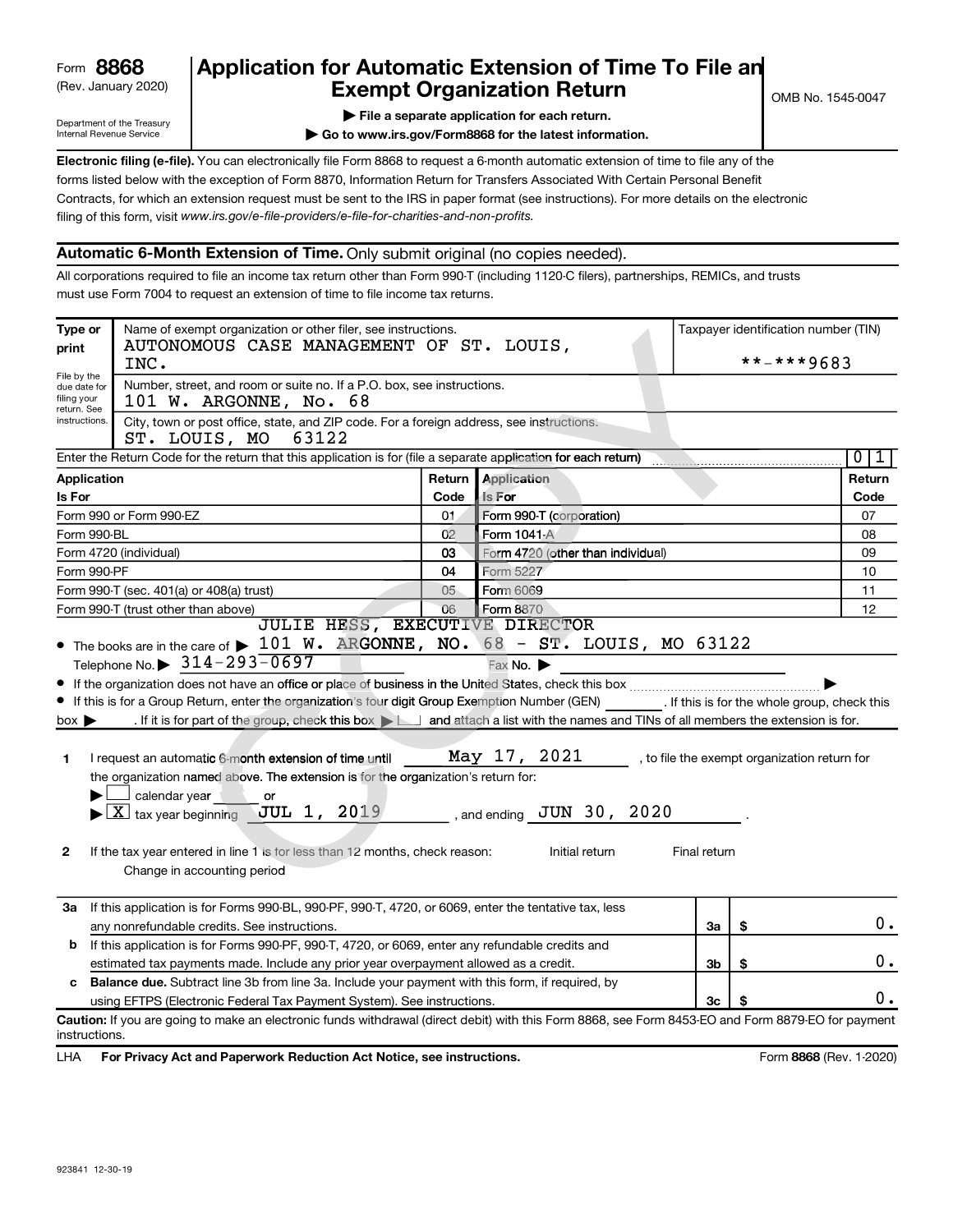|                 | For Office Use Only                                                                                                                                               |          | <b>ILLINOIS CHARITABLE ORGANIZATION ANNUAL REPORT</b> |                                |               |                  | Form AG990-IL<br>Revised 1/19           |
|-----------------|-------------------------------------------------------------------------------------------------------------------------------------------------------------------|----------|-------------------------------------------------------|--------------------------------|---------------|------------------|-----------------------------------------|
| PMT#            |                                                                                                                                                                   |          | <b>Attornev General KWAME RAOUL State of Illinois</b> |                                |               |                  |                                         |
|                 |                                                                                                                                                                   |          | Charitable Trust Bureau, 100 West Randolph            |                                |               |                  | $CO # 01-01046786$                      |
|                 |                                                                                                                                                                   |          | 11th Floor, Chicago, Illinois 60601                   |                                |               |                  | Check all items attached;               |
| AMT             |                                                                                                                                                                   |          | <b>Report for the Fiscal Period:</b>                  |                                |               |                  | $\boxed{\mathbf{X}}$ Copy of IRS Return |
|                 |                                                                                                                                                                   |          |                                                       | <b>Make Checks</b>             |               |                  | X Audited Financial Statements          |
|                 |                                                                                                                                                                   |          | Beginning 07/01/2019                                  | Payable to<br>the Illinois     |               |                  | Copy of Form IFC                        |
| <b>INIT</b>     |                                                                                                                                                                   |          |                                                       | Charity                        |               |                  | \$15.00 Annual Report Filing Fee        |
|                 |                                                                                                                                                                   | & Ending | 06/30/2020<br>MO<br>$\overline{DAY}$<br><b>YR</b>     | <b>Bureau Fund</b>             |               |                  | \$100.00 Late Report Filing Fee         |
|                 | Federal ID $#$ * * - * * * 9683                                                                                                                                   |          |                                                       |                                |               |                  | M <sub>0</sub><br>DAY<br><b>YR</b>      |
|                 | Are contributions to the organization tax deductible?                                                                                                             |          | Yes $\boxed{\mathbf{X}}$ No                           | Date Organization was created: |               |                  | 01/28/1999                              |
|                 | LEGAL AUTONOMOUS CASE MANAGEMENT OF ST.                                                                                                                           |          | LOUIS,                                                | Year-end<br>amounts            |               |                  |                                         |
|                 | NAME INC.                                                                                                                                                         |          |                                                       | A) ASSETS                      |               | $A)$ \$          | 5,635,197.                              |
|                 | <b>MAIL</b><br>ADDRESS 101 W. ARGONNE, No. 68                                                                                                                     |          |                                                       | <b>B) LIABILITIES</b>          |               | $B)$ \$          | 315,408.                                |
|                 | CITY, STATE ST. LOUIS, MO                                                                                                                                         |          |                                                       | C) NET ASSETS                  |               | $C)$ \$          | 5,319,789.                              |
|                 | ZIP CODE 63122                                                                                                                                                    |          |                                                       |                                |               |                  |                                         |
| Ι.              | <b>SUMMARY OF ALL REVENUE ITEMS DURING THE YEAR:</b>                                                                                                              |          |                                                       | PERCENTAGE                     |               |                  | <b>AMOUNT</b>                           |
|                 | D) PUBLIC SUPPORT, CONTRIBUTIONS & PROGRAM SERVICE REV. (GROSS AMTS.)                                                                                             |          |                                                       | 1.697%                         |               | $D)$ \$          | 73, 283.                                |
|                 | E) GOVERNMENT GRANTS & MEMBERSHIP DUES                                                                                                                            |          |                                                       | 95.440%                        |               | $E)$ \$          | 4, 121, 294.                            |
|                 | F) OTHER REVENUES                                                                                                                                                 |          |                                                       | 2.862%                         |               | $F)$ \$          | 123,607.                                |
|                 |                                                                                                                                                                   |          |                                                       |                                |               |                  |                                         |
|                 | G) TOTAL REVENUE, INCOME AND CONTRIBUTIONS RECEIVED (ADD D, E, & F)                                                                                               |          |                                                       |                                | 100 %         | $G)$ \$          | 4,318,184.                              |
| II. .           | SUMMARY OF ALL EXPENDITURES DURING THE YEAR:                                                                                                                      |          |                                                       |                                |               |                  |                                         |
|                 | H) OPERATING CHARITABLE PROGRAM EXPENSE                                                                                                                           |          |                                                       | 89.584%                        |               | $H)$ \$          | 3, 147, 034.                            |
|                 |                                                                                                                                                                   |          |                                                       |                                |               |                  |                                         |
|                 | EDUCATION PROGRAM SERVICE EXPENSE<br>$\mathbf{D}$                                                                                                                 |          |                                                       |                                | $\frac{0}{0}$ | $I)$ \$          |                                         |
|                 |                                                                                                                                                                   |          |                                                       |                                |               |                  |                                         |
|                 | TOTAL CHARITABLE PROGRAM SERVICE EXPENSE (ADD H & I)<br>J)                                                                                                        |          |                                                       | 89.584%                        |               | $J)$ \$          | 3, 147, 034.                            |
|                 |                                                                                                                                                                   |          |                                                       |                                |               |                  |                                         |
|                 | J1) JOINT COSTS ALLOCATED TO PROGRAM SERVICES (INCLUDED IN J):                                                                                                    |          | \$                                                    |                                |               |                  |                                         |
|                 |                                                                                                                                                                   |          |                                                       |                                |               |                  |                                         |
|                 | GRANTS TO OTHER CHARITABLE ORGANIZATIONS<br>K)                                                                                                                    |          |                                                       |                                | $\frac{0}{0}$ | $K)$ \$          |                                         |
|                 |                                                                                                                                                                   |          |                                                       |                                |               |                  |                                         |
|                 | TOTAL CHARITABLE PROGRAM SERVICE EXPENDITURE (ADD J & K)<br>L)                                                                                                    |          |                                                       | 89.584%                        |               | $L)$ \$          | 3, 147, 034.                            |
|                 |                                                                                                                                                                   |          |                                                       | 10.416%                        |               |                  | 365, 911.                               |
|                 | M) MANAGEMENT AND GENERAL EXPENSE                                                                                                                                 |          |                                                       |                                |               | $M)$ \$          |                                         |
|                 |                                                                                                                                                                   |          |                                                       |                                | $\%$          |                  | 12.                                     |
|                 | N) FUNDRAISING EXPENSE                                                                                                                                            |          |                                                       |                                |               | N) \$            |                                         |
|                 | O) TOTAL EXPENDITURES THIS PERIOD (ADD L, M, & N)                                                                                                                 |          |                                                       |                                | 100%          | $0)$ \$          | 3,512,957.                              |
|                 |                                                                                                                                                                   |          |                                                       |                                |               |                  |                                         |
|                 | III. SUMMARY OF ALL PAID FUNDRAISER AND CONSULTANT ACTIVITIES:<br>(Attach Attorney General Report of individual Fundraising Campaign-Form IFC. One for each PFR.) |          |                                                       |                                |               |                  |                                         |
|                 | <b>PROFESSIONAL FUNDRAISERS:</b>                                                                                                                                  |          |                                                       |                                |               |                  |                                         |
|                 | TOTAL AMOUNT RAISED BY PAID PROFESSIONAL FUNDRAISERS                                                                                                              |          |                                                       |                                | 100%          | $P)$ \$          | 0.                                      |
|                 |                                                                                                                                                                   |          |                                                       |                                |               |                  |                                         |
|                 | Q) TOTAL FUNDRAISERS FEES AND EXPENSES                                                                                                                            |          |                                                       |                                | $\%$          | $Q)$ \$          |                                         |
|                 |                                                                                                                                                                   |          |                                                       |                                |               |                  |                                         |
|                 | R) NET RECEIVED BY THE CHARITY (P MINUS Q=R)                                                                                                                      |          |                                                       |                                | $\%$          | $R)$ \$          |                                         |
|                 | PROFESSIONAL FUNDRAISING CONSULTANTS;                                                                                                                             |          |                                                       |                                |               |                  |                                         |
|                 | S) TOTAL AMOUNT PAID TO PROFESSIONAL FUNDRAISING CONSULTANTS                                                                                                      |          |                                                       |                                |               | $S)$ \$          | 0.                                      |
|                 | IV. COMPENSATION TO THE (3) HIGHEST PAID PERSONS DURING THE YEAR:                                                                                                 |          |                                                       |                                |               |                  |                                         |
|                 | NAME, TITLE JULIE HESS, EXECUTIVE DIRECTOR<br>T)                                                                                                                  |          |                                                       |                                |               | $T)$ \$          |                                         |
|                 | U) NAME, TITLENICHOLE HUFFMAN, PROGRAM SUPERVISOR                                                                                                                 |          |                                                       |                                |               | $U)$ \$          |                                         |
|                 | NAME, TITLE;JULIE MCMAHAN, CASE MANAGER<br>V)                                                                                                                     |          |                                                       |                                |               | $V)$ \$          |                                         |
| V.              | <b>CHARITABLE PROGRAM DESCRIPTION: CHARITABLE PROGRAM (3 HIGHEST BY \$ EXPENDED)</b>                                                                              |          |                                                       |                                |               |                  | List on back side of instructions       |
|                 |                                                                                                                                                                   |          |                                                       |                                |               |                  | CODE<br>117                             |
|                 | W) DESCRIPTION: CASE MANAGEMENT                                                                                                                                   |          |                                                       |                                |               | $W)$ #<br>$X)$ # |                                         |
| 998091 04-22-20 | DESCRIPTION:<br>X)<br>DESCRIPTION:                                                                                                                                |          |                                                       |                                |               | $Y)$ #           |                                         |
|                 | Y)                                                                                                                                                                |          |                                                       |                                |               |                  |                                         |